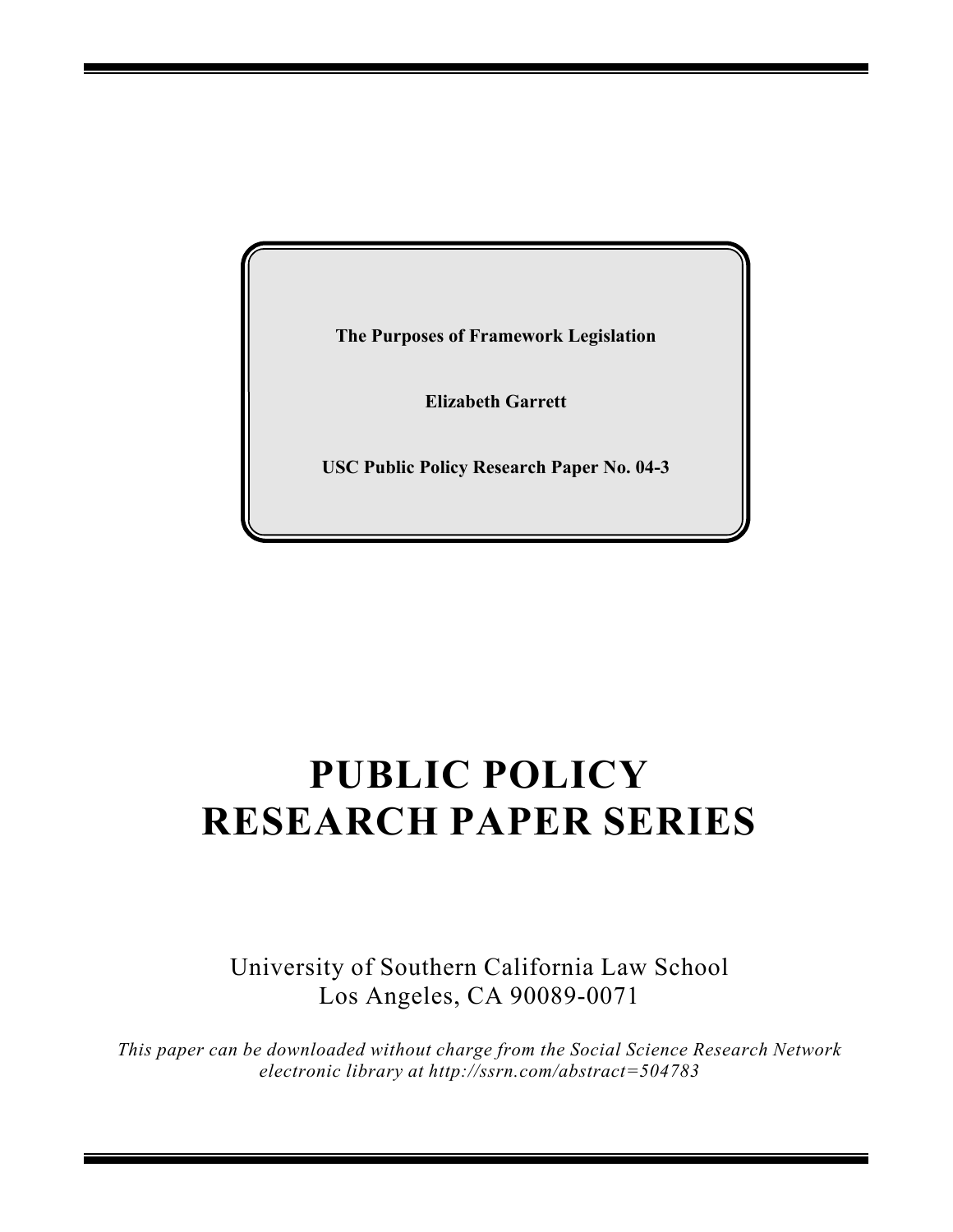#### **The Purposes of Framework Legislation**

## Elizabeth Garrett\*

 Much recent scholarship studying Congress has focused on issues of institutional design and assessed procedural innovations to determine why rules have been changed or retained and to describe the effects of certain design features on outcomes. Notwithstanding the focus on procedure, one component of contemporary legislative process has not received sustained attention. There is no systematic study of what I call "framework legislation."<sup>1</sup> Framework legislation creates rules that structure congressional lawmaking; these laws establish internal procedures that will shape legislative deliberation and voting with respect only to certain laws or decisions in the future. The set of legislative actions that will trigger a particular framework is defined in the framework law. Often these procedural frameworks are part of more comprehensive laws that include delegations of authority to the executive branch or that have legal effects beyond shaping congressional procedure. Although these aspects of the laws that include framework legislation are relevant to the details of the framework and may explain why Congress decides to set up a framework, my objective is to focus primarily on the internal procedures, discussing the larger context only as it illuminates the decision to use frameworks and their design.

Framework legislation is related to other structures that shape all three branches of government. Constitutions are frameworks, but they are more durable than framework legislation and they usually apply generally, rather than to a subset of issues. The Administrative Procedure Act is a framework setting out the default methods of decision

<sup>\*</sup> Professor of Law, University of Southern California; Director of the USC-Caltech Center for the Study of Law and Politics. I appreciate comments from Howard Gillman, Andrei Marmor, Mat McCubbins, Nate Persily, Eric Posner, Dan Rodriguez, Eric Talley, and Adrian Vermeule, excellent suggestions from participants at the Joint Seminar of the University of San Diego Law School and the Public Policy Research Project at University of California – San Diego, conversations with Louis Fisher, and invaluable research help from Rosanne Krikorian of the USC Law Library. Bethany Woodard (USC '05) provided helpful research assistance. I am also grateful for generous summer research support from the USC Law School. 1 <sup>1</sup> See Elizabeth Garrett, *The Impact of Bush v. Gore on Future Democratic Politics*, in The Future of American Democratic Politics: Principles and Practices 141, 156-60 (G.M. Pomper & M.D. Weiner eds. 2003) (discussing framework legislation and beginning the analysis that this paper continues in more

depth).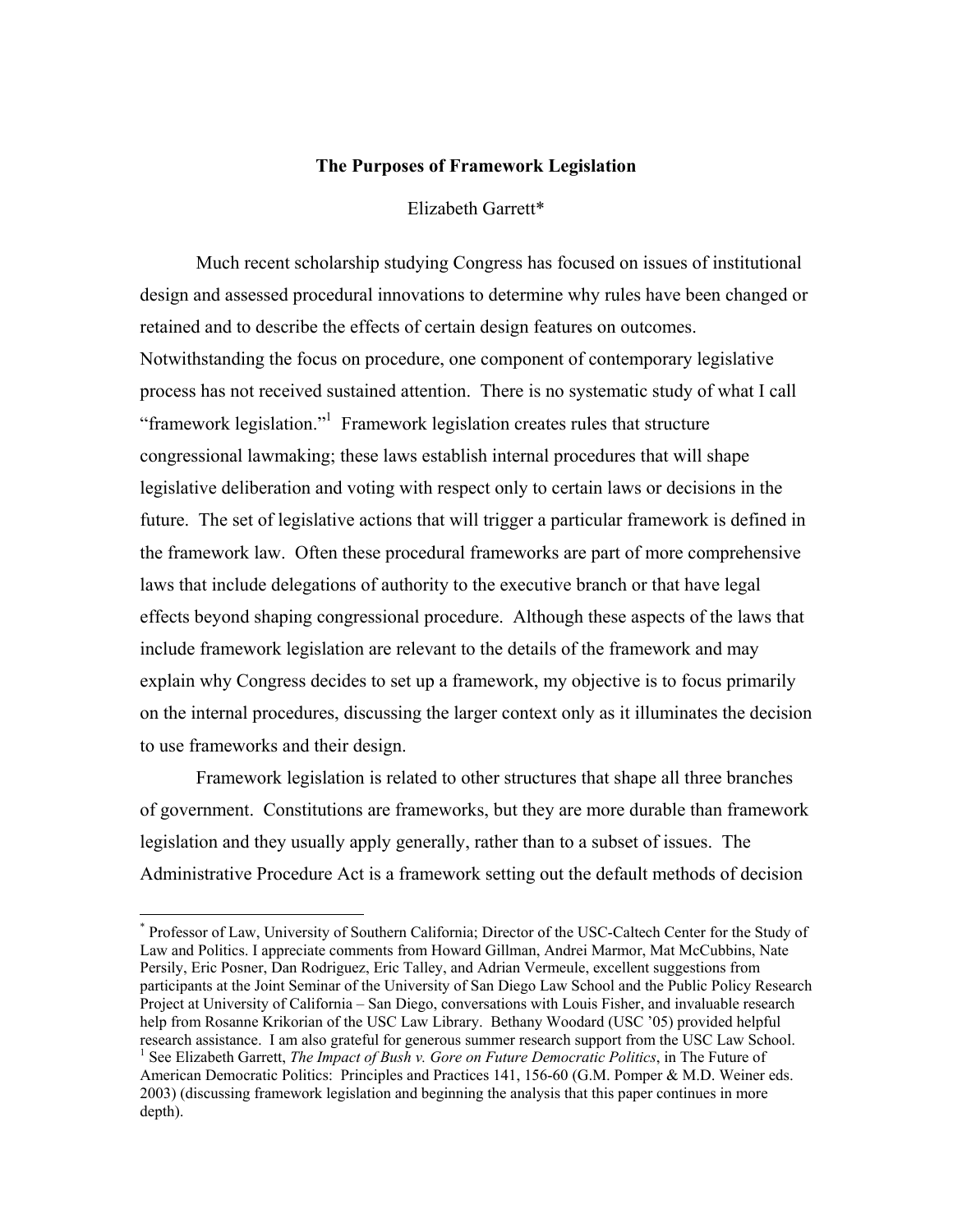1

making for administrative agencies.<sup>2</sup> The standing rules of the House and Senate also establish frameworks for deliberation and congressional action; again, they tend to apply generally, although certain rules of procedure may be related to the kind of framework legislation I study here. In contrast to the standing rules, framework legislation establishes a procedural framework to structure congressional decision making in a particular policy area; it supplements, and sometimes supplants, ordinary rules of procedure.<sup>3</sup> The best known and most ubiquitous example of framework legislation is the congressional budget process. Although the budget process tends to dominate discussion of framework legislation, and exerts great influence on the design of other frameworks, it is only one example of a larger phenomenon.

 Other scholarship studying the institutional design of Congress has discussed framework legislation, typically in one of two contexts. First, frameworks have been assessed in studies of the larger phenomenon of modern congressional change and reform. This scholarship identifies and explains various procedural innovations adopted by the post-reform Congresses, changes that began in the 1970s with the Legislative Reorganization Act of 1970 and continued through the reforms implemented by the 104th Congress and its Contract with America. Sinclair labels these developments as "unorthodox lawmaking" to differentiate the complicated reality of modern lawmaking

 $2$  Perhaps the Administrative Procedure Act would qualify as a "super-statute" as Eskridge and Ferejohn use that term, although it is not a statute that they analyze. See William N. Eskridge & John Ferejohn, *Super-Statutes*, 50 Duke L.J. 1215 (2001). Framework laws are not super-statutes because they do not have legal effect outside of Congress; they are internal rules of procedure. Presumably, some super-statutes could have accompanying framework laws, although none of the super-statutes Eskridge and Ferejohn discuss have framework aspects. They describe super-statutes as establishing "a new normative or institutional framework for state policy" that has a "broad effect on law." Id. at 1216. However, they are using "framework" in a different way that my use of that term here. They do not mean that their laws set up rules of procedure, but rather that they set up a framework of reference that transforms a particular substantive field, such as antitrust or civil rights. Super-statutes profoundly affect other laws in the area and shape citizens' views and values. Like other laws with legal force, super-statutes may serve some of the purposes of framework laws, such as symbolism and entrenchment, but they reach those objectives in different ways.

 $3$  Framework legislation is enacted as a law, so it passes both houses of Congress and requires the President's signature, although it is sometimes accompanied by changes in the standing rules. Statutory provisions dealing with internal rules of deliberation are identified in the statute as exercises "the rulemaking power of the House of Representatives and the Senate … with full recognition of the constitutional right of either House to change such rules (so far as relating to such House) at any time, in the same manner, and to the same extent as in the case of any other rules of such House." Section 13305 of the Budget Enforcement Act of 1990. See also Section 1103(d) of the Omnibus Trade and Competitiveness Act of 1988, Pub. L. 100-418 (Aug. 23, 1988) (similar language about fast track process).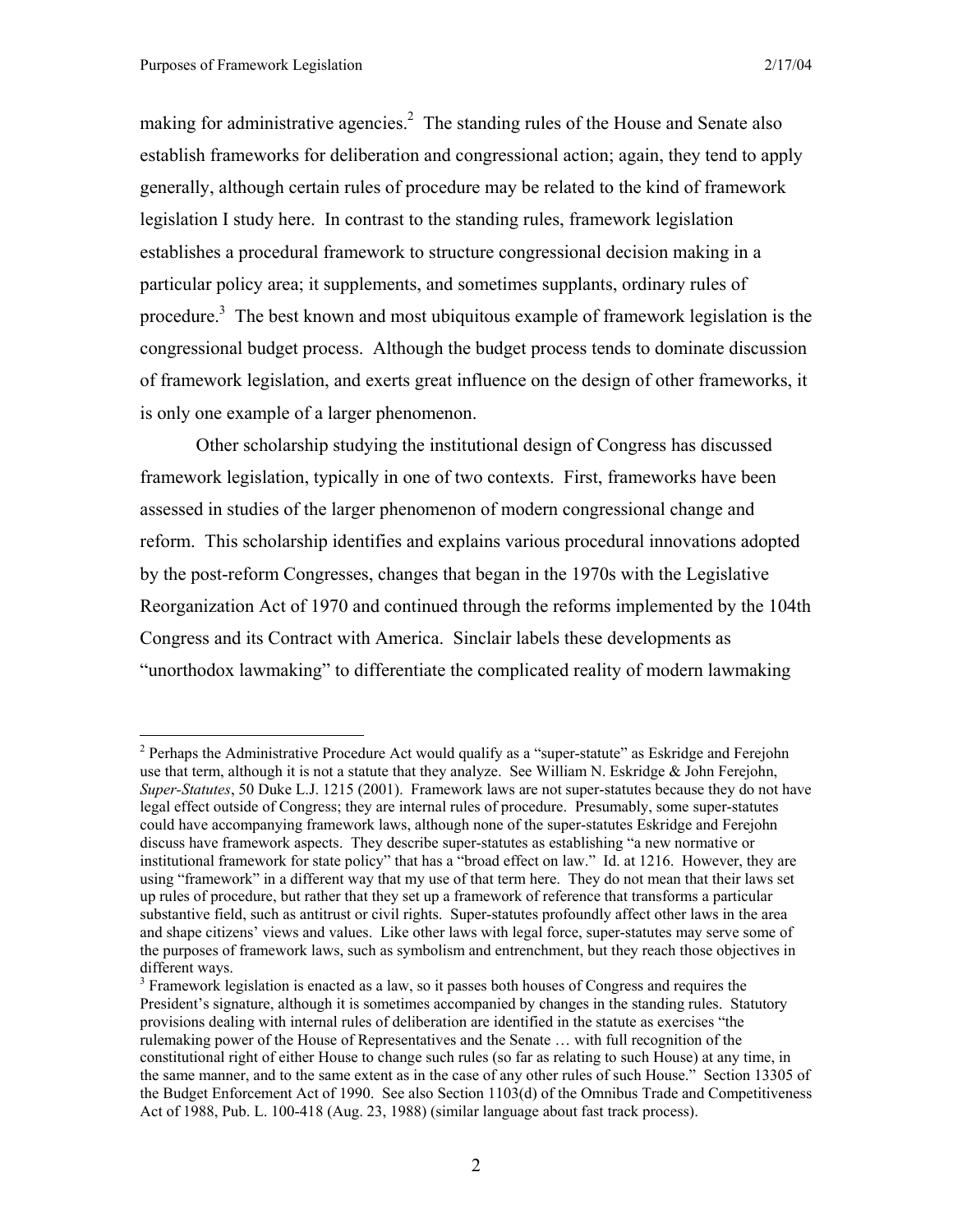1

from the textbook process.<sup>4</sup> Unorthodox lawmaking and post-reform innovation include the adoption of framework legislation, but the procedural changes discussed in this scholarship are broader and thus any analysis of framework laws is incidental.

Framework laws are discussed in a second scholarly context that has a narrower focus than the assessment of sweeping procedural trends in modern Congresses. Some scholars have analyzed one particular example of framework legislation, often the congressional budget process. $<sup>5</sup>$  Although such focused studies may lead to conclusions</sup> about framework legislation in general, as well as about other congressional procedures, the scholarship tends to be restricted to understanding and critiquing the congressional budget process, or much less frequently, another particular framework. Moreover, to the extent that general conclusions can be drawn, they are often left to the reader and not made explicitly. This approach is consistent with the objective of the scholarship – to understand the development or operation of a particular framework.

 This paper begins the study of framework legislation as a distinct legislative phenomenon in the United States, and its scope includes but is not limited to the congressional budget process. Although understanding the context of broader procedural change that often accompanies the adoption of significant framework legislation is necessary, I emphasize framework legislation, assessing general trends only as they relate to this particular kind of lawmaking. In this article, I first provide specific examples of framework laws. Virtually all significant framework legislation has been passed since the 1970s, but framework legislation was not invented in the last thirty years so examples can be found back to the mid-1800s. I then present five purposes served by framework legislation: enacting a symbolic response to a problem salient to voters; providing neutral rules for future decision making; solving collective action problems in areas where they are particularly acute; entrenching certain macro-objectives so that future

 $<sup>5</sup>$  See, e.g., Allen Schick, Congress and Money: Budgeting, Spending, and Taxing (1980); Charles H.</sup> Stewart, Budget Reform Politics: The Design of the Appropriations Process in the House of Representatives 1865-1921 (1989). For studies of other framework laws, see John Hart Ely, War and Responsibility (1994) (War Powers Resolution); Sharyn O'Halloran, Politics, Process, and American Trade Policy (1994) (discussing trade fast track as part of institutional analysis of trade policy); John W. Burgess, *The Law of the Electoral Count*, 3 Pol. Sci. Q. 633 (1888) (the Electoral Count Act); Elizabeth Garrett, *Enhancing the Political Safeguards of Federalism? The Unfunded Mandates Reform Act of 1995*, 45 U. Kan. L. Rev. 1113 (1997) (UMRA).

<sup>&</sup>lt;sup>4</sup> Barbara Sinclair, Unorthodox Lawmaking: New Legislative Processes in the U.S. Congress (2d ed. 2000).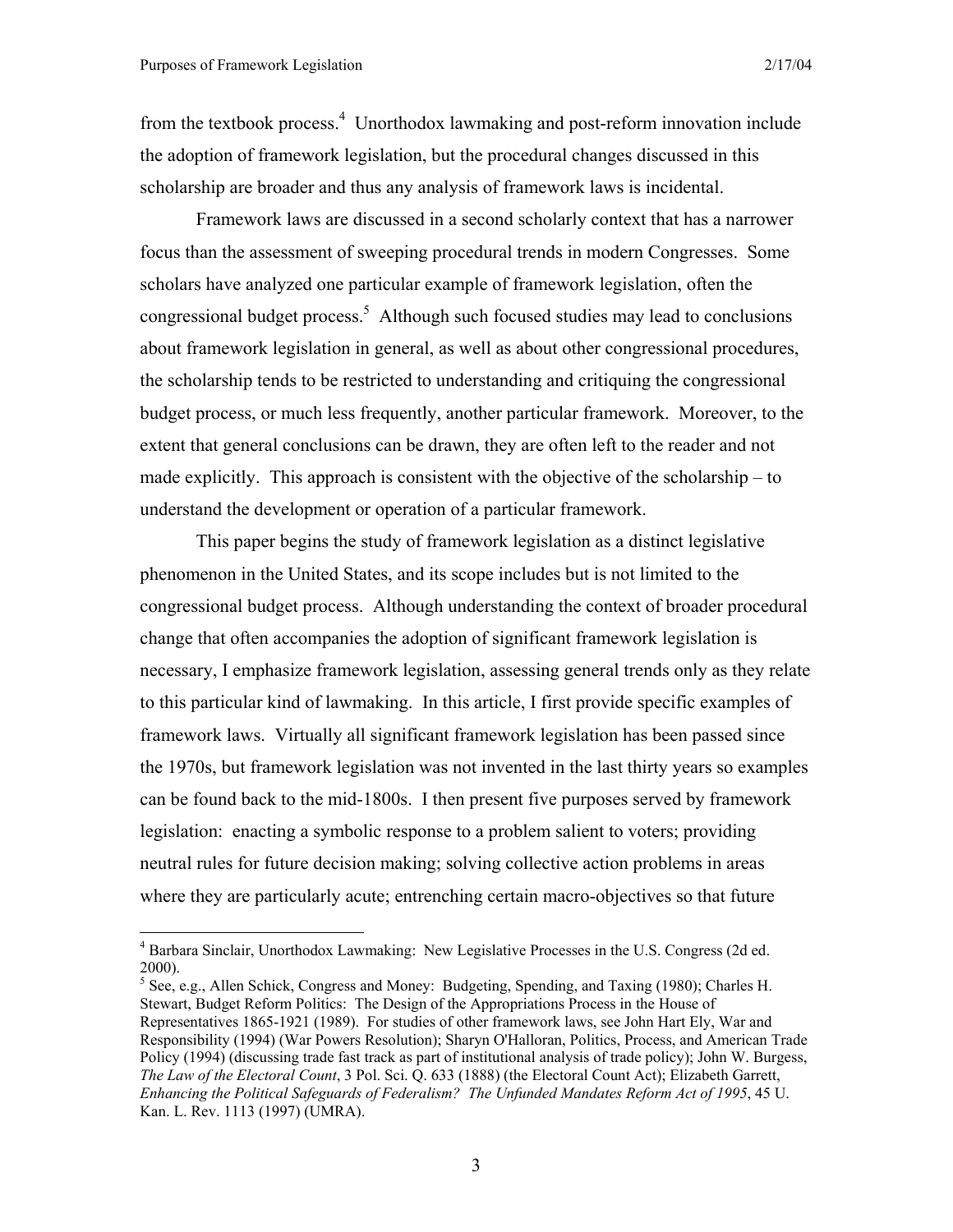decisions are more likely to align with them; and changing the internal balance of power in Congress. With a clearer understanding of the purpose of framework legislation, future work can more systematically describe its effects on the legislative process and provide recommendations for its use and reform.

## **I. Examples**

 $\overline{a}$ 

Most framework legislation is a modern phenomenon, flourishing in the 1970s, also popular with the 104th Congress as a tool in the Republican House's quest to deliver the Contract with America, and often related to the congressional budget process. The congressional budget process is the prototypical framework law. The history of budgeting is a history of inter-branch conflict and sporadic attempts by Congress to rationalize its budgeting process, including several committee reorganizations.<sup>6</sup> Before 1974, Congress vacillated between legislating through lump sum appropriations that provided much discretion to the executive branch and using detailed line items that attempted to control administrators but were sometimes ignored. Previous attempts to improve the budget process included the Anti-Deficiency Acts to eliminate coercive deficiencies and the Budget and Accounting Act of 1921, which required the President to submit an annual budget and established the Comptroller-General of the General Accounting Office (GAO) to audit the executive branch and monitor implementation of appropriations. Spending ceilings during the Johnson and Nixon administrations, accompanied by grants of impoundment authority to the President to enforce the limits, fell out of favor because of congressional distrust of Nixon and the budget wars of the 1970s.<sup>7</sup> The Congressional Budget and Impoundment Control Act of 1974 used a different sort of innovation to deal with perennial budgeting difficulties; among other techniques, it began the use of framework laws in this area, including establishing the concurrent budget resolution, setting the stage for the reconciliation process, and

<sup>&</sup>lt;sup>6</sup> For a history of this conflict before the mid-twentieth century, see Lucius Wilmerding, The Spending Power: A History of the Efforts of Congress to Control Expenditures (1943).

<sup>&</sup>lt;sup>7</sup> See Dennis S. Ippolito, Congressional Spending: A Twentieth Century Fund Report 55-56 (1981); Allen Schick, Congress and Money: Budgeting, Spending, and Taxing 17-49 (1980).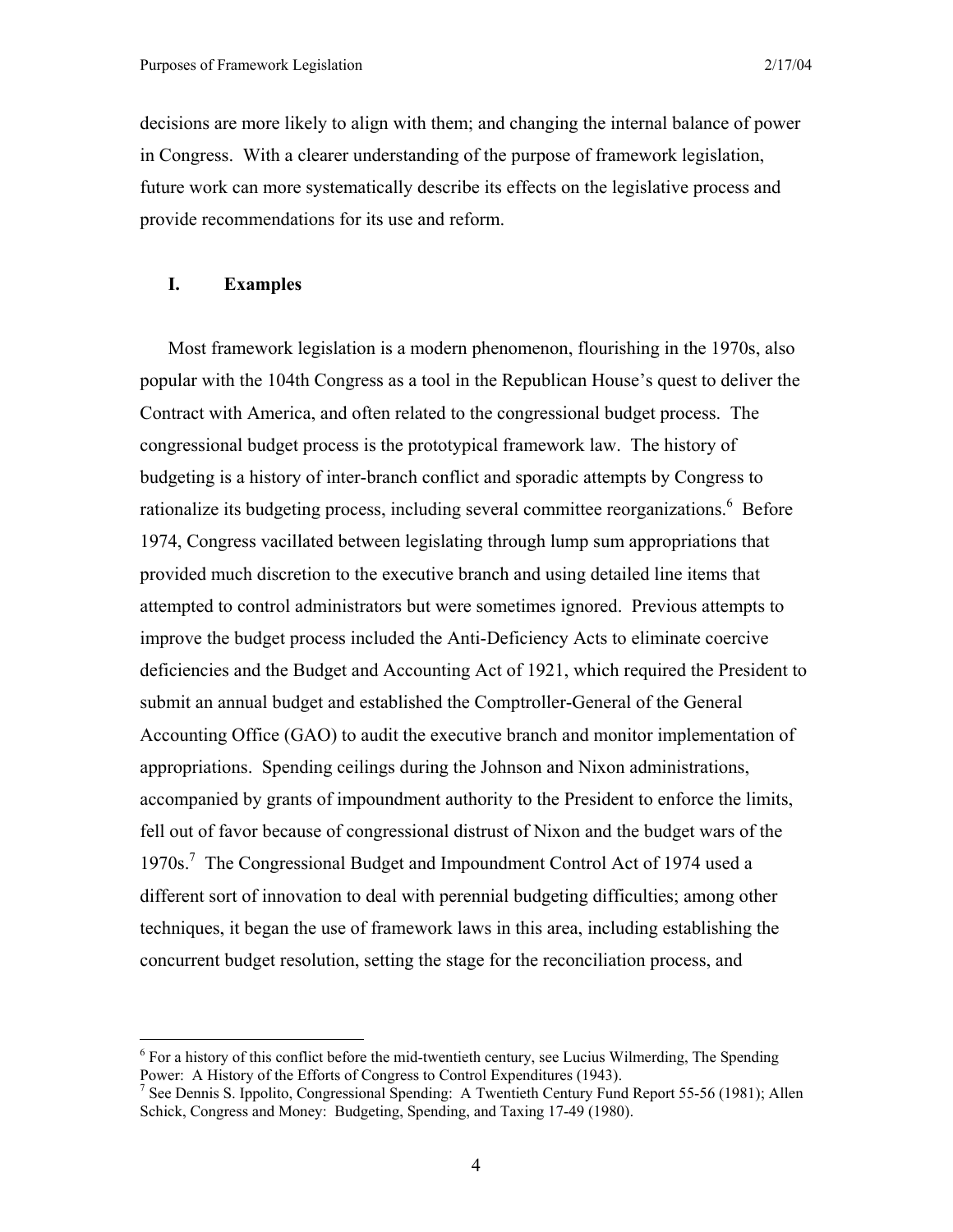ultimately providing points of order and other internal enforcement provisions to increase congressional authority over the federal purse.

In addition to the several acts that have established or modified the congressional budget process, several other frameworks deal with budgetary, economic, or regulatory decisions. The Unfunded Mandates Reform Act of 1995 (UMRA), an amendment to the budget laws, deals primarily with directives from the federal government to subnational governments, in particular mandates that are not accompanied by federal funding. It requires that significant intergovernmental mandates be identified and analyzed in committee reports. UMRA uses a point-of-order enforcement system to ensure the information is produced and to make it more difficult to enact such mandates without also funding them. The Line Item Veto Act of 1996 (LIVA), struck down by the Supreme Court in 1998, $\frac{8}{3}$  was also a variation on the congressional budget process and included rules for legislative responses to presidential cancellations of spending as well as a special congressional procedure to identify limited tax benefits subject to cancellation. Also in 1996, Congress passed the Congressional Review Act (CRA) providing for enhanced legislative review of major regulations and an expedited procedure for Congress to disapprove of regulations with which lawmakers disagree. In addition to limiting debate in the Senate and thereby eliminating the possibility of a filibuster, the CRA allows thirty senators to discharge a resolution disapproving a regulation from committee. Finally, a smaller framework law was passed in the 1998 IRS Restructuring and Reform Act. The Joint Committee on Taxation (JCT) is required to prepare a Tax Complexity Analysis for tax provisions with widespread applicability to individuals and small businesses. If such an analysis does not accompany the bill or conference report, a point of order can be lodged against it on the House or Senate floor.

Particular issues relevant to budgeting and especially difficult for Congress to address using normal legislative procedures have led to the adoption of framework laws. Since 1988, Congress has used an innovative structure to help it close and consolidate military bases and facilities no longer needed after the end of the Cold War. Congress has enacted three base closure and realignment laws, and four rounds of recommendations for base closures have been sent to Congress with a fifth planned in 2005. The Base

 $8$  See Clinton v. City of New York, 524 U.S. 417 (1998).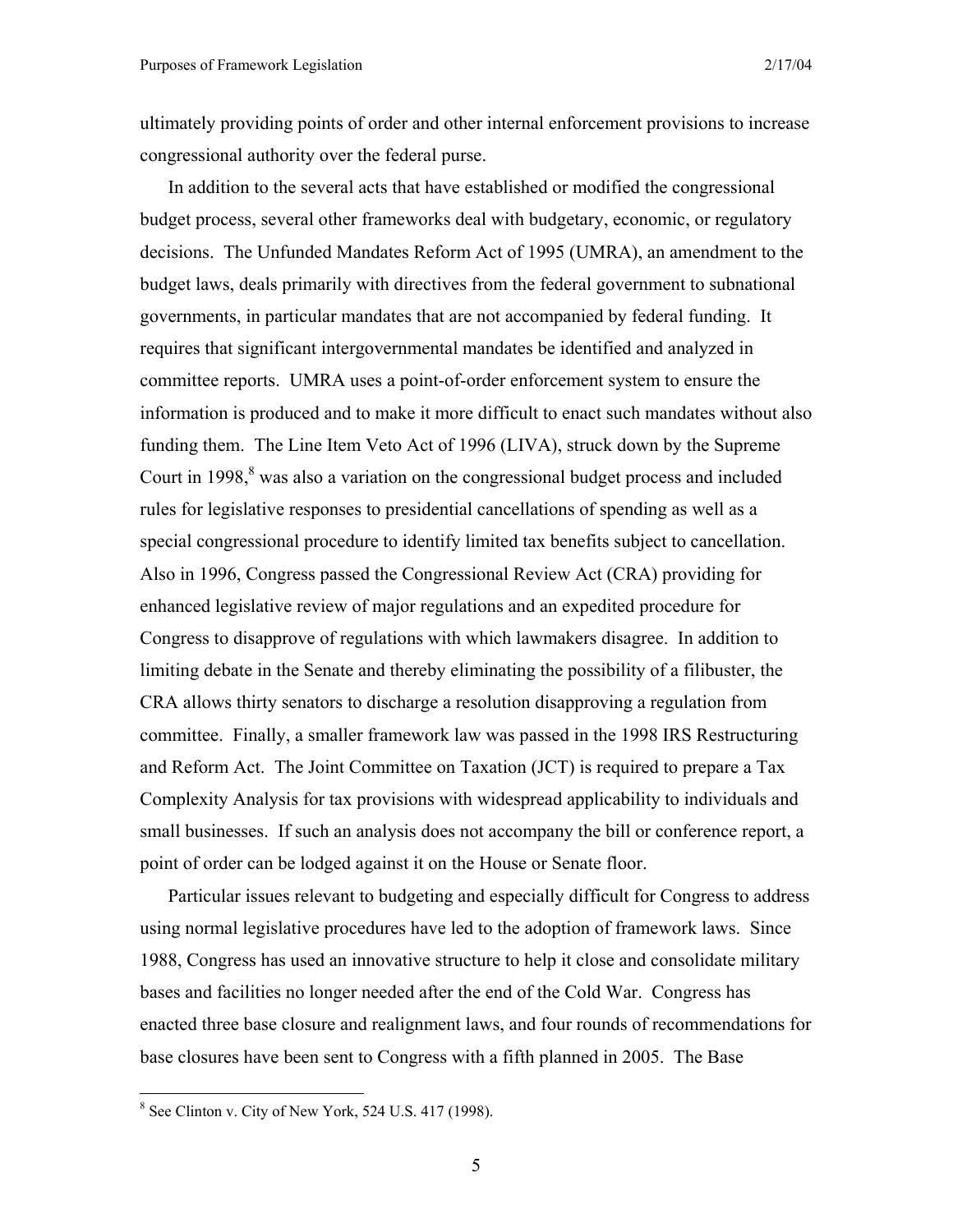Realignment and Closure Acts have delegated the authority to determine which military bases to close or scale down to a bipartisan independent commission of experts. Its recommendations, if accepted as a package by the President, are submitted to Congress. A congressional framework process makes it more likely that all of the Commission's recommendations will take effect, compared to the likely outcome under ordinary rules. Indeed, the base closure rules require that Congress affirmatively reject the recommendations, as a package, through a joint resolution in order to stop the recommendations from taking effect. The President has the ability to veto such a resolution, a likely prospect since he will have accepted the recommendations before they are sent to Congress. Thus, Congress would need to muster a 2/3 vote of both houses to override a veto if it wants to block the recommendations. Not surprisingly, given this structure, all four rounds of recommendations that have been sent to Congress have gone into effect.

The base closure process is somewhat similar to processes used occasionally to determine pay increases for legislators, federal judges and high-level political appointees. In 1967, Congress established an independent commission with members appointed by all three branches, to periodically recommend salary increases for legislators, federal judges and high level executive branch employees. This delegation included a one-house legislative veto as a way to prohibit the pay increases from going into effect after the President approved the commission's proposals. If Congress did nothing, salaries were increased as the commission recommended. Over time, because of public outcry, Congress changed the procedures so that pay increases could not occur without a vote of the legislature. $\degree$  The resolutions to approve recommended salary hikes are currently protected by a minimal framework law that designates them as matters of the highest privilege if offered by the majority leader of either house.<sup>10</sup> In addition, a related statute, the Federal Pay Comparability Act, which adjusts federal employees' salaries to reflect cost-of-living increases, included framework legislation structuring a one-house legislative veto. The legislative veto could be exercised to disapprove a presidential plan

<u>.</u>

<sup>&</sup>lt;sup>9</sup> See Louis Fisher, Congressional Abdication on War and Spending 153-55 (2000) (discussing history of salary acts); Congressional Quarterly, Congressional Pay and Perquisites: History, Facts, and Controversy 6-18 (1992).

 $10$  2 U.S.C. § 359.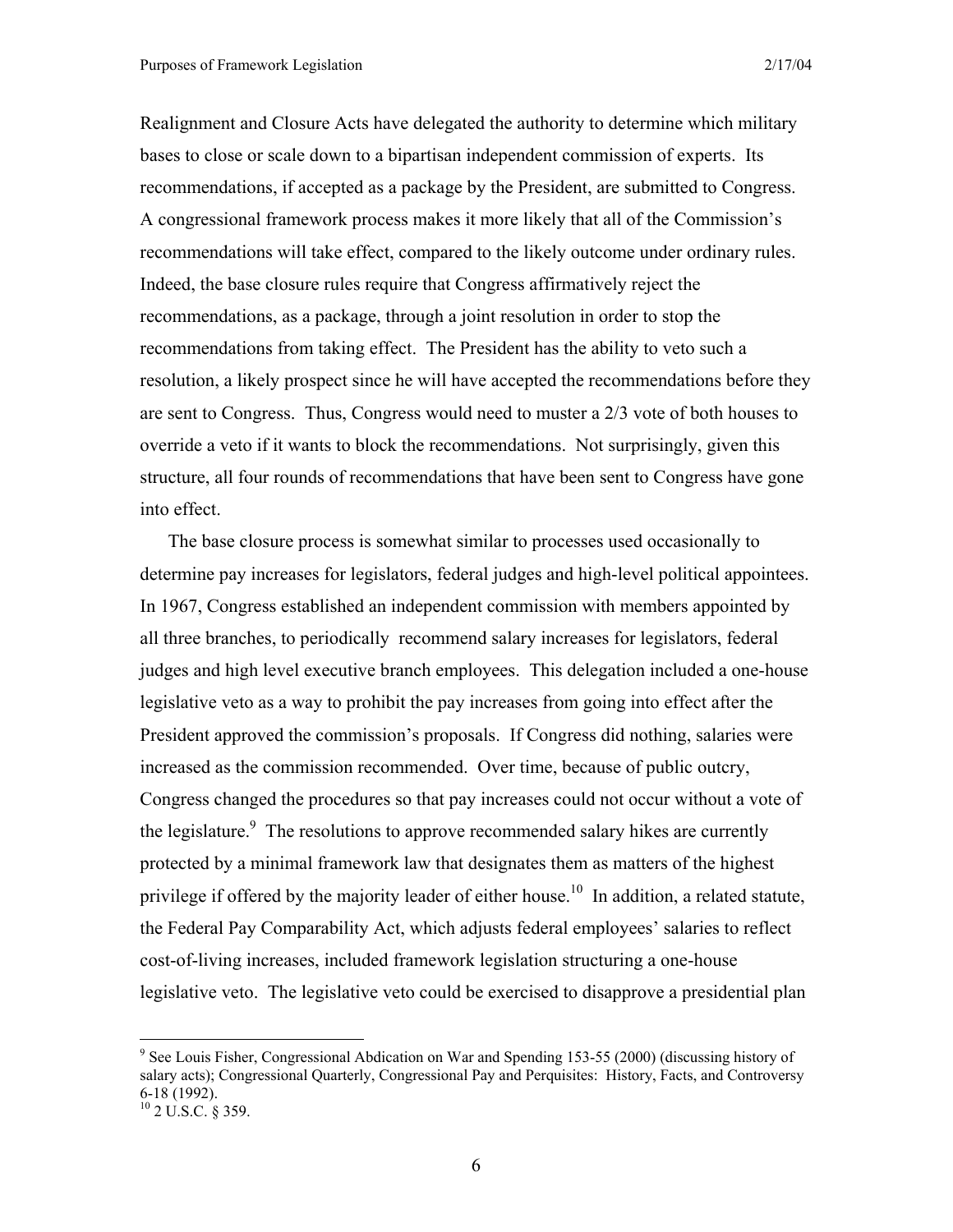to alter comparability adjustments that would otherwise occur under the law. This framework law provided for automatic discharge of the disapproval resolution from committee, prohibited amendments, and eliminated the possibility of a Senate filibuster.<sup>11</sup> The framework was repealed in 1990, along with the legislative veto, although other provisions of the Comparability Act remain in effect.

Framework legislation has also been used to structure congressional consideration of legislation dealing with international trade. Congress has long granted the President broad authority to negotiate international trade agreements dealing with tariffs. Beginning with the Trade Reform Act of 1974, many delegations of trade promotion authority to the executive, authority that was extended to include nontariff barriers in 1974, have been accompanied by an expedited congressional process to consider implementing legislation. Among other procedural features, the congressional framework protects such legislation from amendments or delay. The President's proposed implementing bill, which is the product of negotiation between the executive branch and congressional committees with jurisdiction over trade, is voted on by the House and Senate with a single up-or-down vote in each house. This "fast track" procedure changed congressional involvement in the trade arena; previously Congress had delegated to the executive branch the ability to negotiate and implement tariff agreements without further formal congressional involvement. Congress retained influence by drafting these delegations as temporary grants of authority, requiring congressional action to extend them, and including substantive limitations.<sup>12</sup> Fast track procedures, adopted first to apply to the Tokyo Round of trade negotiations on nontariff barriers in the mid-1970s and subsequently used for other trade deals, envisioned formal congressional involvement at the beginning and end of the process, as well as ongoing formal and informal interaction. It provided special rules to facilitate congressional enactment of implementing legislation as long as extensive inter-branch consultation had occurred.13 Fast track was used to implement the Tokyo Round of GATT, trade

<u>.</u>

<sup>&</sup>lt;sup>11</sup> Pub. L. 91-656, 84 Stat. 1946 (1971), codified at 5 U.S.C. §§ 5305(c)-(k).

<sup>&</sup>lt;sup>12</sup> See Sharyn O'Halloran, supra note 5, at 86-87 (describing mechanisms used by Congress to control exercise of delegated authority by President).

<sup>&</sup>lt;sup>13</sup> See generally I.M. Destler, American Trade Politics: System under Stress (1986).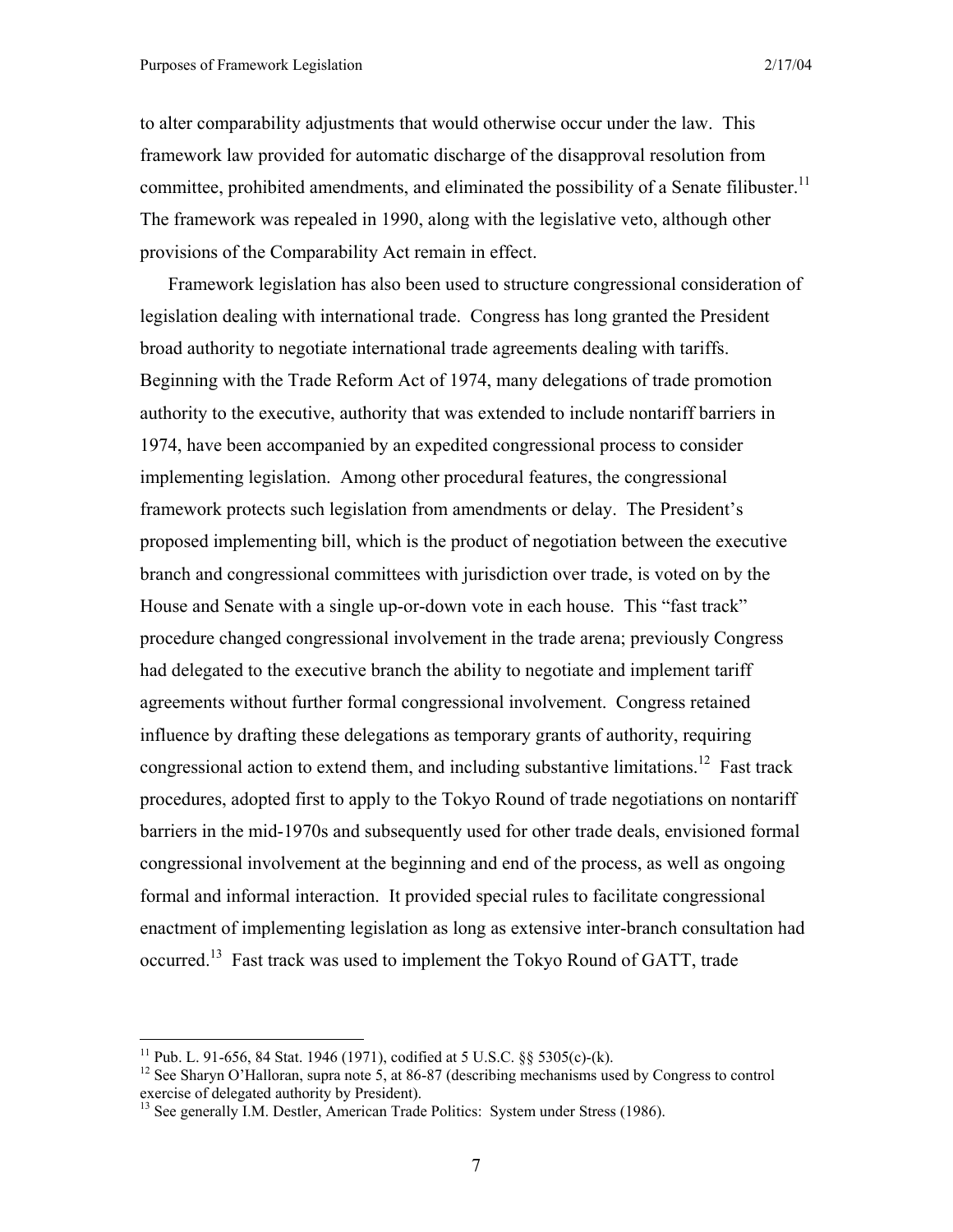1

agreements with Israel and Canada, NAFTA with Mexico and Canada, and the Uruguay Round that established the WTO.<sup>14</sup>

The fast track process for trade agreements and implementing statutes was based on an earlier framework: the structure used by Congress several times since 1939 to consider executive reorganization plans presented by the President under power delegated by the legislature. Executive reorganization not only provides an early example of fast track procedures, it also represents an early use of the legislative veto, subsequently ruled unconstitutional.<sup>15</sup> This framework legislation was passed periodically to apply only to one reorganization effort at a time, but authority was extended several times until 1984 and thus came to affect various similar decisions made over the course of several decades. The framework provided that Congress would have a period of time following a presidential reorganization proposal to consider the change and perhaps to block it by passing a concurrent resolution of disapproval, a legislative vehicle which does not require the President's signature. In some reorganization laws, a one-house legislative veto was sufficient to block the President's proposal.<sup>16</sup> Discharge rules kept a committee from bottling up a resolution of disapproval, and debate in the Senate was limited, thereby removing the filibuster threat.

Although the executive reorganization fast track was a model for the trade fast track, the effect of legislative inaction was very different. If, notwithstanding the relative ease of legislating a trade implementing agreement under fast track, Congress cannot agree to the legislation, then the President's proposal is not enacted. If the President presented an executive reorganization plan, it went into effect *unless* Congress disapproved it, a process made easier by expedited procedures. In that way, the executive reorganization is more like the federal pay, base closure, or CRA process: the effect of legislative inertia

<sup>&</sup>lt;sup>14</sup> See Charles Tiefer, *How to Steal a Trillion: The Uses of Laws About Lawmaking in 2001*, 17 J. L. & Pol. 409, 458 (2001).

<sup>&</sup>lt;sup>15</sup> See Sarah A. Binder & Steven S. Smith, Politics or Principle? Filibustering in the United States Senate 186-88 (1997); Louis Fisher, Constitutional Conflicts between Congress and the President 136-52 (3d rev. ed. 1991). Although the legislative veto was first used in the 1930s, it became a common feature of legislation in the 1970s, at the same time that framework legislation became increasingly popular. See Jessica Korn, The Power of Separation: American Constitutionalism and the Myth of the Legislative Veto 40-41 (1996). Not all delegations of executive reorganization authority included legislative veto provisions. For example, in 1933 Congress delegated sweeping power to President Roosevelt without the ex post monitoring tool of the legislative veto, although the delegation expired after two years. See Title IV of the Treasury and Post Office Appropriations Act for FY 1934, 47 Stat. 1489, 1517-20 (1933). 16 See Louis Fisher, supra note 15, at 138.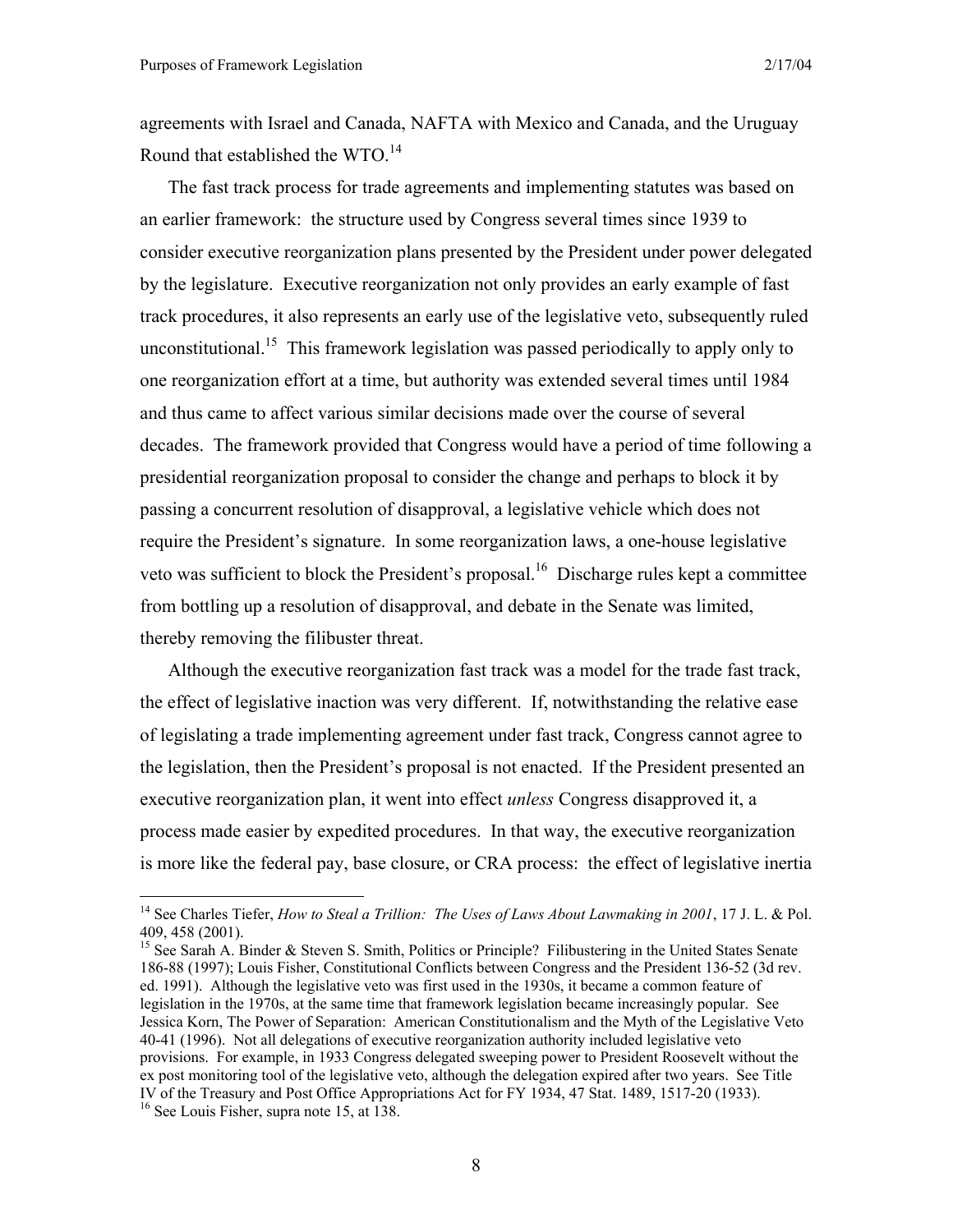is that the proposal before Congress (whether from the President or an independent commission) becomes the law. However, because the executive reorganization bills, like the Federal Pay Comparability Act, included the legislative veto, before it was declared unconstitutional, Congress did not have to worry about a presidential veto of any disapproval decision.

Although the executive reorganization framework is an early example of framework legislation, there is at least one framework law passed in the preceding century. The Electoral Count Act (ECA) was passed in the wake of the contested Hayes-Tilden presidential election. It provided a framework for deliberation and a series of default rules of decision in case the electoral votes in a future presidential election were disputed. This Act, passed in 1887, languished in obscurity for over one hundred years until the presidential election of 2000 threatened to trigger some of its provisions. A Supreme Court decision<sup>17</sup> short-circuited the political process and denied Congress the opportunity to use the framework and discover its strengths and limitations. Nonetheless, the ECA provides an unusual early example of framework legislation adopted at a time when the policymaking environment was simpler and changed more slowly.

A final example of framework legislation comes from the foreign affairs and defense arena. The War Powers Resolution of 1973 (WPR), adopted like much other framework legislation in the 1970s and like the congressional budget process influenced by larger inter-institutional issues between President Nixon and Congress, is designed to structure the legislature's involvement in declaring war and overseeing military conflict. The WPR requires that Congress authorize, through a declaration of war or some other means, the use of the force in hostile conditions within a certain time period after the President has introduced the military into hostilities or there is the imminent likelihood of hostile action. It also sets up a system of consultation and reporting designed to keep Congress apprised of presidential decisions likely to bring the military into hostilities. Finally, the WPR provides for expedited procedures that can be used to pass a concurrent resolution directing the President to remove the military engaged in hostilities. The WPR is not considered a particularly effective framework. For example, the clock that would require the President to remove the military absent congressional authorization does not begin to

<u>.</u>

9

<sup>&</sup>lt;sup>17</sup> See Bush v. Gore, 531 U.S. 98 (2000).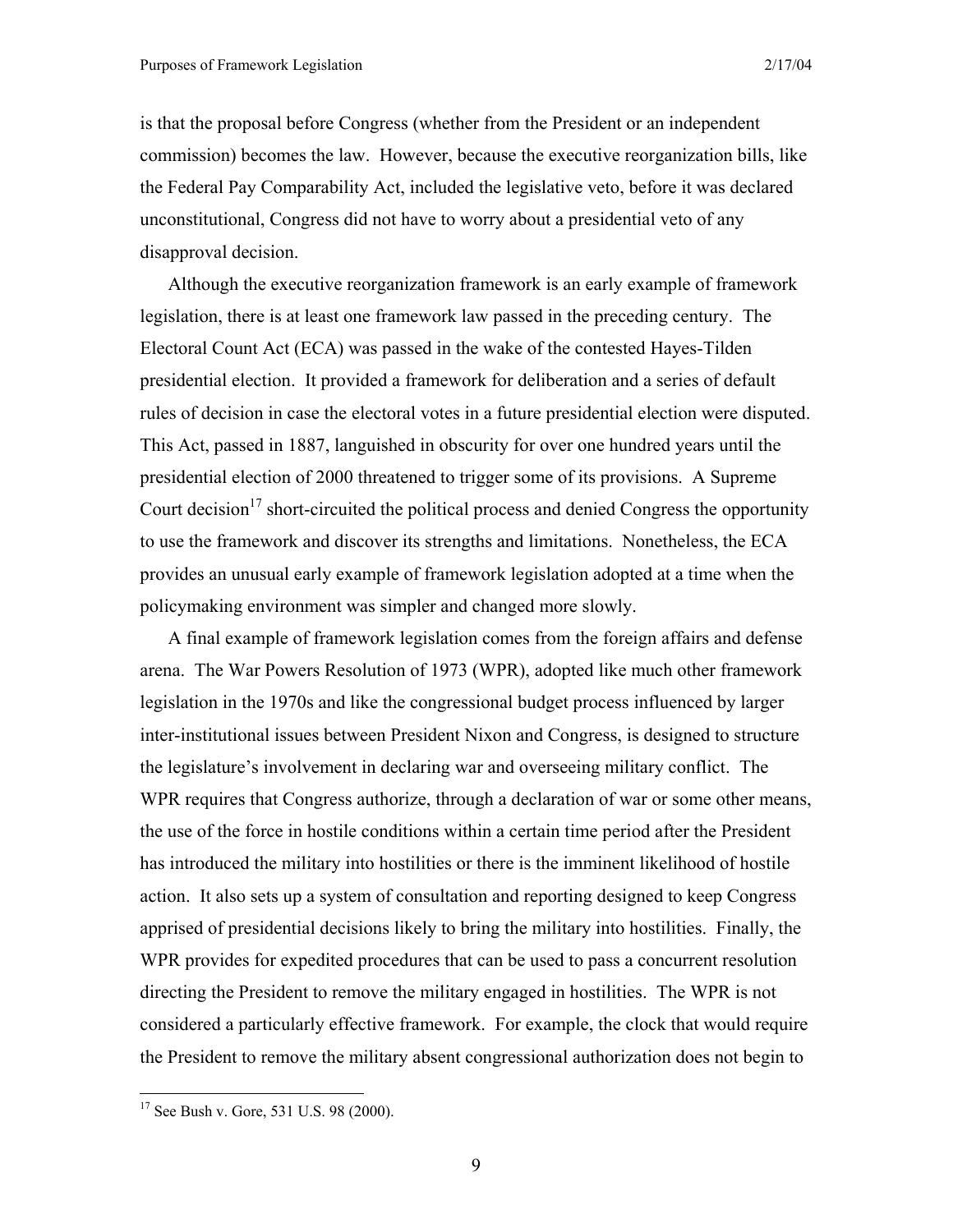run unless he has reported to Congress under a specific provision of the WPR, so presidents just do not report under this section. However, while the formal provisions of the Resolution have little effect, consultations on these matters do occur, and Fisher reports that the executive branch often behaves as though there is a clock ticking that requires formal congressional authorization.<sup>18</sup>

With this collection of framework legislation in mind, we can now turn to a discussion of the purposes and characteristics of framework legislation.

#### **II. Purposes of Framework Legislation**

In all the cases affected by framework laws, Congress could have just made the particular substantive decision directly rather than constructing a sometimes elaborate framework to shape subsequent decision making. One puzzle posed by framework laws is why Congress chooses a procedural tool rather than directly confronting the problem with substantive legislation. In other words, why adopt a budget procedure to reduce the deficit rather than making spending and revenue decisions that lead to a balanced budget? Framework laws serve at least five purposes that could not be achieved as easily without the special rules. A particular framework may serve only one purpose or, more likely, will be motivated by several. Some of these purposes are not unique to framework laws – for example, laws other than frameworks can be symbolic. However, a framework law provides a different kind of symbolism that may be more appropriate in particular circumstances. In other instances, frameworks are the only way to solve a problem – for example, frameworks may be necessary to solve internal collective action problems or to provide more neutral rules to govern future decisions.

#### **A. Symbolism**

 $\overline{a}$ 

A framework law may be intended as entirely symbolic, an attempt to defuse an issue that has roused a normally quiescent and inattentive public while leaving the underlying

<sup>&</sup>lt;sup>18</sup> See Louis Fisher, Presidential War Power 132-33 (1995)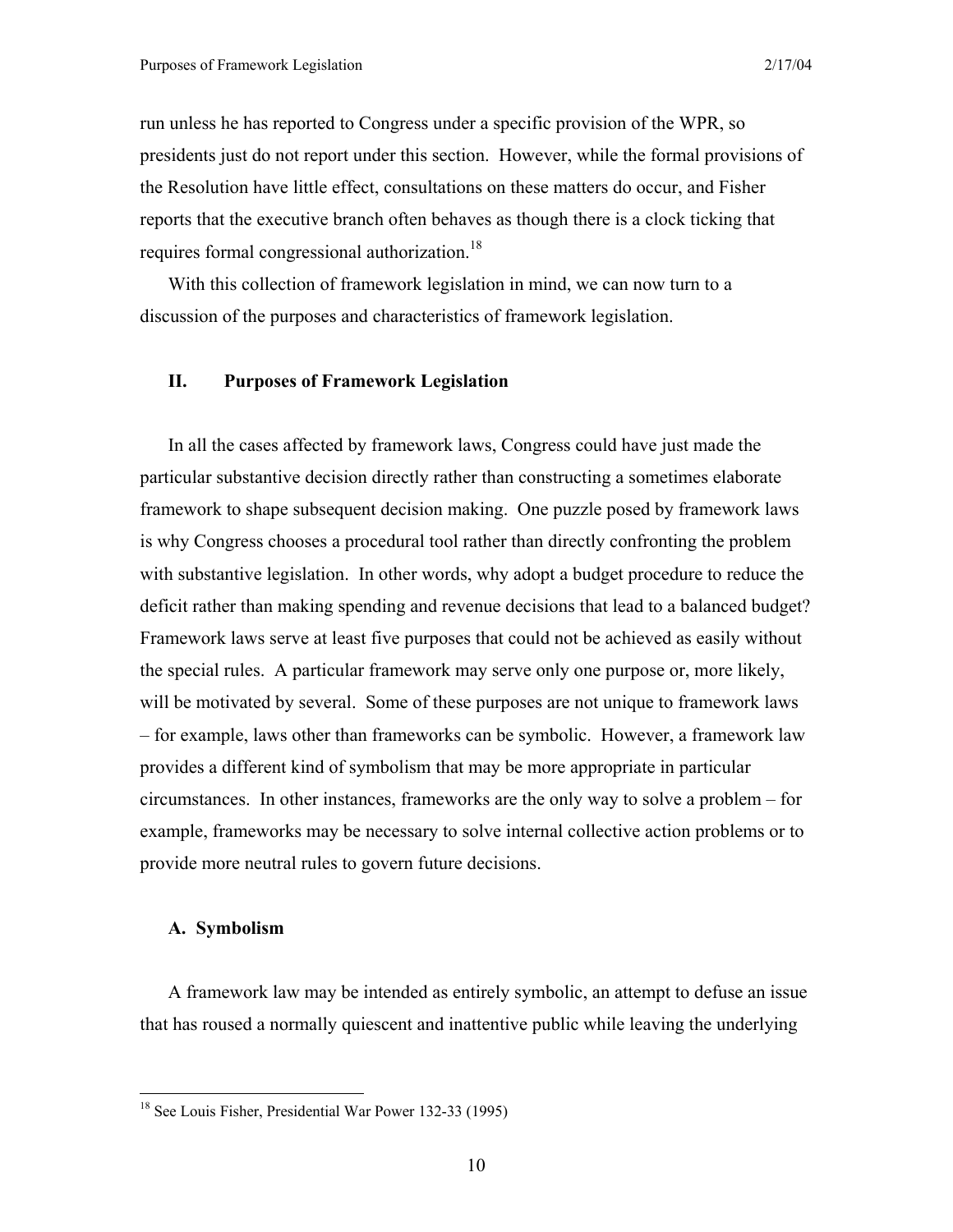$\overline{a}$ 

process of lawmaking, bargaining and interest group interaction largely unchanged.<sup>19</sup> In such cases, lawmakers hope to reap some electoral gain by passing symbolic framework legislation rather than doing nothing about a problem that has become pressing on the national agenda. A symbolic framework law may allow legislators to appear to address a problem without spending the time to draft specific provisions that make real headway toward a solution. Symbolic legislation may be sufficient to meet the demands of the unorganized public who cannot easily monitor lawmakers. At the same time, legislators can assure attentive and active interest groups that business will go on as usual, notwithstanding the new structure. Furthermore, the adoption of a symbolic framework may postpone, at least until after the next election, the need to address the underlying substantive problems.

Legislation other than framework laws can serve symbolic purposes, but frameworks can be more attractive to lawmakers in certain circumstances for three reasons. First, a framework can better respond to constituent beliefs that part of a problem lies in the way Congress makes decisions. When voters are demanding changes in politics as usual, a legislative reaction that includes a reconfiguration of congressional procedures, like the budget process or UMRA, is targeted to that concern. Second, if constituents view the problem as a long-term one that needs a more comprehensive response than passing one piece of legislation, a framework law that will apply to a series of related decisions over time will again be a more precise response. The War Powers Resolution, which appeared to change the way Congress would be involved in decisions to send troops into hostilities, promised a long-term and full solution, rather than a one-shot fix. Finally, lawmakers may choose a symbolic framework over a law that appears to implement a substantive solution because they believe that a procedural change is more likely to be solely symbolic without real effects. Lawmakers may hope that as long as the underlying interest group relationships and economic and social conditions remain unchanged, new procedures will be largely ineffectual in changing outcomes. Because legislators and their staffs are sophisticated when it comes to parliamentary maneuvering, they may be

 $19$  For discussions of symbolic legislation, see Murray Edelman, The Symbolic Uses of Politics (1964); John P. Dwyer, *The Pathology of Symbolic Legislation*, 17 Ecology L.Q. 233 (1990). For work distinguishing the inattentive public from more attentive segments of the public and their respective influences on legislative behavior, see R. Douglas Arnold, The Logic of Congressional Action (1990).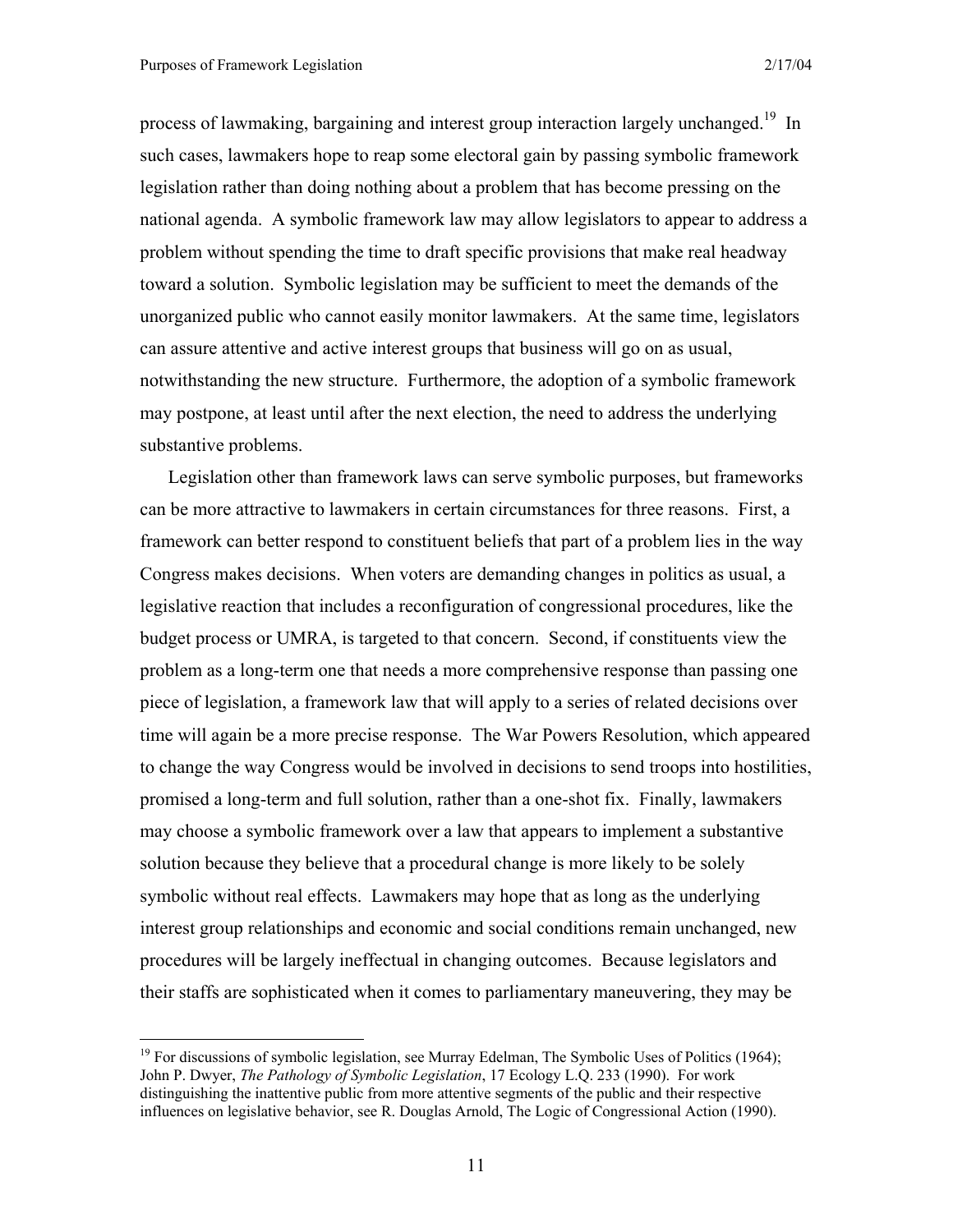convinced that they can appear to comply with the new rules without implementing any real substantive reform. In other words, framework laws can be more purely symbolic than other laws, although to the extent that voters also sense that procedural reform is not real reform, they will not be content.

When it becomes apparent that the underlying problem remains, the value of symbolic legislation may be substantially reduced. Those who might have hoped that the Tax Complexity Analysis would encourage lawmakers to simplify the tax code surely felt showered by cold water as they read through the extraordinarily complex tax bills passed during George W. Bush's term. The hope of legislators who use framework legislation symbolically is that the public will have lost interest in the problem before it becomes apparent that the framework response has been unavailing. In some instances, the problem will abate on its own, and lawmakers can claim credit by pointing to the passage of the framework. Sometimes legislation designed to be purely symbolic may change conditions enough to alter legislative behavior and change congressional outcomes, although this change would be incidental rather than intentional.<sup>20</sup>

#### **B. Providing Neutral Rules**

1

The procedural structures that framework laws put in place will often apply in situations that are not anticipated when the framework is enacted, or to laws which will have details that cannot be completely predicted. In such cases, the choice of rules and procedures will be driven by factors other than – or at least in addition to – how political actors expect the rules to further the particular interests of their constituents and other electoral supporters. When procedures are specified before it is entirely clear what precise issues will be considered and how participants will be affected, the rules can be designed to further longer-term, more public-regarding objectives. At this stage,

<sup>&</sup>lt;sup>20</sup> Jon Elster differentiates between incidental constraints, which would describe any constraints that actually come about as a result of symbolic legislation, and essential constraints, which are intended to be self-binding. See Jon Elster, Ulysses Unbound 3-4 (2000). The other purposes of framework laws, particularly the third, fourth and fifth purposes, should be viewed as imposing essential constraints because they are constructed to achieve certain expected benefits for the lawmakers who will be bound by the rules.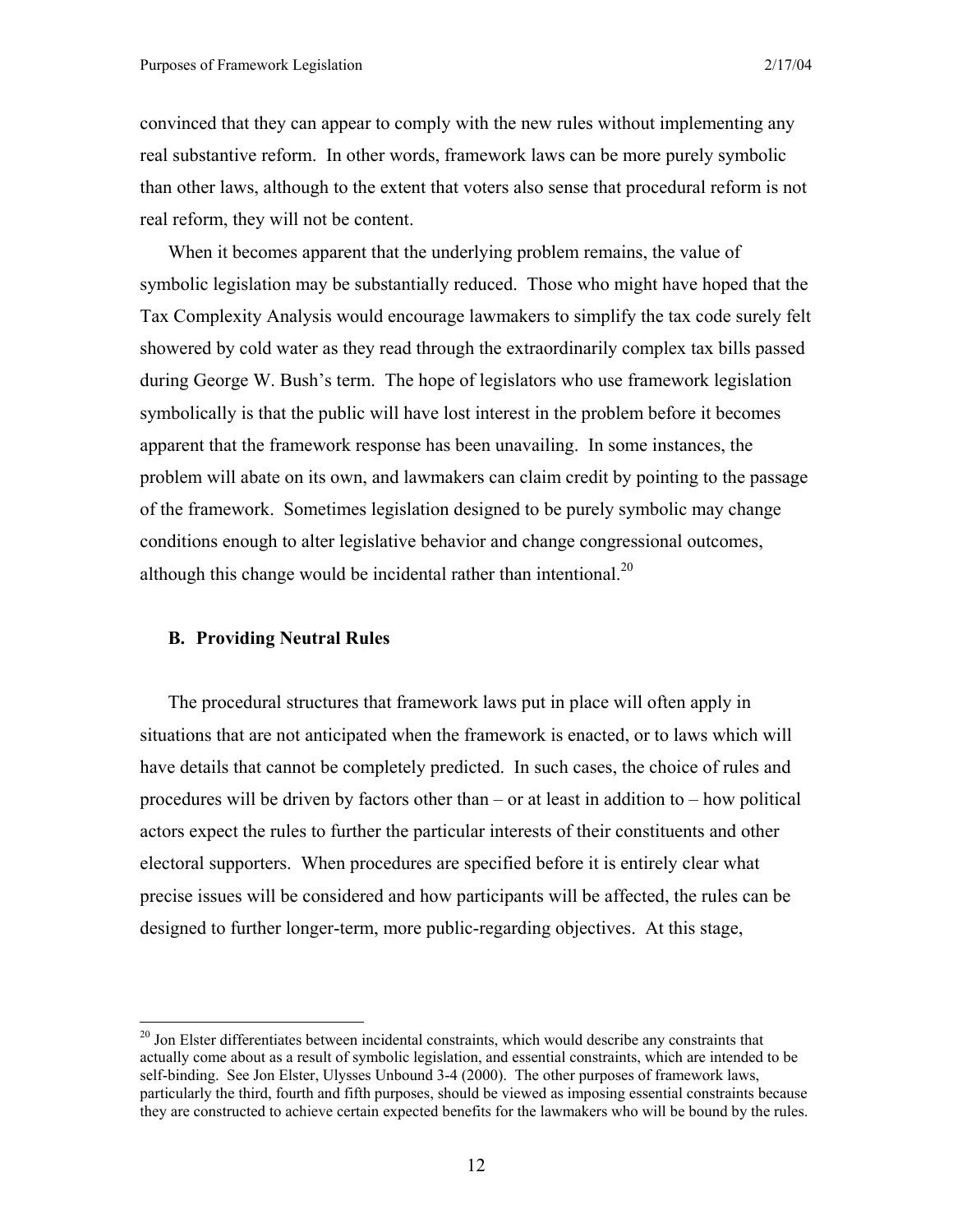1

lawmakers act behind at least a partial veil of ignorance<sup>21</sup> because they are uncertain about which procedures will help them and which will hurt them in the future. By taking advantage of the ability to specify rules and procedures before specific issues that will trigger application of the framework can be fully anticipated, lawmakers are able to devise rules that will appear, and often are, fairer and that can therefore enhance legitimacy of decisions.

Some framework laws strive for complete neutrality and seek not to favor a particular outcome over other possible ones. For example, the Electoral Count Act was drafted so that it did not favor one party's candidate over another; instead, it provided a series of default rules to ensure that Congress would be able to select a President when the Electoral College vote was contested or inconclusive. The ECA is the prototypical framework law serving the neutrality objective because its framers did not expect that it would be triggered in the near future nor that it would apply to any candidates they knew. The configuration of Congress when it was passed was conducive to adopting neutral rules because the partisan makeup was relatively balanced and no party could force adoption of rules that would systematically benefit its candidates.

In other cases, legislators use framework laws to set out relatively neutral procedures that will guide decisions intended to advance a particular outcome. As I will discuss below, another objective of framework laws is to entrench a particular outcome that is difficult for Congress to reach in the absence of a special structure. Although such a framework is not intended to be neutral in its overall effect,<sup>22</sup> the methods used to reach the objective can be relatively neutral, treating affected parties and interests without favoritism. Since the mid-1980s until 2002, budget frameworks have been constructed to make deficit spending less likely through the use of deficit and spending targets. This

<sup>&</sup>lt;sup>21</sup> This concept is derived from John Rawls, A Theory of Justice 118-23 (rev. ed. 1999). It is an important aspect of Elster's analysis of constitutions as commitment devices. Jon Elster, supra note 20, at 130-33. The partial veil of ignorance idea has been developed in contexts similar to mine by Adrian Vermeule in the context of constitutional frameworks, see *Veil of Ignorance Rules in Constitutional Law*, 111 Yale L.J. 399 (2001), and Michael Fitts in the context of political institutions generally, see *Can Ignorance Be Bliss? Imperfect Information as a Positive Influence in Political Institutions*, 88 Mich. L. Rev. 917 (1990).<br><sup>22</sup> Eric Hanushek distinguishes between process rules, which merely govern how a decision is reached, and

outcome-oriented rules, which are explicitly designed to facilitate particular decisions. Eric A. Hanushek, *Formula Budgeting: The Economics and Analytics of Fiscal Policy under Rules*, 6 J. of Pol'y Analysis & Mgmt. 3, 6 (1986). The ECA is a process rule; the budget framework since Gramm-Rudman-Hollings is outcome-oriented, although the 1974 Budget Act was a process rule because there was no congressional agreement on the outcome that the framework should facilitate.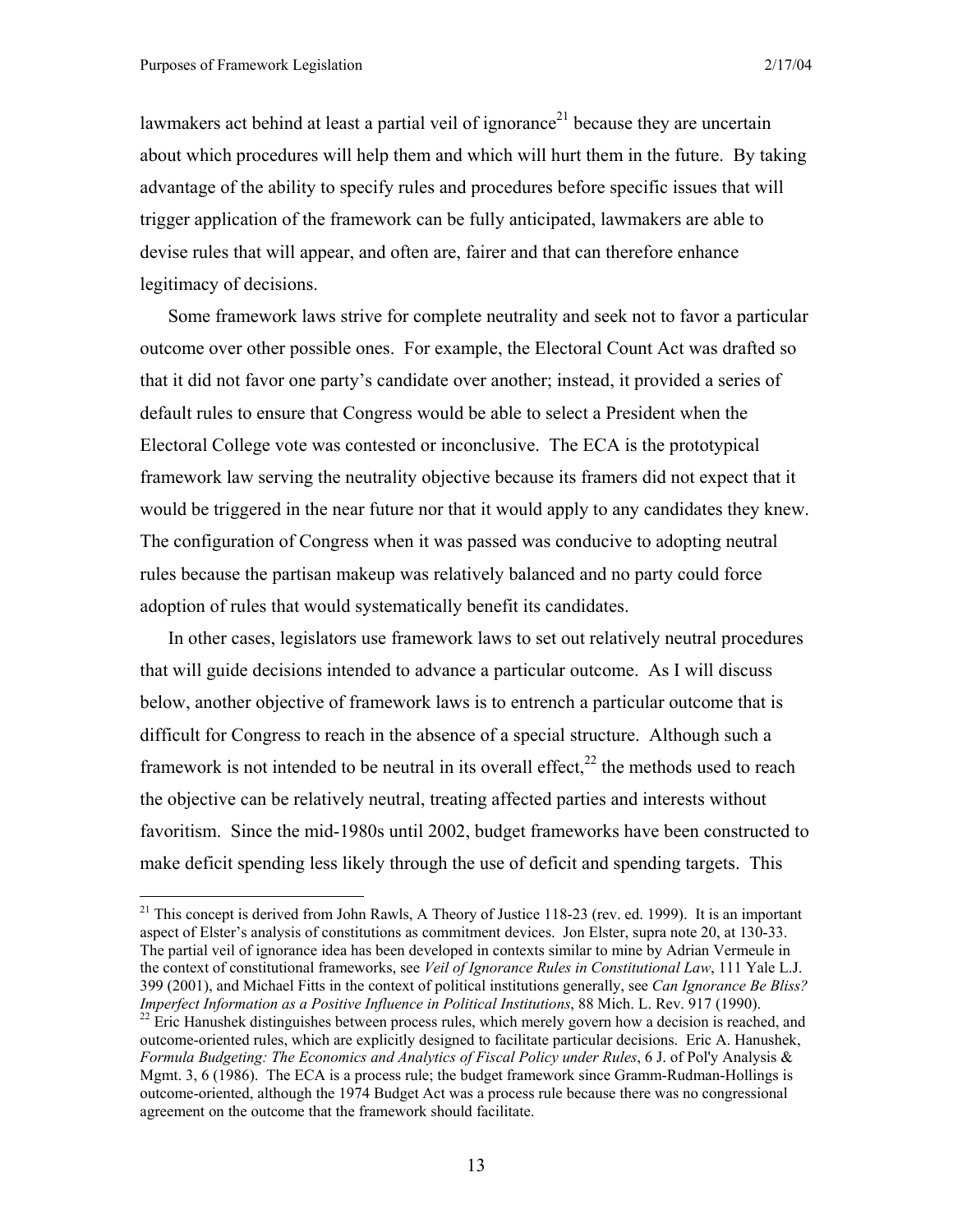outcome-oriented framework took advantage of the partial veil of ignorance in its design because the goal of deficit reduction was pursued through procedural rules, chosen in advance of any particular spending decisions, that were arguably intended not to systematically favor one interest group over another.<sup>23</sup> In this way, even outcomeoriented frameworks can be viewed as setting into place fairer methods to each the outcome, and thus impeding lawmakers' ability to choose rules that work in their selfinterest. This sort of neutrality may be vital to ensuring passage of a controversial outcome-oriented framework.

Devising framework laws that meet the neutrality objective is difficult. Vermeule observes that there is an information-neutrality tradeoff whenever drafters seek to take advantage of a partial veil of ignorance.<sup>24</sup> To succeed as neutral rules of decision, frameworks must set out procedures in some detail so that they effectively shape deliberation and work to counteract self-interest and bias. Frameworks must be precise enough to eliminate avenues for evasion once concrete issues are before Congress and lawmakers have a definite sense of what outcomes they prefer. To draft fairly specific frameworks, lawmakers must have enough information about the problem, the contexts in which it is likely to develop, and possible contingencies. The more information lawmakers possess, however, the more likely they are to discern their self-interest and the less likely the rules will truly be neutral. Many budget rules to meet spending and deficit objectives are temporary, expiring five or so years after they have been adopted. Thus, the veil of ignorance may not be especially concealing. There is some opacity, however, both because some uncertainty about the future remains and because many budgetary players will be in different positions over the time period, sometimes seeking new funds, sometimes protecting existing programs. Both types of uncertainty give players an incentive to adopt relatively unbiased rules, but the situation in the budget context is very different from the uncertainty faced, for example, by drafters of the Electoral Count Act.

Furthermore, even when both neutrality and sufficient information are possible, as it was in the case of the Electoral Count Act, lawmakers may be unwilling to spend the

<sup>23</sup> Michael A. Fitts, *The Paradox of Power in the Modern State: Why a Unitary, Centralized Presidency May not Exhibit Effective or Legitimate Leadership*, 144 U. Pa. L. Rev. 827, 862-62 (1996) (describing the rules used by Gramm-Rudman-Hollings to reach deficit targets as "neutral"). 24 Adrian Vermeule, supra note 21, at 428-29.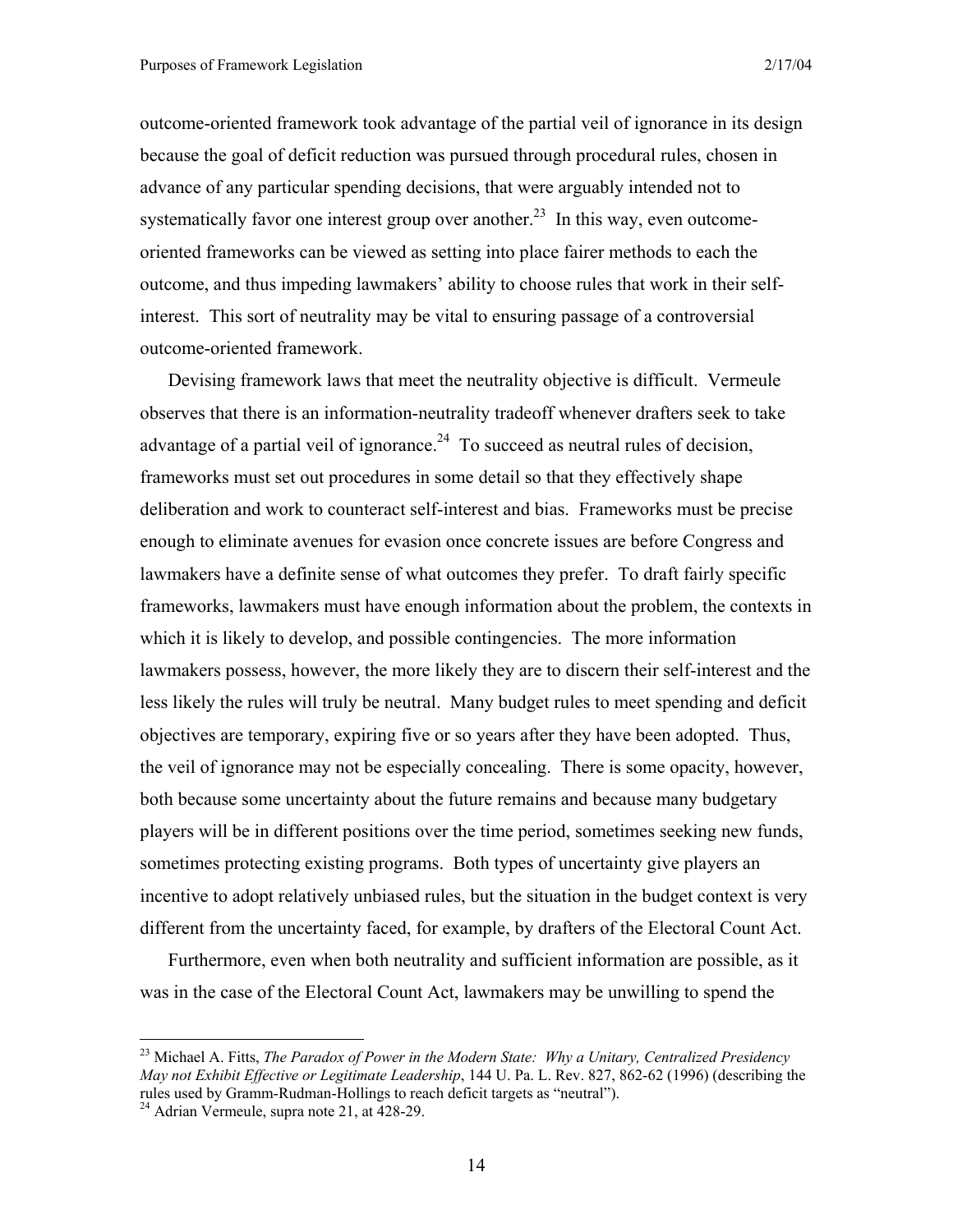time necessary to devise and enact framework laws. They must be convinced that it is in their interest to do so; in the case of the ECA, they were responding to disgust for the ad hoc and overtly partisan selection process that resolved the Hayes-Tilden election, and they were aware that they had lived through a serious constitutional crisis that the country would do well to avoid again. In most cases, however, lawmakers have little incentive to enact a framework law if they anticipate it will not be triggered during their political careers. If the event that will require the framework legislation will be faced by lawmakers different from those considering adopting the procedures, legislators may decide that the opportunity costs are not outweighed by any benefit to them. Even if they expect to benefit from the framework legislation, these future benefits will be discounted and then compared to the immediate costs of foregoing opportunities to work on other legislation.

Thus, I would expect that few frameworks would serve the neutrality objective, and those that do are likely to apply to decisions in the relatively near term. Many framework laws are temporary, and some of these, like fast track for trade agreements, allow lawmakers an explicit opportunity to avoid their procedures after they have much more information about the deal that could be considered under the framework rules. When the President wants a particular agreement to qualify for fast track procedures that Congress has previously enacted, he must notify the relevant congressional committees who can choose to withdraw the procedural protection. These features of some framework laws undermine, but may not entirely eliminate, their ability to put into place truly neutral processes.

Framework laws aimed at neutrality will be used when lawmakers are convinced that voters will react negatively to a decision that appears infused with self-interest so they adopt procedures that appear – and sometime are – unbiased. This explains the adoption of the ECA, and perhaps also the adoption of the various federal salary acts that delegated congressional pay decisions to an independent body. The latter was not particularly successful because voters tend to react strongly to any congressional pay increase – whether recommended by a neutral third-party or not. Voters understand that regardless of the framework in place, lawmakers have the power to overrule recommended salary increase. Whether the ECA is a successful neutral framework is still an open question

15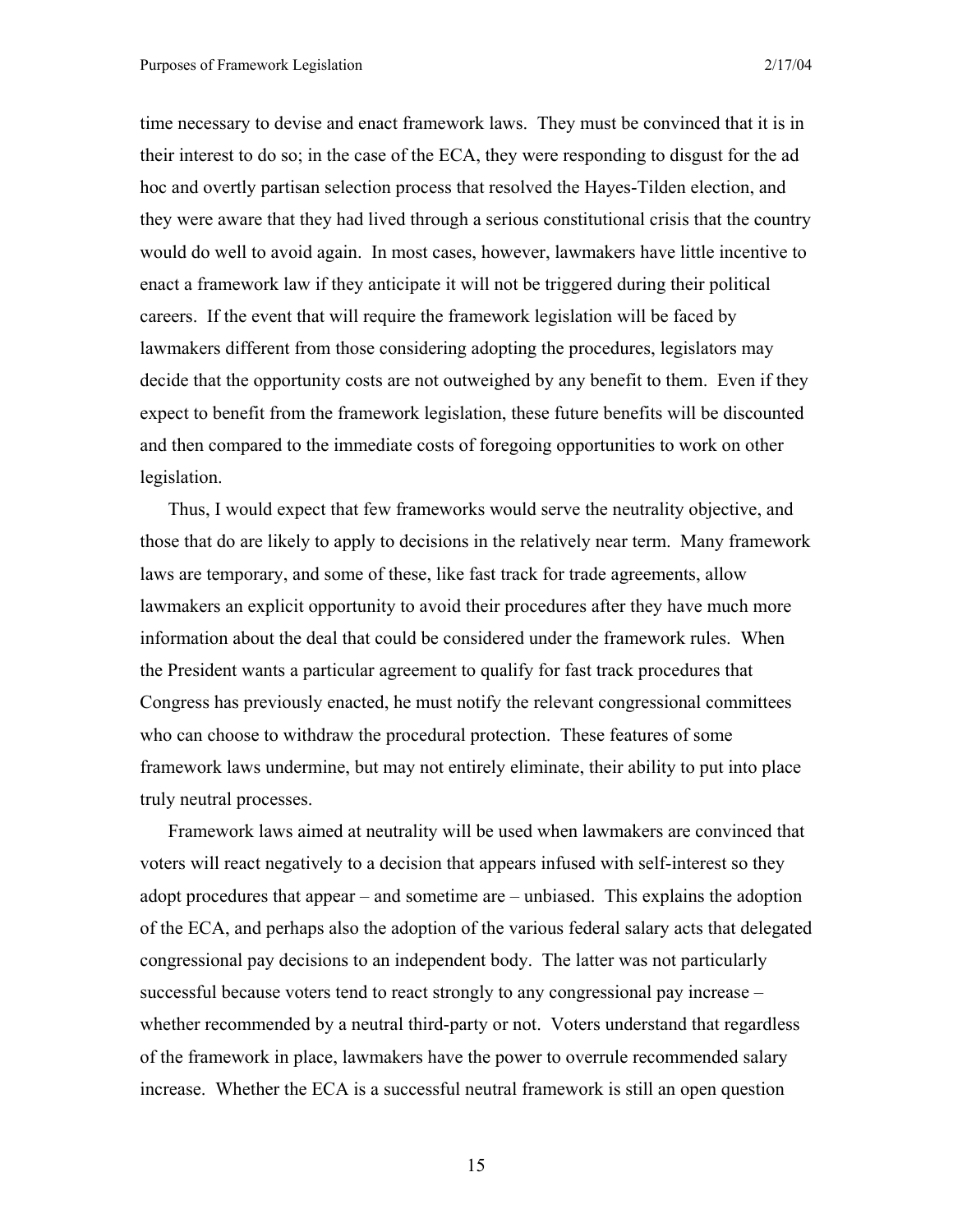because the Supreme Court halted the political process and determined the 2000 presidential contest. Not only did *Bush v. Gore* deny the political branch the opportunity to use its framework law, but it also made adoption of frameworks less likely in the future. If Congress knows that the time it spends drafting frameworks is wasted because the judiciary will intervene, it has even less incentive to incur the opportunity costs.

Neutral provisions in framework laws will also be used when lawmakers cannot reach agreement about the means to reach an end supported by a majority. In this circumstance, legislators are willing to adopt relatively neutral procedures to structure the consideration of means to ensure that no particular interest will be at an advantage relative to others. The congressional budget framework provides an example of such an attempt to construct somewhat neutral procedures, although the veil of ignorance about funding decisions to be made over the following five years is not particularly opaque, and the procedures are not entirely neutral.

Finally, even supposedly neutral process rules may not be neutral in application. Such rules may assist one interest rather than another because of the characteristics of the groups supporting or opposing the proposal, the nature of the proposal, the size and structure of the agenda, etc. Some "neutral" rules have institutional biases, favoring the policy chosen by the President and reducing the ability of Congress to affect details of the proposal, although they do not favor a particular substantive outcome. By favoring a particular institution to make the decision, however, they may have ramifications for the substance of the decision reached. Thus, fast track procedures coupled with trade promotion authority increase the likelihood that trade agreements negotiated by the President, whatever their terms, will be approved by Congress. Locating a decision in a particular institution – the executive branch, an independent commission, or a congressional committee – invariably affects the outcome, although it may not be clear at the time the framework is adopted how that institutional decision will play out in the details of the policy.

#### **C. Coordination Device**

16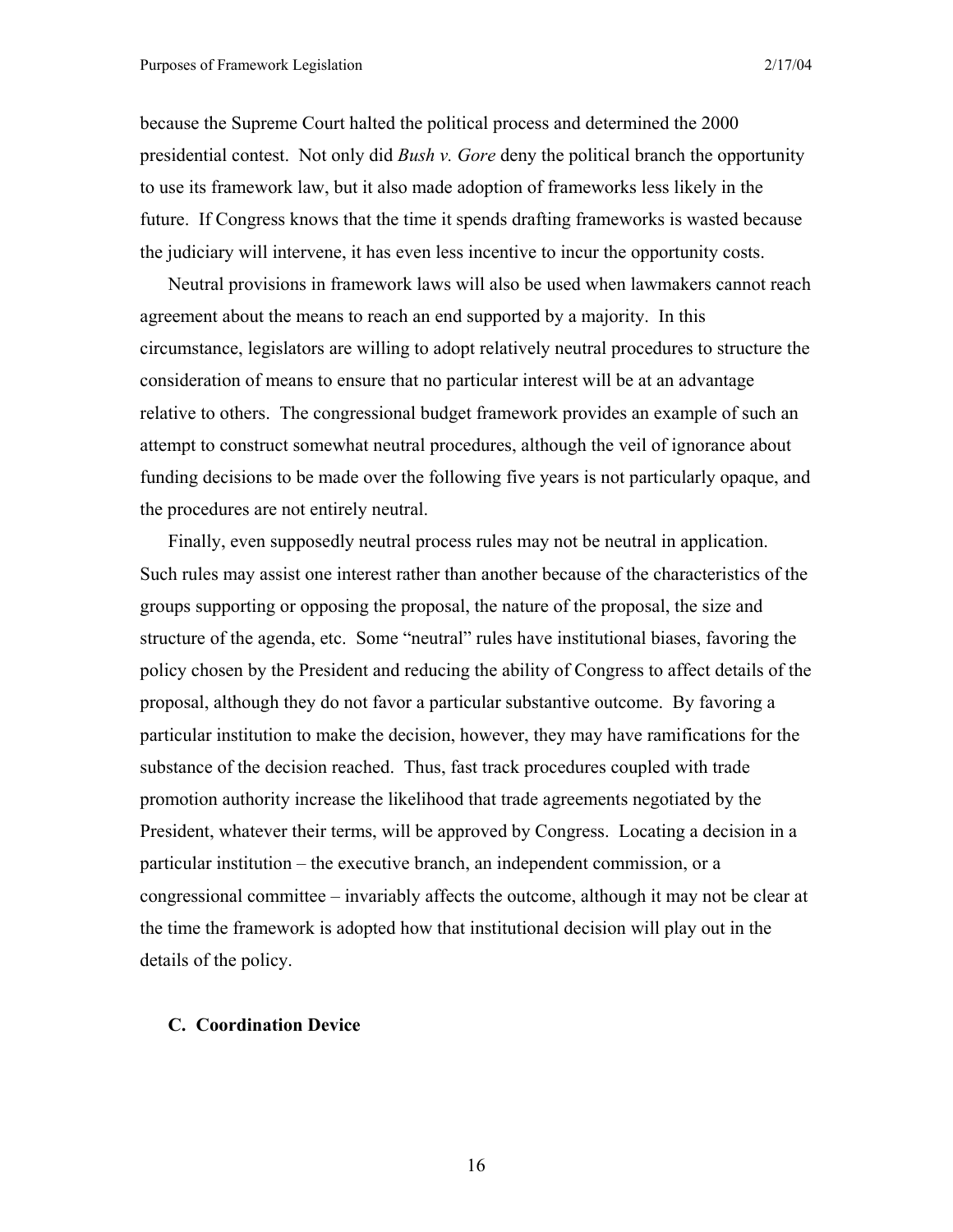$\overline{a}$ 

The remaining three objectives deal with solving various challenges that face a collective body. Although they are related, and there is often overlap among them, it is helpful to deal with them separately. The three purposes of framework laws relating to the collective nature of Congress are 1) facilitating coordination to produce goods for the entire body or to respond to inter-institutional challenges; 2) entrenching particular outcomes that would be difficult to achieve absent some sort of precommitment; and 3) changing the relative power of interests within Congress, such as empowering the majority relative to committees or vice versa. Let us begin with the coordination role.

Framework laws can solve internal coordination problems for a multi-member and relatively decentralized legislature. When achieving an objective requires enactment of several bills over a period of time and involves several committees in the process, frameworks can coordinate action. The congressional budget process coordinates the actions of the thirteen appropriations subcommittees in each house, the tax-writing committees, and the committees with jurisdiction over entitlement programs so that the final budget enacted through many separate laws conforms to macro-budgetary objectives. For example, appropriations subcommittees are constrained by predetermined allocations that are set to achieve an aggregate spending level. Thus, the first bills to pass cannot use up all the money intended to be spent in that fiscal year unless they overcome parliamentary objections allowed by the framework laws and sometimes protected through supermajority voting requirements. UMRA also contains an enforcement device that coordinates congressional action taking place over several bills. If the funding for an intergovernmental mandate is in a separate bill, and that bill either does not pass or the funding is reduced, the mandate does not go into effect unless Congress subsequently provides funding or scales back the mandate. Frameworks often contemplate frequent use of omnibus legislation that facilitates coordination by enacting related policies simultaneously in one bill. The budget process provides favorable rules for some omnibus bills such as reconciliation proposals, thereby increasing the use of this form of legislation. $^{25}$ 

 $^{25}$  The coordinating function of omnibus reconciliation bills was diluted by a parliamentary decision that allowed more than one reconciliation bill per fiscal year. Nonetheless, omnibus bills, whether of the reconciliation variety or not, encourage coordinated action, and they facilitate legislation generally because they allow deals to be reached and simultaneously implemented.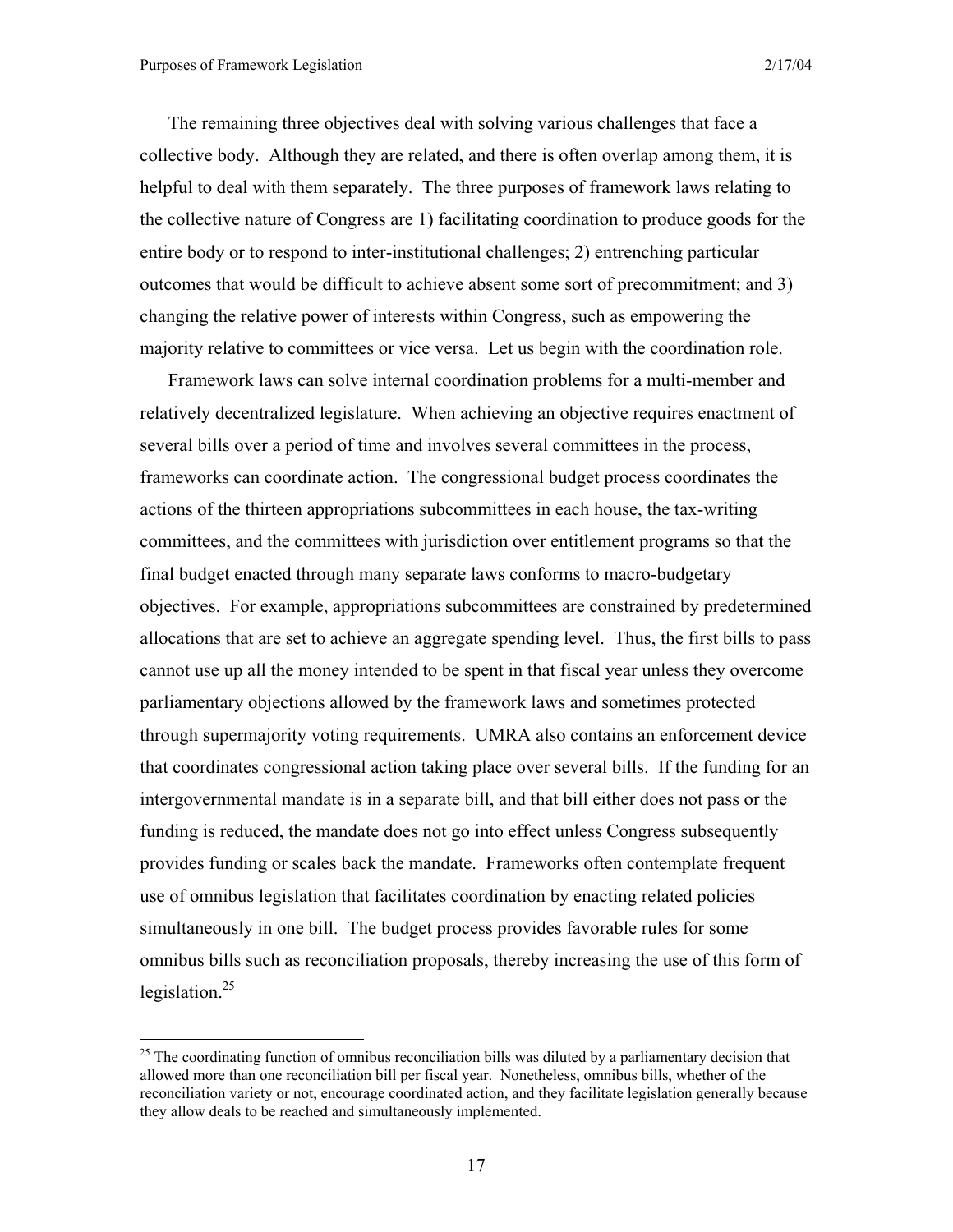Specific aspects of the legislative process may be especially susceptible to coordination problems. Take the challenge of producing information in a multi-member body. Frameworks often create expert staffs within Congress that produce and analyze relevant information for the entire body. In that way, the public good of information is more likely to be produced at optimal levels than when members must rely on their own aides to generate necessary data. Frameworks may also set out how often information is to be generated and how it should be disseminated within Congress. If the framework somewhat insulates the staff from partisan pressures, the information produced may be more credible in the eyes of voters, who may view the substantive legislation based on this information as more legitimate. Certain frameworks may structure interest group activity so that private entities produce information helpful to lawmakers. In this way, information costs can be externalized. So, for example, the offset requirements in the federal budget process that required groups seeking new funding to attack existing programs yielded helpful information about both the proposed program and the targeted "prey." $^{26}$ 

Another collective action problem that can be solved, or at least ameliorated, by coordination devices is the tragedy of the commons. O'Halloran describes this collective dilemma in the trade environment, and it as a general problem of pork-barrel politics with distributive aspects.<sup>27</sup> This collective action problem occurs when lawmakers logroll to enact bills with a benefit for everyone's constituency but with a net loss to the country as a whole. Not surprisingly, many of the arenas in which Congress uses framework laws are characterized by distributive politics: trade; appropriations and tax expenditures; and unfunded mandates. Collective mechanisms, together with precommitment to an overarching goal that can be enforced through internal rules (the next objective I will discuss), can help to avoid the commons tragedy. O'Halloran notes that delegation to a unitary actor is another solution to the tragedy of the commons, although Congress may not be willing to delegate broad power in such areas without enhanced oversight ability such as a framework law can provide. With regard to trade, Congress delegates broadly but uses the fast track framework to extract concessions and consultation from the

<sup>26</sup> See Elizabeth Garrett, *Harnessing Politics: The Dynamics of Offset Requirements in the Tax Legislative Process*, 65 U. Chi. L. Rev. 501, 556-61 (1998).<br><sup>27</sup> See Sharyn O'Halloran, supra note 5, at 31-32.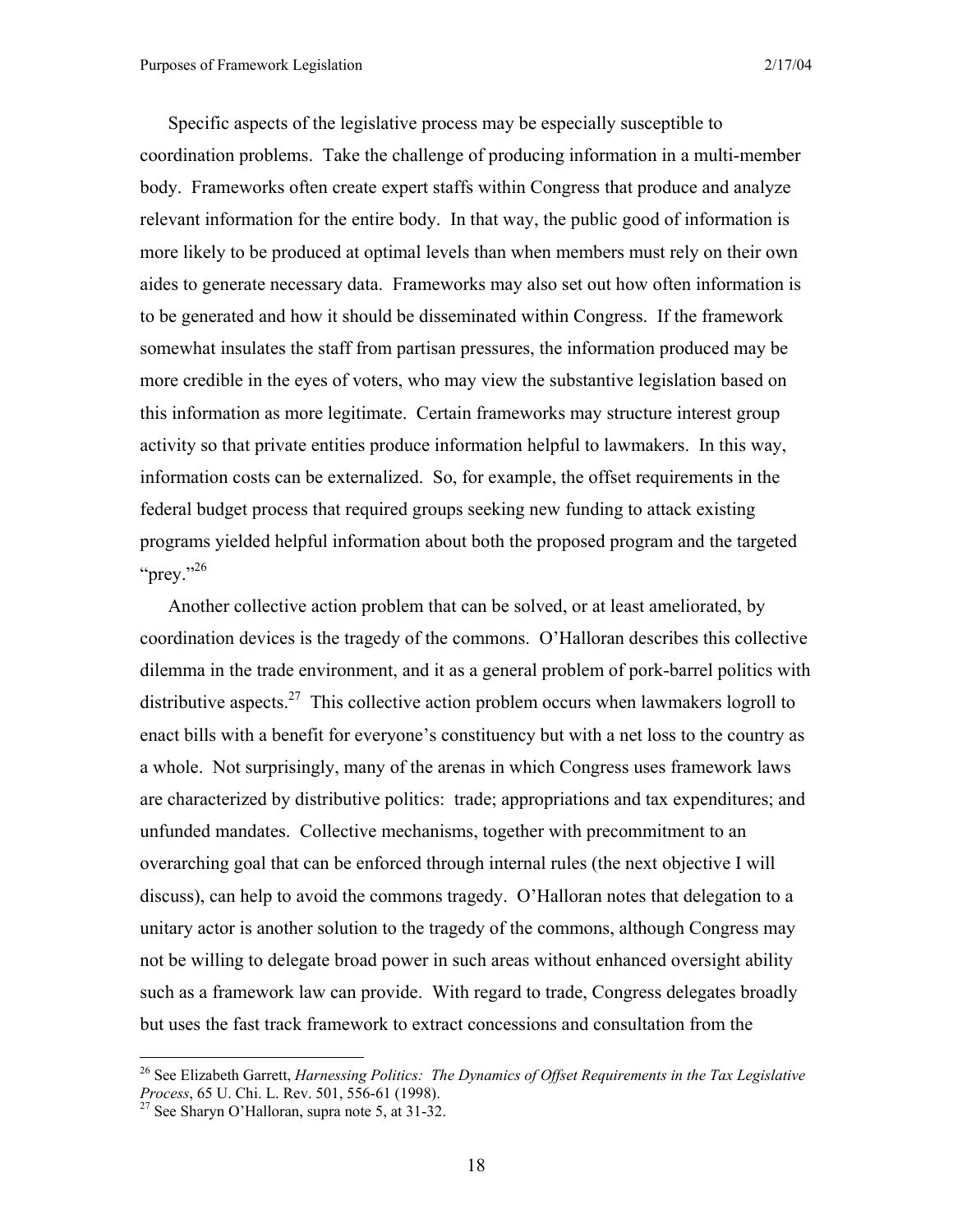$\overline{a}$ 

executive branch, an approach which provides only a partial solution to the commons problem because the collective action problem can reappear during these inter-branch negotiations.

Framework laws can be a collective solution to inter-institutional tensions and problems of delegation even without the additional need to solve a commons problem. Congress often finds that it has serious institutional shortcomings compared to the President, who, as a unitary actor in charge of substantial resources, can take more decisive action and pursue more comprehensive policy. Congress must therefore devise effective coordination strategies to counter the inherent advantage of the unitary executive. Not surprisingly, perhaps, the period of the most frequent use of framework laws is also an era identified by many congressional scholars as a time Congress was working to "institutionalize its capacity to challenge the President" because the executive branch was particularly aggressive.<sup>28</sup> It is also a time of frequently divided government, $^{29}$  a fact of political life which increases congressional concern that a strong executive branch will usurp its prerogatives. In addition, the party in control of Congress will want to enhance its ability to formulate clear policy that contrasts with the President's agenda so that it has the chance of unified government after the next election.

Inter-institutional tension, especially under divided government, is particularly evident in congressional delegations of power. Epstein and O'Halloran find that Congress constrains executive discretion more when delegating power to a President of a different party, $30$  although for institutional and political reasons, Congress includes

<sup>&</sup>lt;sup>28</sup> See Sarah A. Binder, Stalemate: Causes and Consequences of Legislative Gridlock 51 (2003) (referring to characterizations by Sundquist and others).

<sup>&</sup>lt;sup>29</sup> The effect of divided government on the quantity and substance of legislation is the subject of much debate. Compare James L. Sundquist, *Needed: A Political Theory for the New Era of Coalition Government in the United States*, 103 Pol. Sci. Q. 613 (1988) (arguing that divided government is inefficient and unaccountable) with David R. Mayhew, Divided We Govern: Party Control, Lawmaking, and Investigations, 1946-1990 (1991) (finding no significant difference in legislative activity between areas of divided and unified government) and Morris Fiorina, Divided Government (1996) (arguing that coalition governments, the situation with divided government, do not necessarily lead to negative consequences). That divided government would affect the use of framework laws and Congress' interest in establishing more effective ways to articulate distinct policies for electoral gain seems likely. Cf., Fiorina, supra, at 104 (noting that divided government may well produce "second-order" effects related to the ease of governing).  $30$  David Epstein & Sharyn O'Halloran, Delegating Powers: A Transaction Cost Approach to Policy

Making Under Separate Powers 162 (1999). In their study of the effect of divided government on delegations, they found that Congress delegated less frequently and provided less expansive discretion than when delegating to a copartisan. Id. at 132, Table 6.2. Epstein and O'Halloran included some aspects of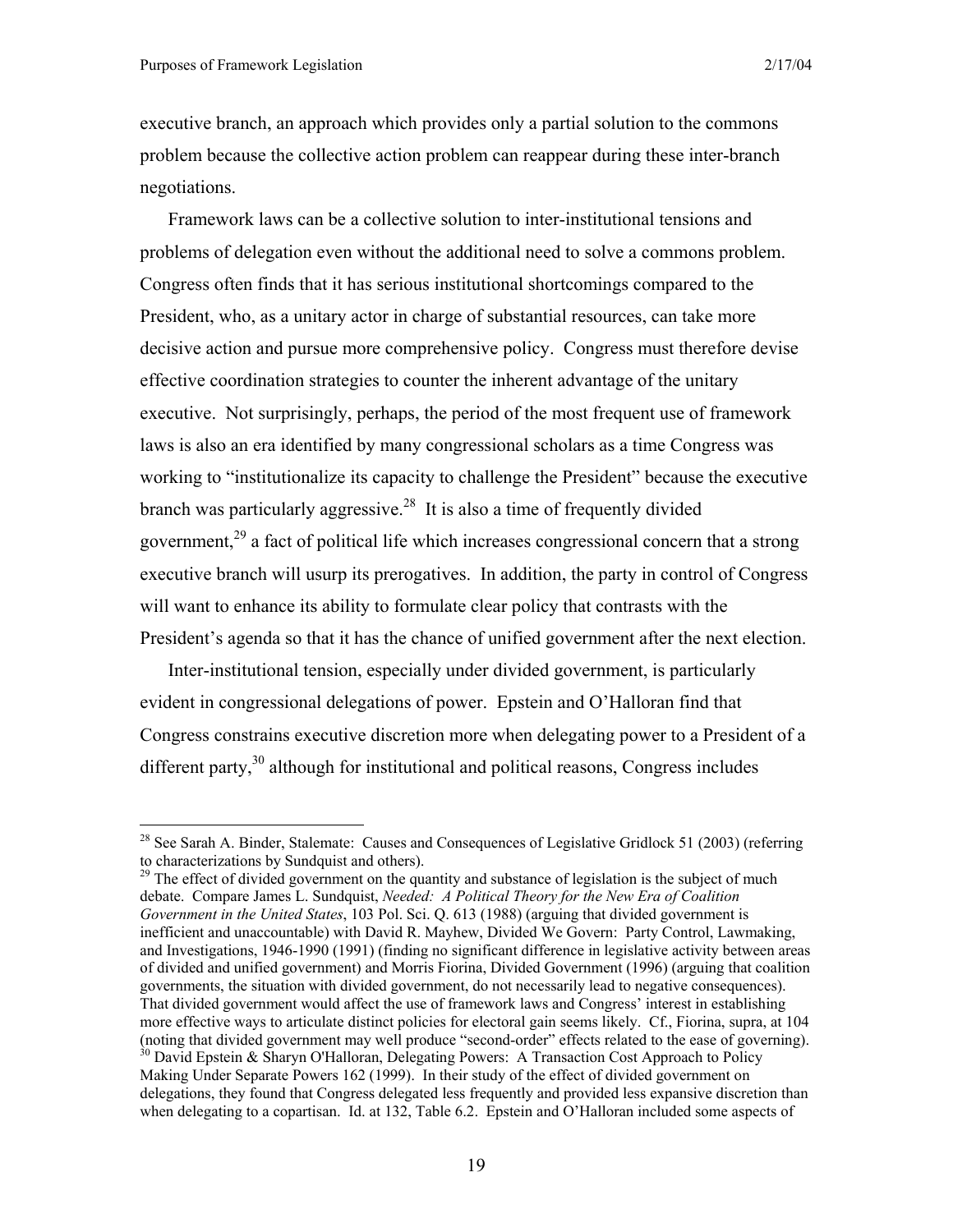substantive and procedural constraints in laws delegating power in times of unified government as well. When lawmakers worry that the executive branch may not exercise power consistent with congressional wishes, they will try to restrain the discretion they grant through both substantive guidelines and enhanced oversight capability. For example, the history of the executive reorganization acts includes changes to the substantive directives – for example, prohibiting presidents from abolishing or creating certain department as part of a reorganization – as well as changes to the legislative veto and framework rules. $31$  Framework laws can operate as constraints that require the President to consult with lawmakers as policy is developed and that can allow Congress a final say before policy is adopted – or at least make it more likely that Congress can exercise some oversight. Congressional oversight is problematic in issue areas where Congress delegates broadly; delegations of substantial discretion tend to occur with regard to issues about which Congress has little or poor information. This informational disadvantage will also hamper its ability to monitor effectively.<sup>32</sup> Congress understands that reality and often relies on oversight by third parties – primarily courts – to constrain the exercise of delegated power. $33$ 

Even though increasing congressional oversight capacities may generally be less effective than ex ante specification and use of third party monitors, legislatures may nonetheless rely in part on framework laws and other internal mechanisms in certain circumstances. Enhancing internal monitoring is particularly attractive in areas where Congress finds it difficult to specify in advance the substantive criteria that will both constrain the President's discretion and enable courts to discharge oversight consistent with congressional intent. The difficulty of setting out guidelines in delegations of executive reorganization authority was a reason, for example, the American Enterprise Institute supported changing the burden of legislative inertia so that no presidential plan

framework laws in their list of constraints, including requirements of subsequent legislative action and consultation requirements; they also measured use of the associated tool of the legislative veto.<br><sup>31</sup> Ronald P. Seyb, *Reform as Affirmation: Jimmy Carter's Executive Branch Reorganization Effort*, 31

Pres. Studs. Q. 104, 108-09 (2001).

<sup>&</sup>lt;sup>32</sup> See David Epstein & Sharyn O'Halloran, supra note 30, at 74.

<sup>&</sup>lt;sup>33</sup> Id. at 117, 120. In periods of divided government, the use of most types of constraints studied by Epstein and O'Halloran increased, but the only statistically significant increase occurred with tools that strengthened the monitoring abilities of third parties, not of Congress, indicating that Congress may see third party monitoring as most effective as well. Id. at 132, Table 6.2.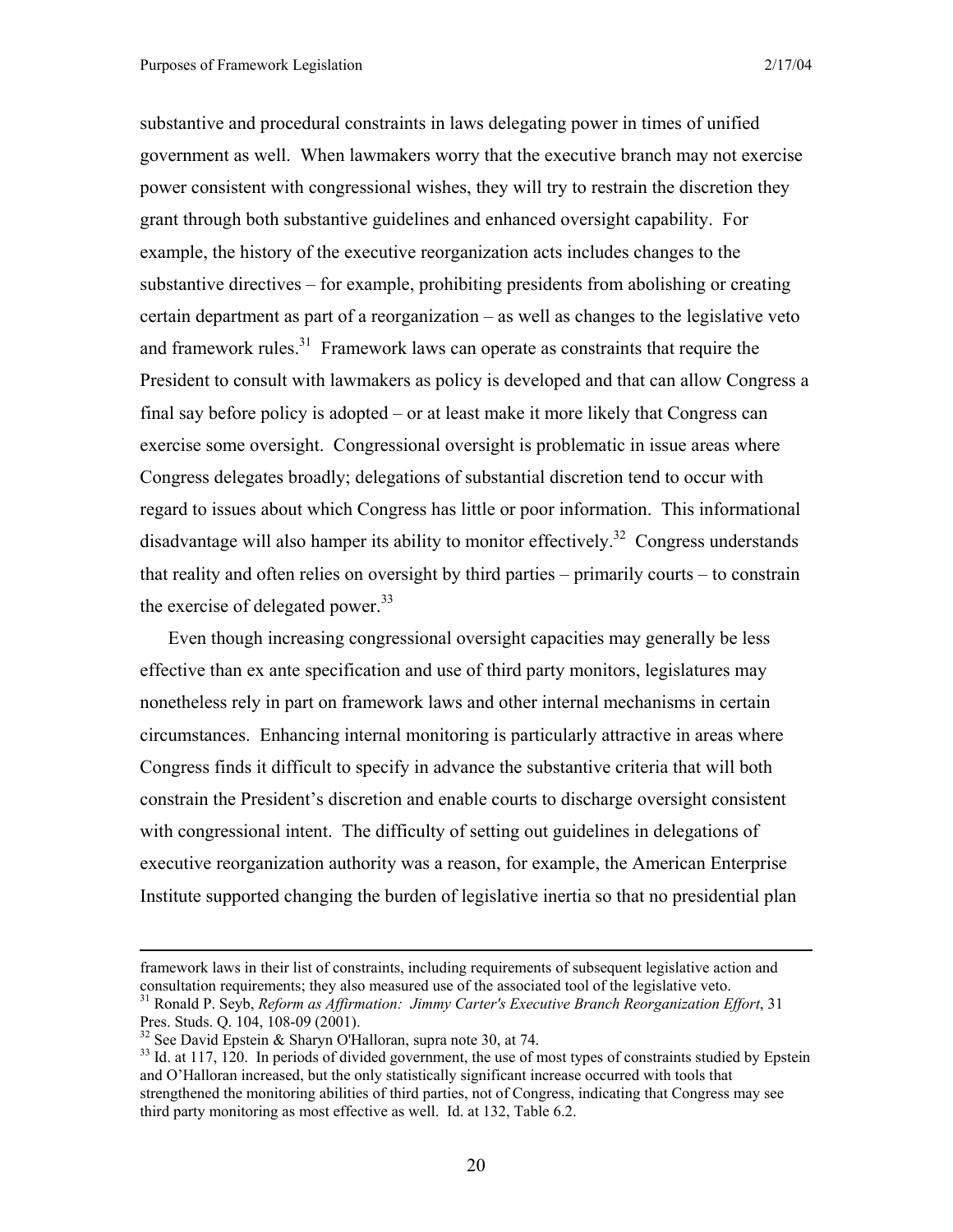1

could go into effect before it was approved by a joint resolution.<sup>34</sup> Although this proposal was not adopted, the fast track procedures in the reorganization bills that removed legislative obstacles to passing resolutions of disapproval were demanded by some in Congress before they were willing to enact sweeping delegations to the executive branch. Here, as in other areas such as the budget or war powers context, the concern is not that courts will not be able to meaningfully oversee agency action because of the lack of specific guiding principles. Instead, these are arenas where courts do not tend to become involved at all because they are issues considered to be committed to the other branches and more suitable for political than judicial resolution. Thus, although the enhanced oversight ability provided by framework laws may not be as effective as other methods of control, they may be the best option available to Congress when it believes that relatively open-textured delegation is necessary and third party monitoring unlikely.

Frameworks improve congressional oversight capabilities in various ways. Just as agencies' structure and procedures can be devised to better ensure fidelity with congressional goals, as McNollgast persuasively demonstrated,  $35$  framework laws can alter the structure and procedures of Congress so that lawmakers can use ex post oversight more effectively. Some of the same structural devices that McNollgast identified in the design of agencies can be seen in framework laws' design: requirements about the production and dissemination of information, rules altering interest group dynamics, and procedural changes decreasing the transaction costs of oversight and legislating. It is worth briefly discussing each of these techniques.

First, frameworks often set in place mechanisms to produce information for Congress that can play a role in larger inter-institutional battles where the vast federal bureaucracy churns out data and studies to assist presidential policymaking. In addition to establishing congressional entities to produce competing information, frameworks can require the executive branch to share its information and to consult with Congress. This allows Congress to monitor delegations and also to craft new legislation. In the trade arena, fast-track procedures have been a carrot to entice early consultation by the President with Congress and as a stick to punish a chief executive who ignores Congress

<sup>34</sup> American Enterprise Institute, Legislative Analyses: The Executive Reorganization Act 15 (1977). 35 See Mathew D. McCubbins, Roger G. Noll, & Barry R. Weingast, *Administrative Procedures as an Instrument of Political Control*, 3 J. Law, Econ. & Org. 243 (1987).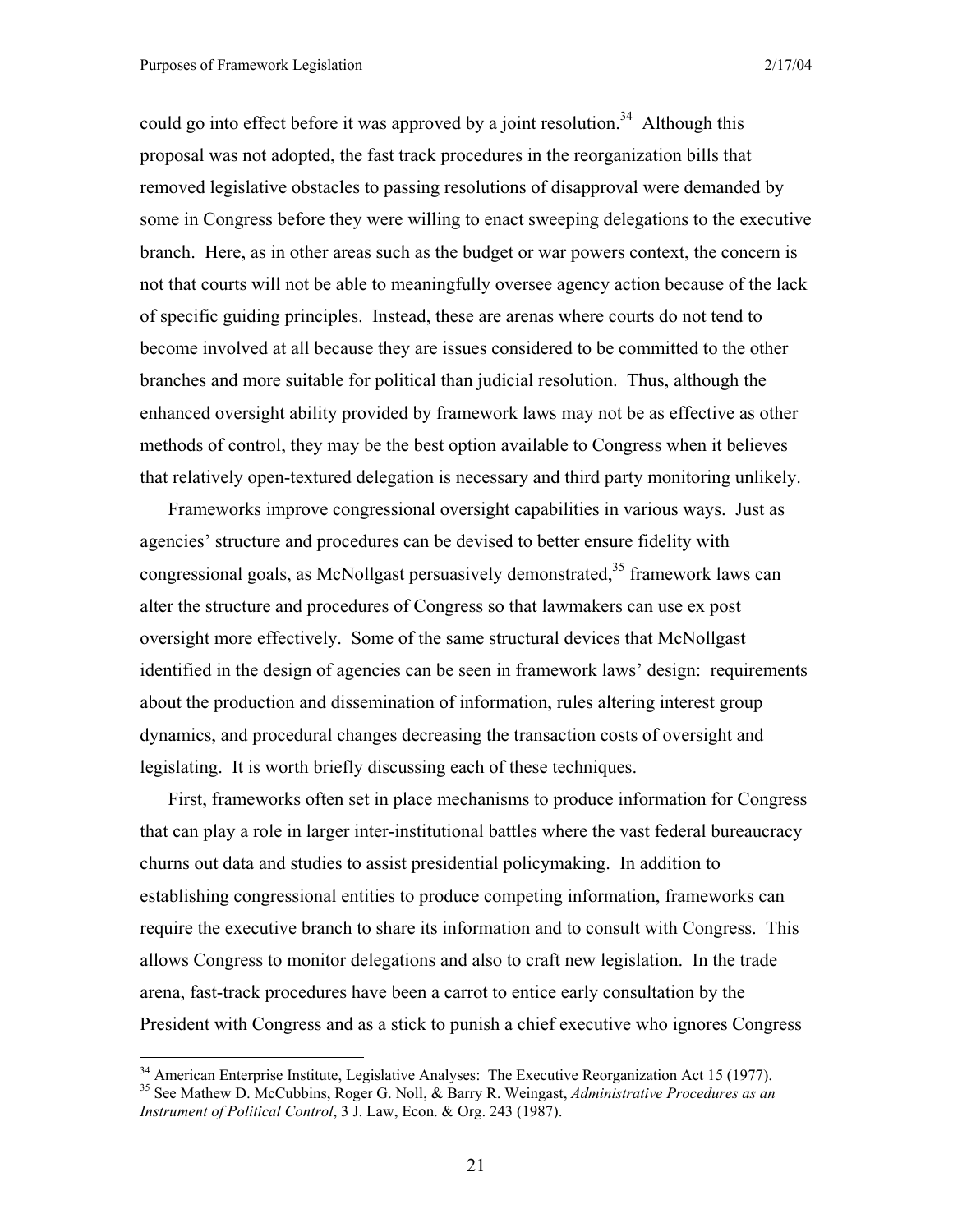and its committees. Since the 1980s, laws delegating trade promotion authority to the President and providing the possibility of favorable fast-track procedures for any implementing agreements have also included provisions that facilitate repeal of fast track if the President does not fully consult with the relevant congressional committees.<sup>36</sup> Because the fast track rules are internal rules of procedures, they could have been repealed at any time without "reverse fast track" provisions, but including a formal and expedited process made the threat more salient to the executive branch and highlighted congressional concerns. Again, this procedural device is not used in isolation from other tools; inter-branch negotiations to extend fast track authority often result in simultaneous enactment of the expedited congressional procedure and legislative directives that the trade agreements conform to specific substantive objectives, such as environmental standards or labor protection.<sup>37</sup> If the directives are ignored, Congress can refuse to use fast track to consider the President's proposal.

Second, some delegations that accompany framework laws improve fire alarm monitoring of executive branch officials by creating private sector advisory groups and requiring open hearings and published findings before the executive branch can act. In the trade context, the impetus for reverse fast track has sometimes come from groups knowledgeable about the details of an implementing agreement because of the consultation and advisory committee provisions.<sup>38</sup> Thus, it is not Congress alone that can use the favorable framework as a threat; powerful interest groups can threaten to use their power in the legislative branch to derail the agreement.

Finally, framework laws decrease the costs first of oversight and then of legislating in reaction to information obtained through monitoring. Frameworks can provide expedited procedures for laws overturning exercises of delegated authority (for example, the Congressional Review Act), although without the legislative veto, any resolution of disapproval requires the President's signature – unlikely in most cases – or passage by a supermajority that can override the veto. Expedited procedures can reduce various kinds of transaction costs facing legislation: they can mandate discharge of bills from

 $36$  For a discussion of reverse fast-track, see Sharyn O'Halloran, supra note 5, at 141-42, 148.

<sup>37</sup> See David Epstein & Sharyn O'Halloran, supra note 30, at 224-25.

<sup>38</sup> See, e.g., Harold Hongju Koh, *The Fast Track and United States Trade Policy,* 18 Brooklyn J. Int'l L. 143, 152 (1992).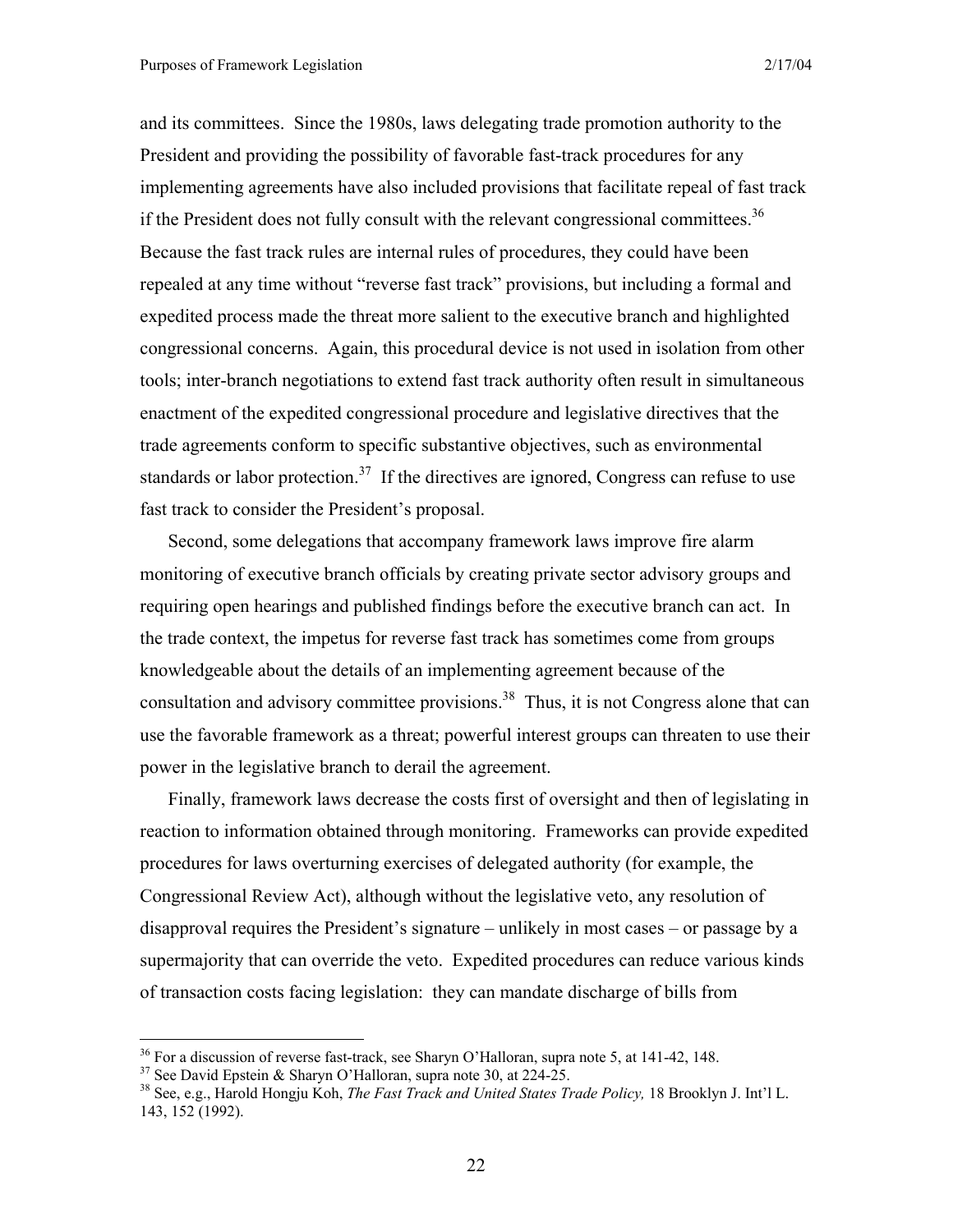$\overline{a}$ 

committee after a short time and notwithstanding the view of the committee; they can reduce the ability to amend proposals in committee or on the floor; and they can move decision making into informal entities like task forces or budget summits where party leaders negotiate with the executive branch in relative secrecy.

#### **D. Entrenchment and Precommitment**

Outcome-oriented frameworks operate by changing the transaction costs of legislating. In some cases, they reduce political transaction costs, thereby making enacting legislation consistent with a particular outcome more likely. Fast track trade promotion authority significantly increases the chance that the President's proposal for implementing legislation will be enacted. Thus, supporters of such laws actively work to ensure that the proposals trigger the protection and expedited process provided by the framework. In other cases, frameworks increase political transaction costs for legislative proposals that undermine a particular outcome.<sup>39</sup> UMRA makes it harder to enact legislation that contains substantial unfunded intergovernmental mandates, and the budget process made it difficult to enact legislation that violated spending caps or reduced tax revenues. In these cases, opponents of the legislation will work to trigger the framework in order to stall proposals. Some frameworks have both kinds of provisions: the congressional budget process makes it easier to enact reconciliation bills (measured against the baseline of the normal rules of procedure), but then makes it difficult to enact certain kinds of programs through reconciliation or other vehicles.

As long as the frameworks remain in place, the objectives they promote are entrenched. The question is entrenched against change by whom? Frameworks can seek to bind four groups. First, framework laws can be precommitment devices intended to constrain the lawmakers who enacted them so that they are more likely to reach different legislative outcomes than would have been possible under regular rules. Frameworks can take certain options off the legislative table; they can change the dynamics of bargaining

<sup>&</sup>lt;sup>39</sup> The possibility of affecting transaction costs in both ways has not always been appreciated. Tiefer's study of framework laws, which he terms "laws about lawmaking," focuses on how they facilitate legislating and does not also assess aspects of frameworks that erect greater hurdles to collective action. See Charles Tiefer, supra note 14.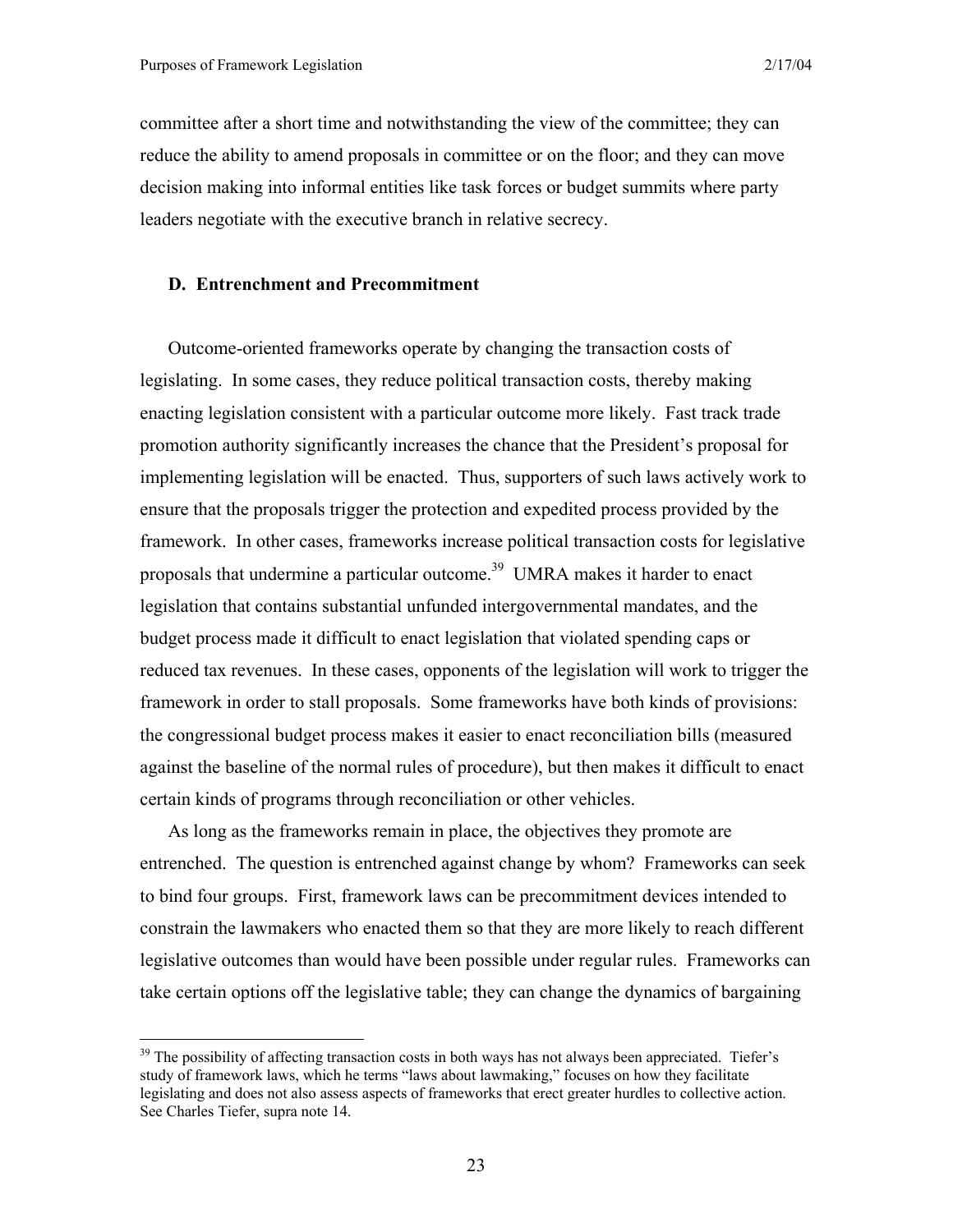$\overline{a}$ 

by providing more secrecy or favoring legislative vehicles that are harder to amend; or they can make certain actions more costly in political terms and thus less likely. All these are devices identified by Elster and others as components of precommitment used by actors who fear that they will take future actions inconsistent with their current and perhaps enduring preferences.40 Frameworks can be adopted when lawmakers worry that they will be tempted by immediate considerations to depart from a course that offers greater benefits to them and their constituents in the long run.

Although it may not be rational in many cases for a lawmaker to favor a framework that constrains her range of options in the future, precommitment is a rational response if the lawmaker fears that she – or her colleagues – will use a broader set of options irrationally. In some cases of framework legislation, lawmakers believe that they will face collective action problems in the future like prisoners' dilemmas or tragedies of the commons if defection from an important collective goal is not impeded by something more binding than regular rules. Several budget-related frameworks may be designed to combat both these collective action problems. I have already discussed the tragedy of the commons in areas of distributive policy. The prisoners' dilemma arises in budgeting when legislators believe that the public interest is best served by reduced federal spending, but they also know that in the absence of coordination and enforcement, most of their colleagues will not resist the temptation to spend. The cost of government programs is spread among millions of taxpayers, while the benefit of federal spending can be concentrated on a few who will reward their benefactors with votes and campaign contributions. So every lawmaker will be tempted to reward her constituents, justifying her departure from the collective goal on the ground that this spending program makes very little difference to the deficit, but a great deal of difference to her re-election. Knowing this, other lawmakers will also defect, not wanting their constituents to lose doubly – both by not receiving targeted benefits and by not benefiting from a lower deficit. Thus, framework laws, in addition to coordinating the behavior of various policy actors, often also include enforcement devices to counter defection from previouslyagreed-to goals.

<sup>40</sup> See Jon Elster, *Don't Burn Your Bridge Before You Come to It: Some Ambiguities and Complexities of Precommitment*, 81 Tex. L. Rev. 1751, 1754 (2003); John Ferejohn & Lawrence Sager, *Commitment and Constitutionalism*, 81 Tex. L. Rev. 1929, 1946 (2003).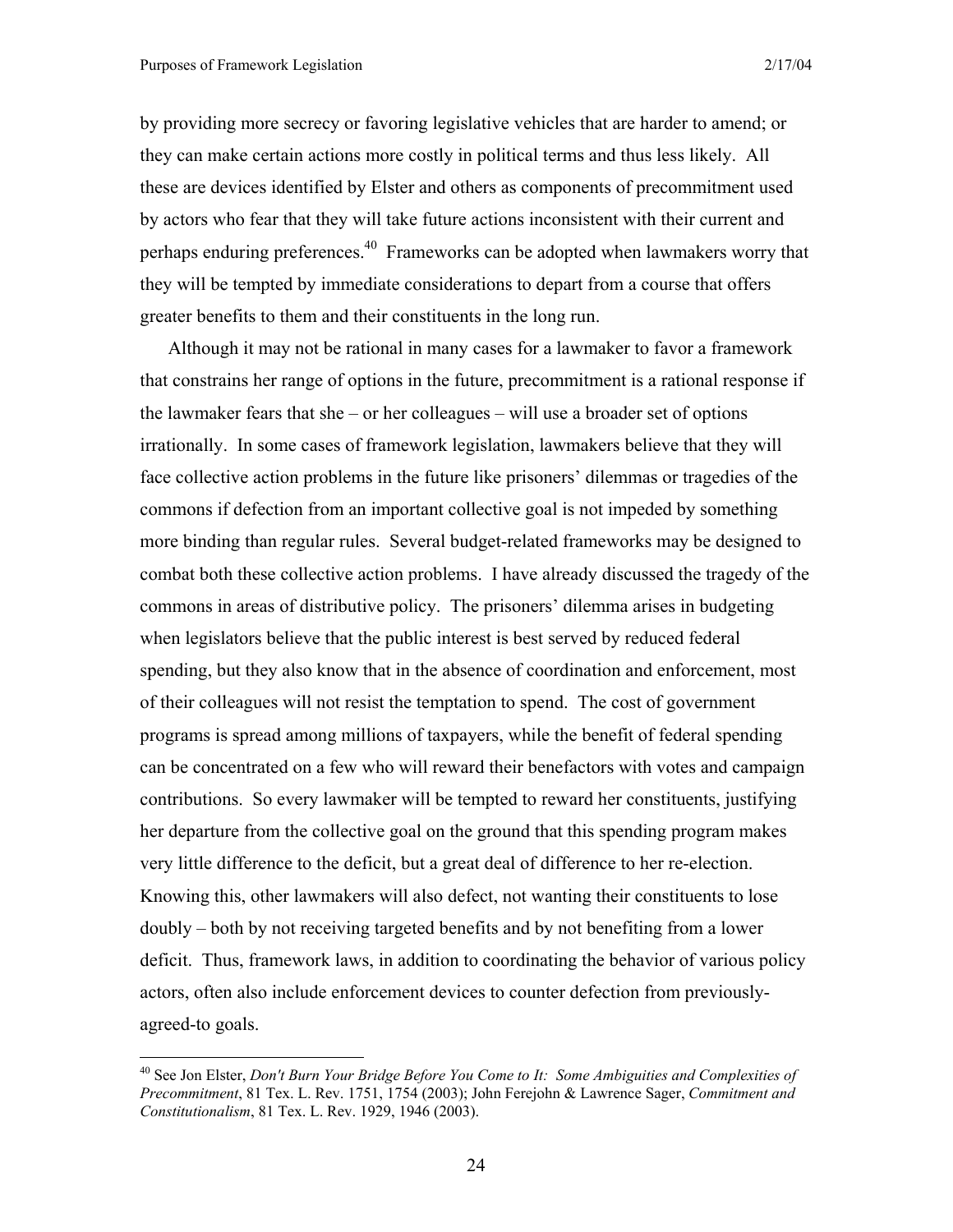If a majority of lawmakers decide it is in their interest to defect from the goal, they can change framework laws, although at some potential political cost. In that way, frameworks are not absolutely self-binding. Unlike individuals who might be able to adopt external constraints that are truly binding – like the cords binding Ulysses to the mast or the flames burning the bridge that offers escape – collective bodies have control over the rules that purportedly bind them, so they are not really external or immutable.<sup>41</sup> But that does not mean that they are entirely illusory as precommitments for several reasons. First, if defections are likely to come from individual lawmakers over a series of decisions necessary to achieve the collective goal, frameworks can facilitate detection and effective punishment by the majority and therefore reduce the incentive to defect. In this case, the majority could punish the bad actor without a framework (although some frameworks produce information that increases the chance of detection), but the procedures can reduce the costs of inflicting punishment. Second, by imposing political costs, frameworks can also make defection more difficult even when a majority wants to defect.<sup>42</sup> For example, by making certain budgetary decisions more salient through points of order that empower one member to highlight a decision and force a separate vote, frameworks alter the costs and benefits of a decision to depart from the entrenched outcome and yield to immediate desires. These political devices can make a difference in legislative behavior. Even when budget surpluses encouraged lawmakers to defect from the budget framework put into place in balanced budget agreement of 1997, such defections were hidden in the details of omnibus appropriations laws. Apparently, legislators were somewhat concerned about political cost and thus tried to obscure their decision to eviscerate devices of fiscal discipline.

Framework laws also serve as precommitment devices when lawmakers must reconcile conflicting preferences, where one serves their short-term electoral interests and the other serves a longer-term interest likely to be under-valued by re-election motivated policy makers. Framework laws can commit lawmakers to the pursuit of objectives that promise a stream of benefits over the long term but that will require sacrifice of some interests that provide immediate, albeit less valuable, benefits. They are thus methods to

 $41$  See Jon Elster, supra note 40, at 1760.

<sup>&</sup>lt;sup>42</sup> See D. Roderick Kiewiet & Mathew D. McCubbins, The Logic of Delegation 80 (1991).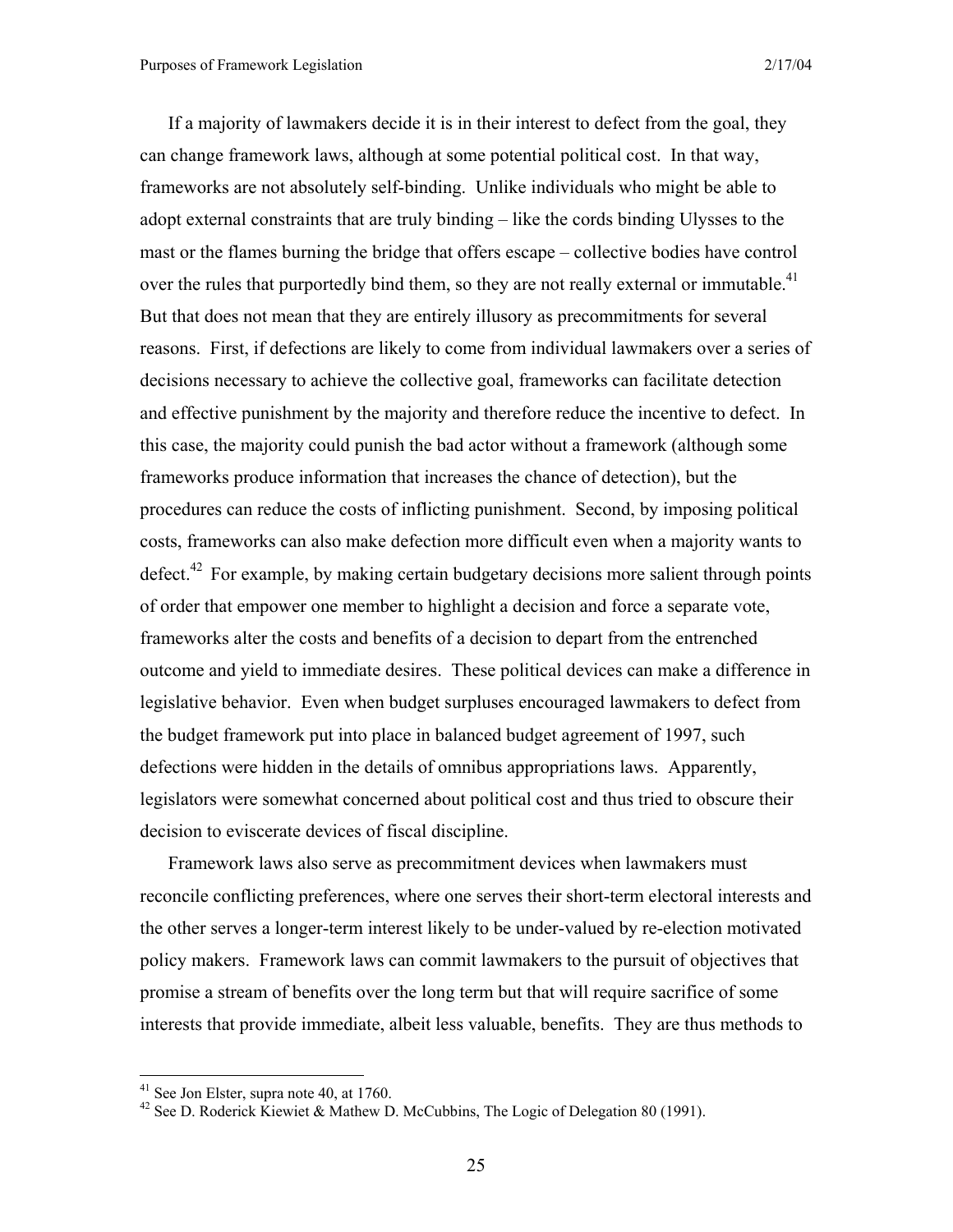counteract the excessive discounting of future benefits inherent in a legislature populated by re-election minded representatives.<sup>43</sup> Again, some of this effect is achieved by making the longer-term objective more salient when the short-term considerations come into play. The framework thus allows lawmakers to make better decisions more likely to be in their overall self-interest. In a sense, then, the framework is not binding them because they are acting rationally, but the framework affects their political calculation of the rational course of action by ensuring that all relevant benefits – even those far into the future – will be appropriately considered.

Relatedly, frameworks might work to entrench an objective for which there is a majority support in Congress at a time there is not also agreement about the way to reach the objective. By making it harder to depart from the overall goal – such as reducing the deficit or closing military bases – a framework seeks both to take an issue off the table, allowing lawmakers to focus on the next set of questions, and to block renegotiation of the end during the bargaining about the means. Often, frameworks designed to entrench for this reason will also include relatively neutral rules to shape subsequent deliberation and decision making that are adopted behind a partial veil of ignorance about whose interests will be harmed by laws achieving the outcome entrenched by the framework.

Before rational lawmakers will agree to precommitment devices that will bind them in the future – imposing constraints either to solve collective action problems or to reduce the effect of hyperbolic discounting – they must be convinced that the constraints are in their interests. Thus, such frameworks are often a response to outcry from the public when some focusing event or policy entrepreneur brings the voters' attention to a problem with long-term consequences. When the federal budget deficit reached thenrecord proportions in the 1980s, for example, lawmakers put into place new budget framework laws designed in part as a symbolic reaction to placate voters but also in part as a way to change the legislative environment and constrain the behavior of lawmakers in the future. Legislators are loathe to accept such constraints – which, if successful, may disserve their short-term interests relevant to re-election. Thus, such laws are passed only when the public becomes sufficiently roused that even the short term electoral landscape

 $43$  See Jon Elster, supra note 20, at 29-34.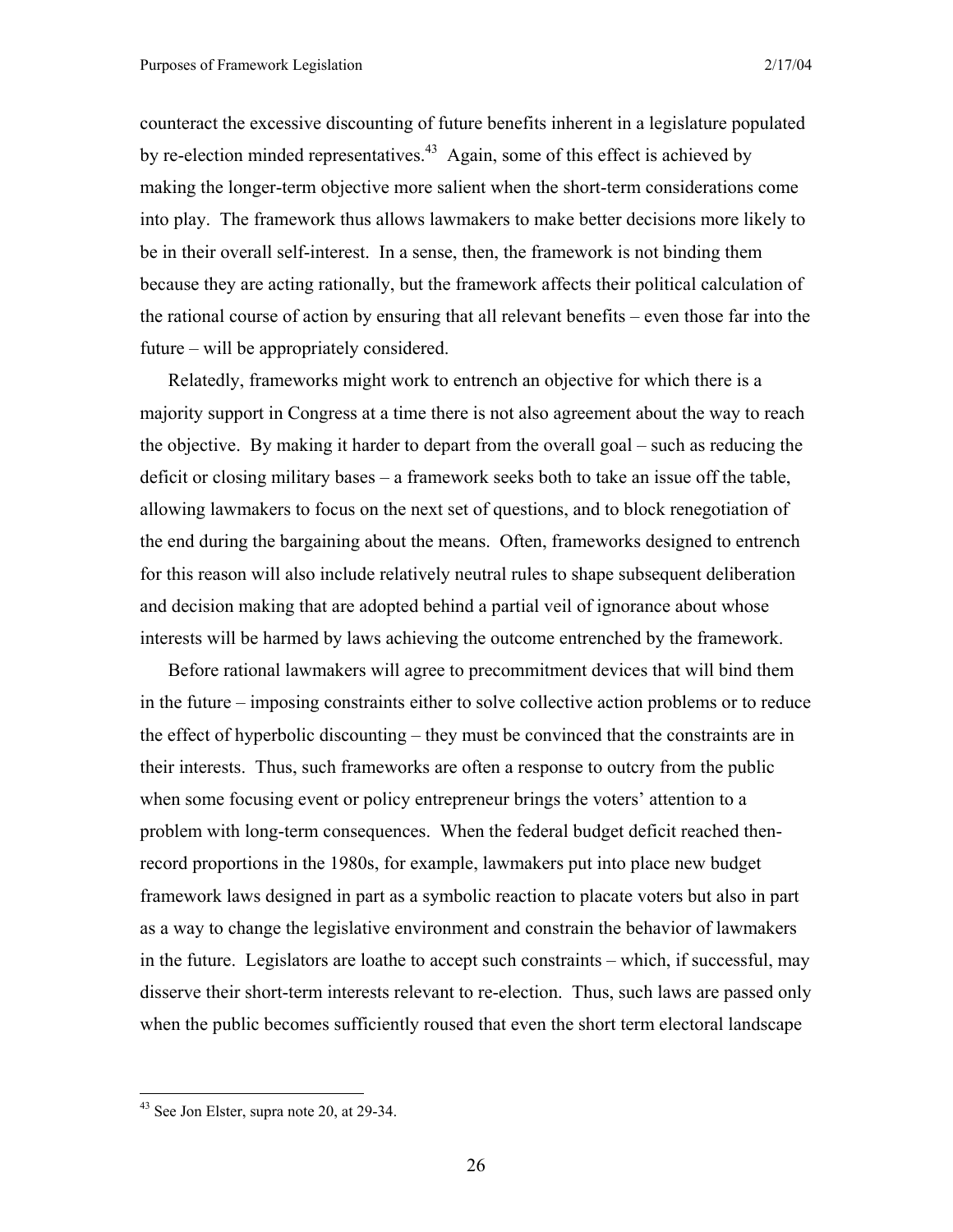$\overline{a}$ 

may be affected.<sup>44</sup> They may also hope that the framework may change the political optics not only in Congress, but also in the public so that voters value longer-term benefits as well as immediate gains when they decide which candidate to support. To put this more concretely: Public outcry made the deficit salient to lawmakers who adopted a budget framework that could help achieve the goal of deficit reduction but at the price of less pork sent back home. The budget framework could also highlight for voters the long-term good that has been served by the legislative decision that reduced their benefits, and therefore they might not punish the incumbent on Election Day.

There is a second answer to the question of who is being bound by frameworks. By making it costly to change a framework and by establishing a particular status quo against which new laws are drafted, a current majority can use a framework law to entrench its preferences – at least for some time – on future majorities who may have different desires.<sup>45</sup> The entrenchment will not last forever, but the possibility of some influence into the future may be attractive enough to convince a majority to enact a framework law, especially when it also serves other purposes. Legislators generally find it somewhat difficult to change the status quo because change requires collective action; thus procedures tend to be sticky, remaining effective past the life of the enacting coalition. All laws have elements of this type of entrenchment because the enactment of any statute changes the status quo against which future legislators act; outcome-oriented frameworks vary the procedural status quo rather than the substantive baseline. Like self-binding precommitments, a framework may impose political costs on future majorities who wish to depart from it as long as it protects an outcome still salient to the public. If

<sup>&</sup>lt;sup>44</sup> In addition, frameworks can be constructed so that they provide immediate benefits to enough lawmakers so that a majority will vote for the framework. For example, frameworks tend to empower party leaders, so lawmakers with party positions or who seek party positions may favor them. Some lawmakers serve constituencies that receive fewer of the short-term benefits and that therefore value the long-term benefits more highly. See R. Michael Alvarez & Jason L. Saving, *Deficits, Democrats, and Distributive Effects: Congressional Elections and the Pork Barrel in the 1980s*, 50 Pol. Res. Q. 809 (1997). The process of gaining majority support for frameworks, the compromises required to pass frameworks, the reactions to frameworks, and the unforeseen consequences of such compromises and the reactions are subjects for future work in this area.

<sup>&</sup>lt;sup>45</sup> See Jon Elster, supra note 20, at 93. Some who study entrenchment analyze only this aspect of entrenchment, i.e., when today's majority seeks to reduce the options of tomorrow's majority. See, e.g., Eric A. Posner & Adrian Vermeule, *Legislative Entrenchment: A Reappraisal*, 111 Yale L.J. 1665 (2002) (focusing only on this type of entrenchment and defending it against attack that it is anti-democratic); Samuel Issacharoff, *The Enabling Role of Democratic Constitutionalism: Fixed Rules and Some Implications for Contested Presidential Elections*, 81 Tex. L. Rev. 1985 (2003) (noting that constitutional entrenching rules are primarily designed to bind future generations).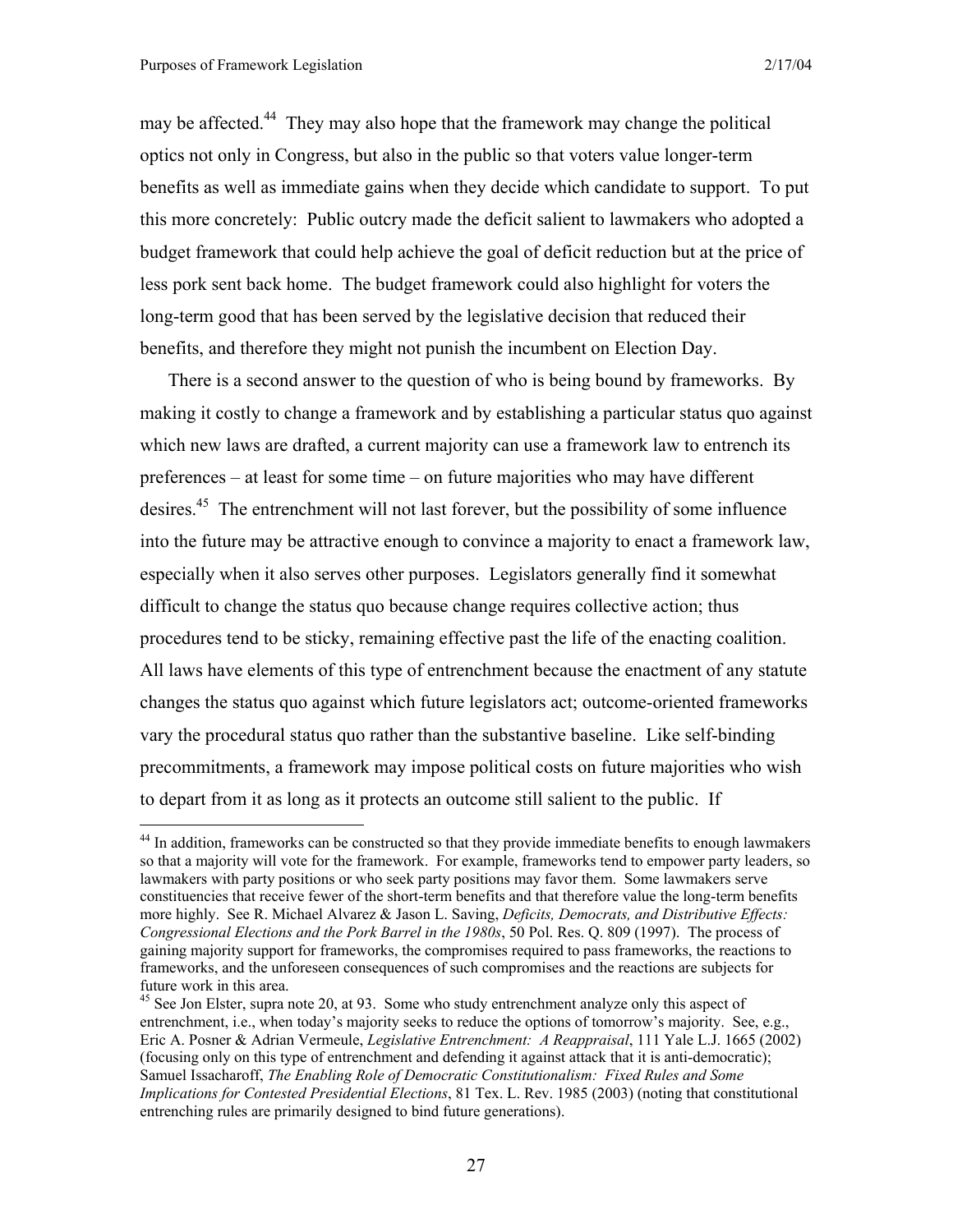circumstances have changed so that voters no longer care about the outcome entrenched by a framework law, however, then ignoring or repealing it should be within the power of the current majority.

Third, by adopting a framework, the current majority may improve its own position in Congress vis-à-vis the minority that opposes the framework and its substantive goals. So frameworks can entrench this third group – the losing minority – as do all enactments, but, again, frameworks entrench through procedures and thus affect future substantive decisions in a slightly different way. For example, by passing a framework law, a current majority may be able to avoid frequent reconsideration of an issue, thereby saving transaction costs even in Congresses where they dominate and thus could win the votes. If, for example, a current majority disfavors laws that impose burdens on the states and localities without providing federal funding, it can pass a framework law that disfavors all such laws, thereby affecting with one vote all such legislation in that session of Congress and future ones. This procedural shortcut will allow the majority more time to spend on other aspects of its agenda. A framework may package decisions in ways that reduce the political costs of relatively unpopular decisions and make it difficult for a minority to force frequent salient votes on hot-button issues. Posner and Vermeule identify these qualities of entrenchment as "agenda control."<sup>46</sup>

Fourth, a minority block crucial to passage of a law including the framework may have demanded the framework in the hope that it will bind the current majority in subsequent related decisions.<sup>47</sup> For example, lawmakers nervous about the broad delegation of power to the executive branch in reorganization bills could demand an expedited process for disapproval resolutions, as well as a legislative veto to locate the ability to overturn the President's plan in an entity with preferences closer to the minority coalition's.48 Although a minority bargaining for such a framework may realize that, absent majority support for its position when the framework is triggered, it is unlikely to

<sup>&</sup>lt;sup>46</sup> Eric A Posner & Adrian Vermeule, supra note 45, at 1671.

<sup>&</sup>lt;sup>47</sup> See Eric Schickler, Disjointed Pluralism: Institutional Innovation and the Development of the U.S. Congress 13-14 (2001) (noting that such concessions can shape institutional change along with other forces).

<sup>&</sup>lt;sup>48</sup> See, e.g., Richard Polenberg, Reorganizing Roosevelt's Government: The Controversy Over Executive Reorganization 1936-1939 (1966) (describing support for amendments to include various formulations of a legislative veto and framework laws which ultimately resulted in a two-house legislative veto provision in the 1939 Act).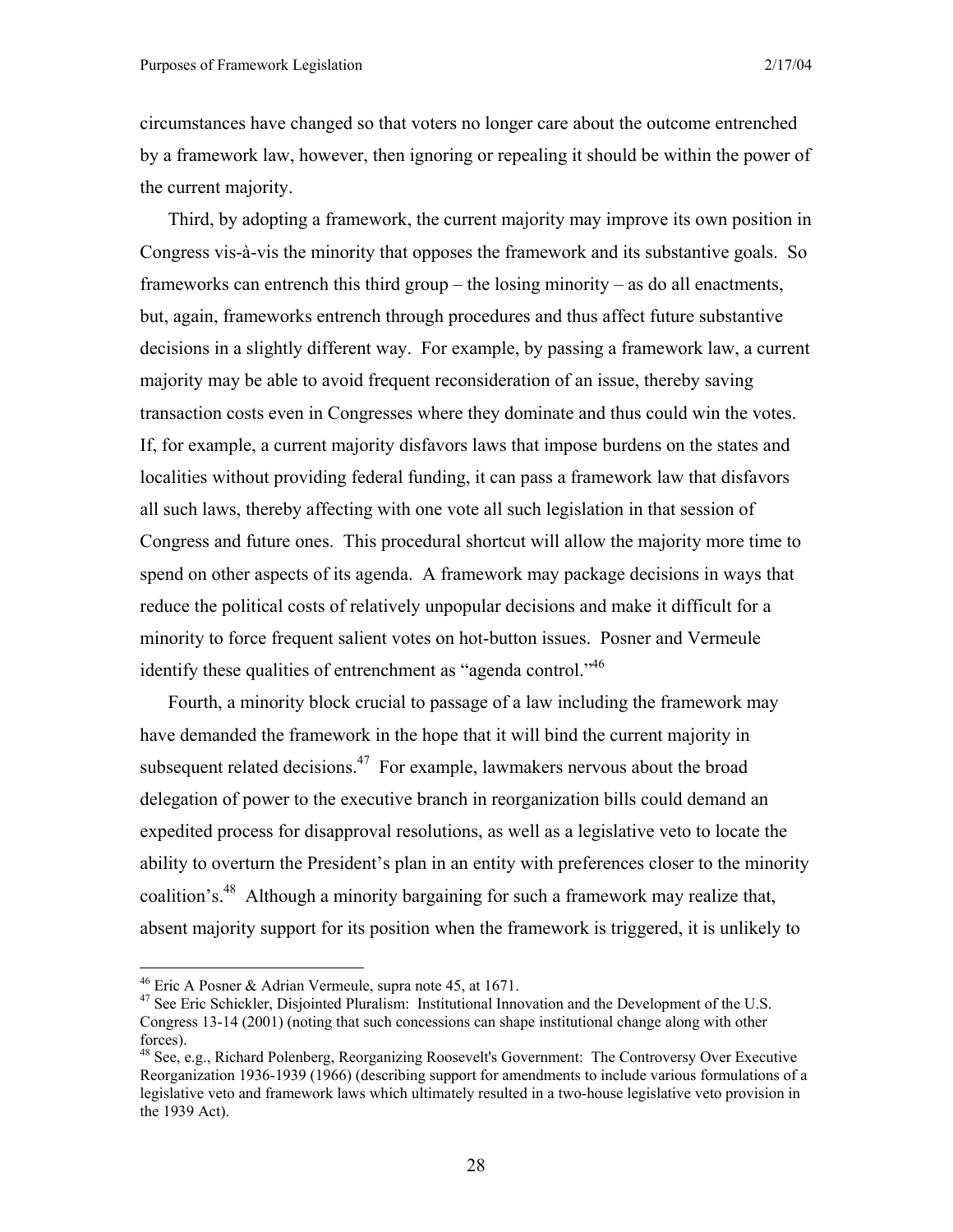$\overline{a}$ 

prevail in future battles, it may hope that the framework will strengthen its hand if circumstances change. Perhaps other lawmakers will change their minds once they see how the President has exercised his power, or a new Congress will be more closely aligned with the coalition's views. Expedited procedures that eliminate the ability to filibuster or allow members to bypass committees could allow the current minority to prevail with only a bare majority, rather than a supermajority, and to avoid potentially troublesome vetogates. Thus, the offer to establish a framework law as part of a law delegating authority to the executive branch may be worth enough to gain key votes of pivotal lawmakers, particularly when the margin of victory is slim. A close vote suggests that today's majority may not continue to wield power for long, and a framework allows a new majority to overcome supermajority requirements.<sup>49</sup>

#### **E. Changing the Internal Balance of Power in Congress**

Framework laws can alter the power dynamics within Congress, providing some groups like party leaders more power relative to committees, or vice versa. In some cases, those power shifts can be unintentional, although subsequent changes to the framework laws which occur in the new environment may be intended to consolidate the winning groups' gains (or could be a reaction by the losing group to regain some power).<sup>50</sup> The 1974 Budget Act's objective of coordinating congressional activity had the effect, somewhat unanticipated, of strengthening centralizing entities like congressional parties. Party leaders then used their increased power when the budget framework was amended to further augment their power vis-à-vis the appropriations and

<sup>&</sup>lt;sup>49</sup> This is a different conclusion than Binder reaches with regard to when minority rights are curtailed in Congress and when they are expanded. See Sarah A. Binder, Minority Rights, Majority Rule: Partisanship and the Development of Congress (1997). Her study demonstrates that a united and strong majority tends to restrict minority rights, which includes the filibuster in the Senate, and a closely divided body is more likely to enact minority rights because the minority needs to attract fewer additional votes to enact change and cross-party coalitions seek to strengthen their position through such procedures. Her conclusions would not necessarily hold for framework laws applied to particular bills that are likely to force congressional action in the near term. In that case, a strong minority may prefer a method of reconsidering or undoing the law that eliminates some traditional protections for minority rights because it realistically can hope only to acquire a bare majority in the near future, not overwhelming power.

<sup>&</sup>lt;sup>50</sup> See Eric Schickler, supra note 47, at 254-55 (describing how procedural change prompts responses from competing interests).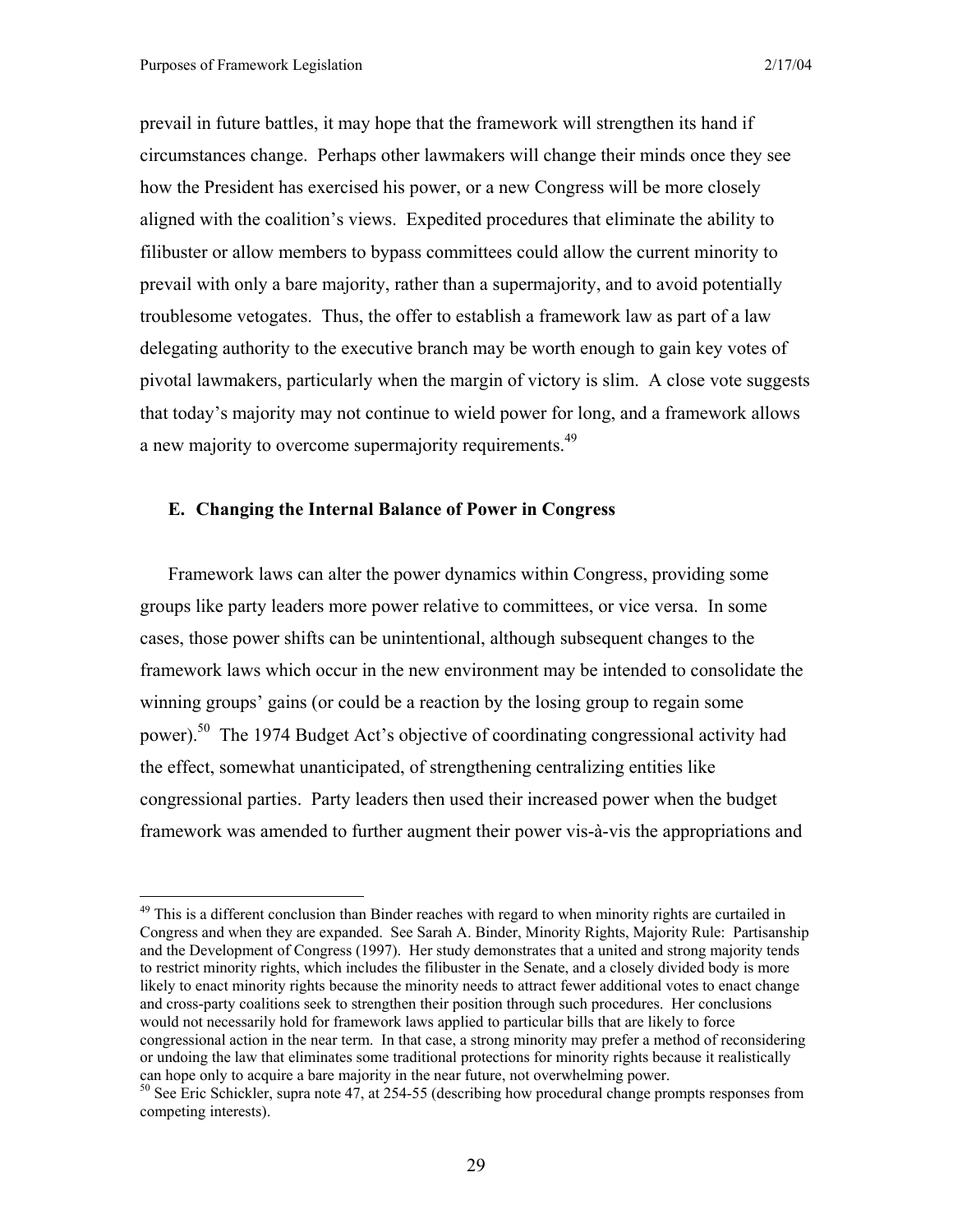$\alpha$ -writing committees.<sup>51</sup> Those committees reacted, using formal and informal means to regain and retain power. The current budget process is a product of these contending forces. A framework's effect on internal power and influence will play a role in whether the framework is enacted, modified or retained, and which legislators support the new procedure and which will oppose it.

Such power shifts are also relevant in the analysis of framework laws' objectives because some of these internal rearrangements are intentionally designed to respond to collective action problems that Congress faces with respect to monitoring the executive branch. Congress does most of its work through committees, relying on them to draft legislation and to perform most of the legislative oversight of the regulatory state. In some cases, frameworks strengthen the committees' power. Perhaps more interestingly, some frameworks transfer power over policy and oversight to the floor, and therefore largely to party entities which coordinate floor action and control the agenda. Such frameworks can reflect a distrust of the committees' ability to act as faithful agents for the body. Epstein and O'Halloran's study of delegation underscores the relationship between the design of delegated power and Congress' ability to choose among delegatees. They argue that Congress has the choice when making policy whether to empower substantive committees or to rely mainly on agencies. When a majority in Congress fears that the committee with jurisdiction has preferences that diverge significantly from the majority's, Epstein and O'Halloran argue that the legislature will delegate more power to agencies through laws that allow the executive branch substantial discretion.<sup>52</sup> Throughout their study of delegation, their analysis focuses on the congressional choice between committees and agencies, with some discussion of thirdparty oversight by courts and interest groups.<sup>53</sup> They do not discuss the ability of the floor to retain control over policymaking and oversight through the use of framework laws when the majority distrusts both the executive branch and the relevant committee. Drafting, enacting and applying these rules are costly for the majority, so one would

<sup>51</sup> See generally Elizabeth Garrett, *The Congressional Budget Process: Strengthening the Party-in-Government*, 100 Colum. L. Rev. 702 (2000); Lance T. LeLoup, The Fiscal Congress: Legislative Control of the Budget 70-71 (1980) (describing how party leaders took advantage of the budget process to increase their influence).

<sup>&</sup>lt;sup>52</sup> See David Epstein & Sharyn O'Halloran, supra note 30, at 194-95.

<sup>53</sup> See, e.g., id. at 232.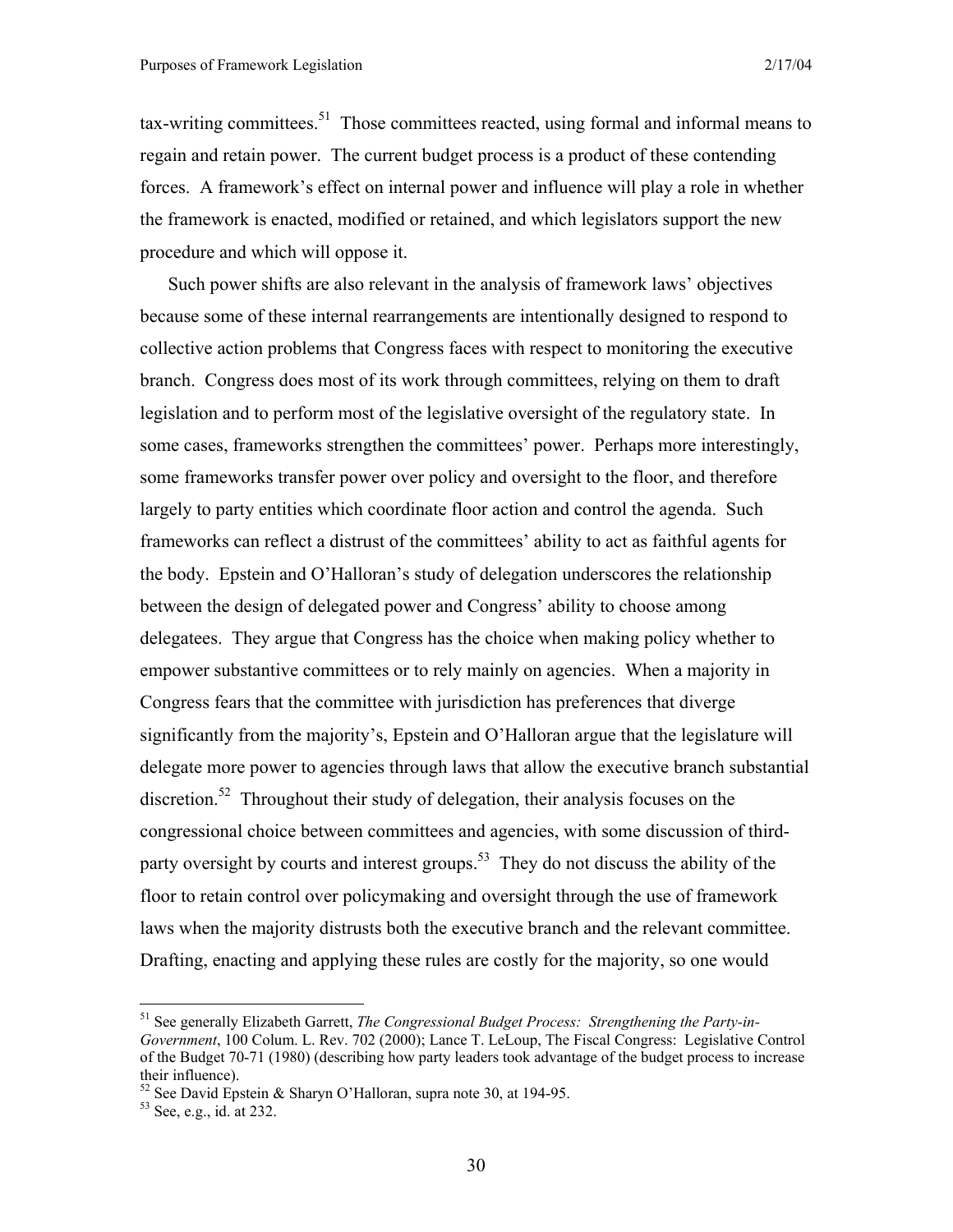1

expect such framework laws only in particularly salient areas and perhaps in areas where oversight of regulatory outcomes by third parties – such as courts – is unlikely or nonexistent. In those cases, lawmakers cannot hope that judges will rein in wayward agencies insufficiently disciplined by outlying committees, so legislators will at least consider taking the time to engage in enhanced monitoring of both delegatees through decision making on the floor. Floor action pursuant to such framework laws is coordinated by party leaders, who tend to be empowered by such procedures both by formal provisions and informal developments.

First, consider the ability of framework laws to strengthen committees. Such procedures work in much the same way as restrictive rules in the House: they protect the committee's legislative product from floor amendment or filibuster. Budget rules protect omnibus reconciliation bills from significant change on the floor, although this framework has cross-cutting effects on committee strength because it also shifts power to entities that are heavily influenced by congressional parties, such as the budget committees and budget summits. Another example of a framework that favors particular committees is fast track for trade implementation bills. At first glance, fast track appears to transfer substantial power away from the committees with jurisdiction over trade bills and to the executive branch because fast track protects the President's proposal from amendment and includes mandatory deadlines for committee and floor action. The reality of fast track, however, is that the committees play a substantial and enhanced role in shaping the executive branch's proposal. When the President wants the advantage of fast track for a particular negotiation that could qualify for the expedited procedures, he must notify the House Ways and Means and Senate Finance Committees. Either committee can deny fast track for agreements resulting from the negotiations, so this provides the legislative committees leverage at an early stage.<sup>54</sup> If the President and trade officials do not sufficiently consult with these committees during negotiations, the committees can initiate the reverse fast track provisions, although both houses must agree to this enforcement device. Implementing legislation that will be considered under fast track is drafted in a process that resembles the traditional committee process but actually

 $54$  This aspect of fast track as added in 1984 to enhance the committees' gatekeeping role. See Harold Hongju Koh, supra note 38, at 148.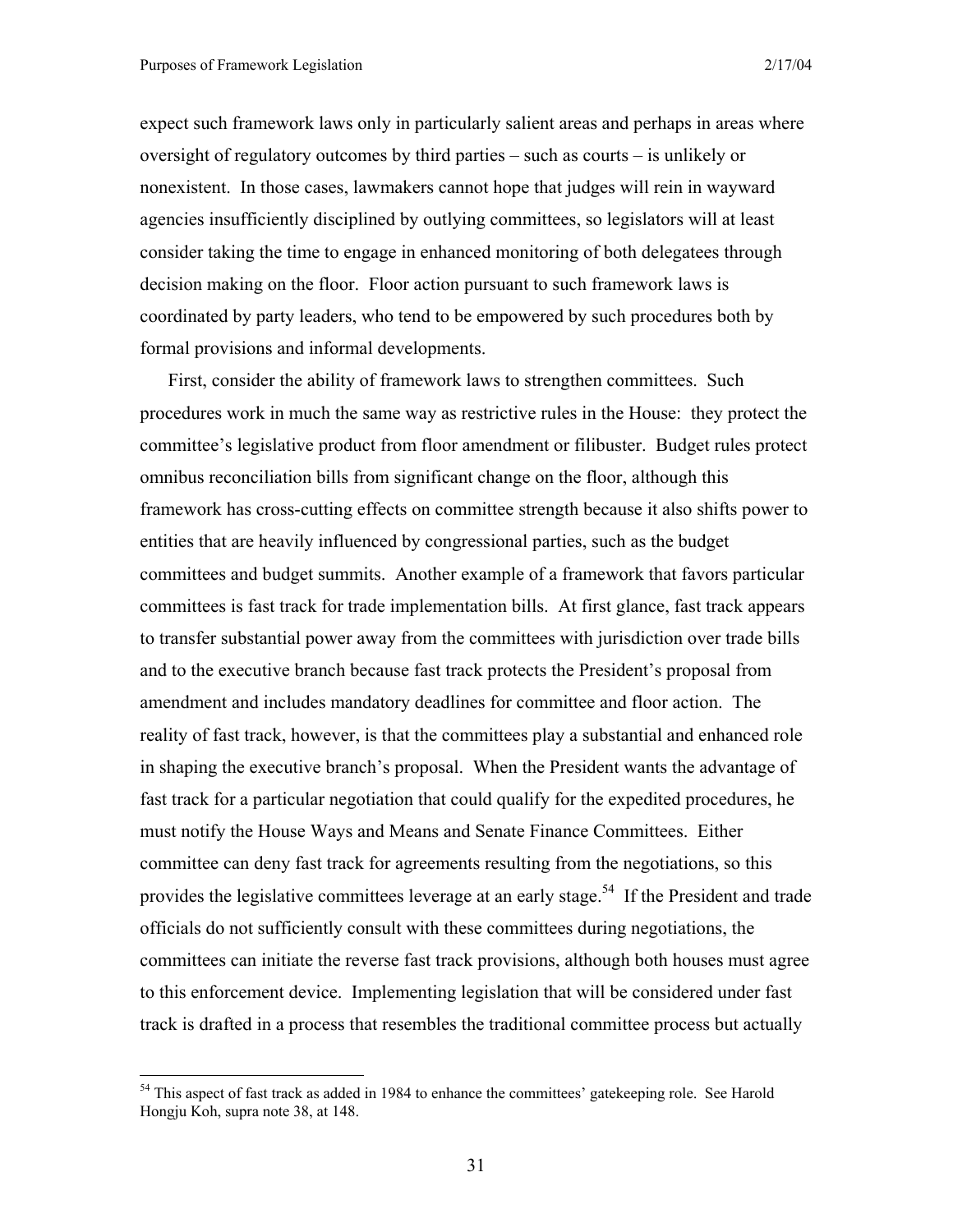provides more power than usual to the key committees. After gathering information in "nonhearings," members of the two committees consider drafts of the President's proposal and make recommendations in a process called a "nonmarkup." Differences between the committees of the two houses are resolved in a "nonconference."<sup>55</sup> Because these committee meetings are informal, congressional rules do not require that they be held in public. Thus, members are able to negotiate and compromise in secret, further increasing their power relative to non-committee members and interest groups that cannot monitor the proceedings.<sup>56</sup> The implementing bill is introduced by the President – which triggers fast track procedures protecting the bill from amendment and expediting the legislative process – only after the committees have agreed to the language. The committees and the President will take sufficient account of non-members' preferences to ensure that the bill garners majority support, but the floor will ultimately be presented with a take-it-or-leave-it vote on the bill. The floor's leverage is further decreased in the Senate because fast track eliminates the filibuster threat.

One reason the majority in Congress has been willing to adopt a system that strengthens the committees with trade jurisdiction may be that the key committees are representative of the floor median.<sup>57</sup> The primary committees, called "gatekeepers" in this process, are the House Ways and Means and Senate Finance Committees which have broad jurisdiction that includes numerous contending interest groups.<sup>58</sup> Although other committees with jurisdiction over aspects of implementing legislation are involved in the nonmarkups and nonconferences, the gatekeeping committees determine how to involve the other committees, and they coordinate the inter-branch negotiations. The Rules Committee, a committee that is representative of the majority-party's median preferences, is also involved in the reverse fast track decision in the House.

By requiring that fast track authority be periodically re-extended, Congress not only redetermines whether it wants to continue to delegate substantial trade negotiating authority to the President, the floor also has the opportunity to reassess whether it wants

 $55$  For a description of this process, see Sharyn O'Halloran, supra note 5, at 148-49.

<sup>56</sup> See John B. Gilmour, Strategic Disagreement: Stalemate in American Politics 152-54 (1995) (discussing strategic advantage of secret negotiations).

 $57$  See David Epstein & Sharyn O'Halloran, supra note 30, at 174, Table 7.2 and 176.

<sup>58</sup> See Edward A. Zelinsky, *James Madison and Public Choice at Gucci Gulch: A Procedural Defense of Tax Expenditures and Tax Institutions*, 102 Yale L.J. 1165 (1993) (discussing the advantages of these committees in terms of interest group dynamics).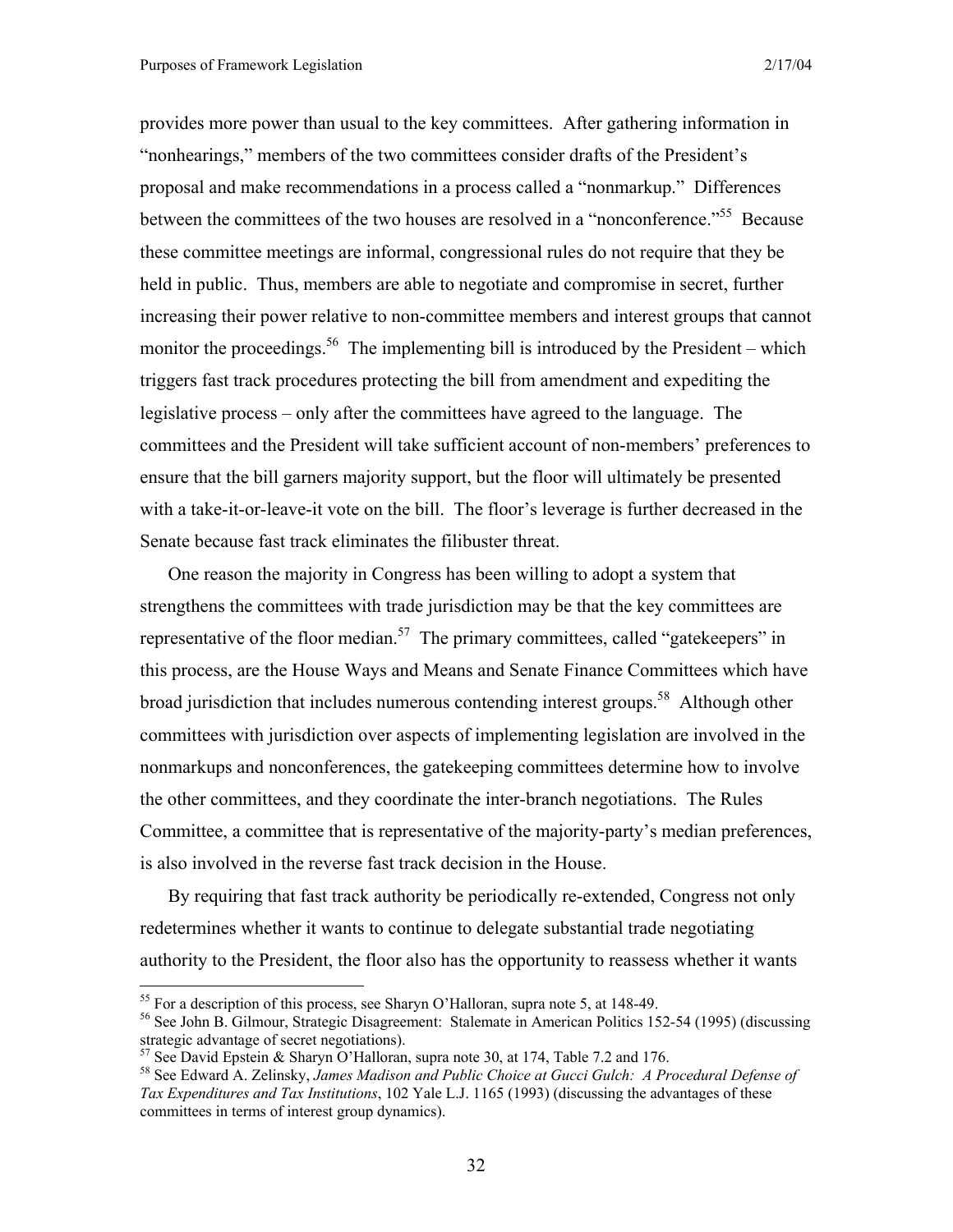to continue to empower the gatekeeping committees. Changes in fast track in 1984 reflected the majority's trust of the committees of jurisdiction because their gatekeeping functions were dramatically enhanced.<sup>59</sup> Adoption of reverse fast track in 1988 signaled that although Congress was willing to continue to vest substantial responsibility the committees, it also wanted a role in determining whether the executive branch's consultation failed to live up to its expectations. Disputes about extending fast track in recent years have focused not only on inter-branch relationships but have also reflected worries that the interests of those off the gatekeeping committees have been disregarded in the largely closed process. $60$  Thus, refusals to extend the framework law may be products of distrust both of the President and of the committees, particularly as environmental and health issues that are related to trade are considered for inclusion in bills that take the fast track.<sup>61</sup>

Although congressional refusal to extend fast track reduces the power of the committees with jurisdiction, it merely returns committees to the position they occupy under normal circumstances. So they remain relatively powerful vetogates and oversight entities, although a general trend in recent Congresses has been to empower party organizations like task forces and to reduce the power of committees and their now termlimited chairs.<sup>62</sup> A different type of framework law rearranges power within the House or Senate to transfer influence away from the committees and to the floor, and therefore in large part to party leadership. These framework laws often require that if the committee with jurisdiction has not acted on a resolution of disapproval within a specified period of time, the resolution can be discharged. Under the CRA, if the Senate committee has not acted within twenty days, a written petition signed by thirty Senators can bring the resolution to the floor, where debate is limited. Other procedural

<sup>59</sup> See Harold Hongju Koh, supra note 38, at 148-50.

 $^{60}$  See I.M. Destler, American Trade Politics 213, 256 (3d ed. 1995) (discussing growth of such concerns).  $^{61}$  For discussions of how these additional issues have complicated decisions about how to structure and whether to extend fast track, see Charles Tiefer, "*Alongside" the Fast Track: Environmental and Labor Issues in FTAA*, 7 Minn. J. Global Trade 329 (1998).<br><sup>62</sup> For discussions of the role of parties in the postreform Congresses, see Gary W. Cox & Mathew D.

McCubbins, Legislative Leviathan: Party Government in the House (1993); John H. Aldrich, Mark M. Berger & David W. Rohde, *The Historical Variability in Conditional Party Government, 1877-1994*, in Party, Process, and Political Change in Congress 17 (D.W. Brady & M.D. McCubbins eds., 2002). For an excellent discussion of the evidence of parties' strength in recent years, see Michael J. Malbin, *Political Parties Post-BCRA: Why the Supreme Court's Seemingly Minor Change to BCRA Could Make a Big Difference to the Law's Effect*, 3 Elec. L.J. \_\_ (forthcoming 2004).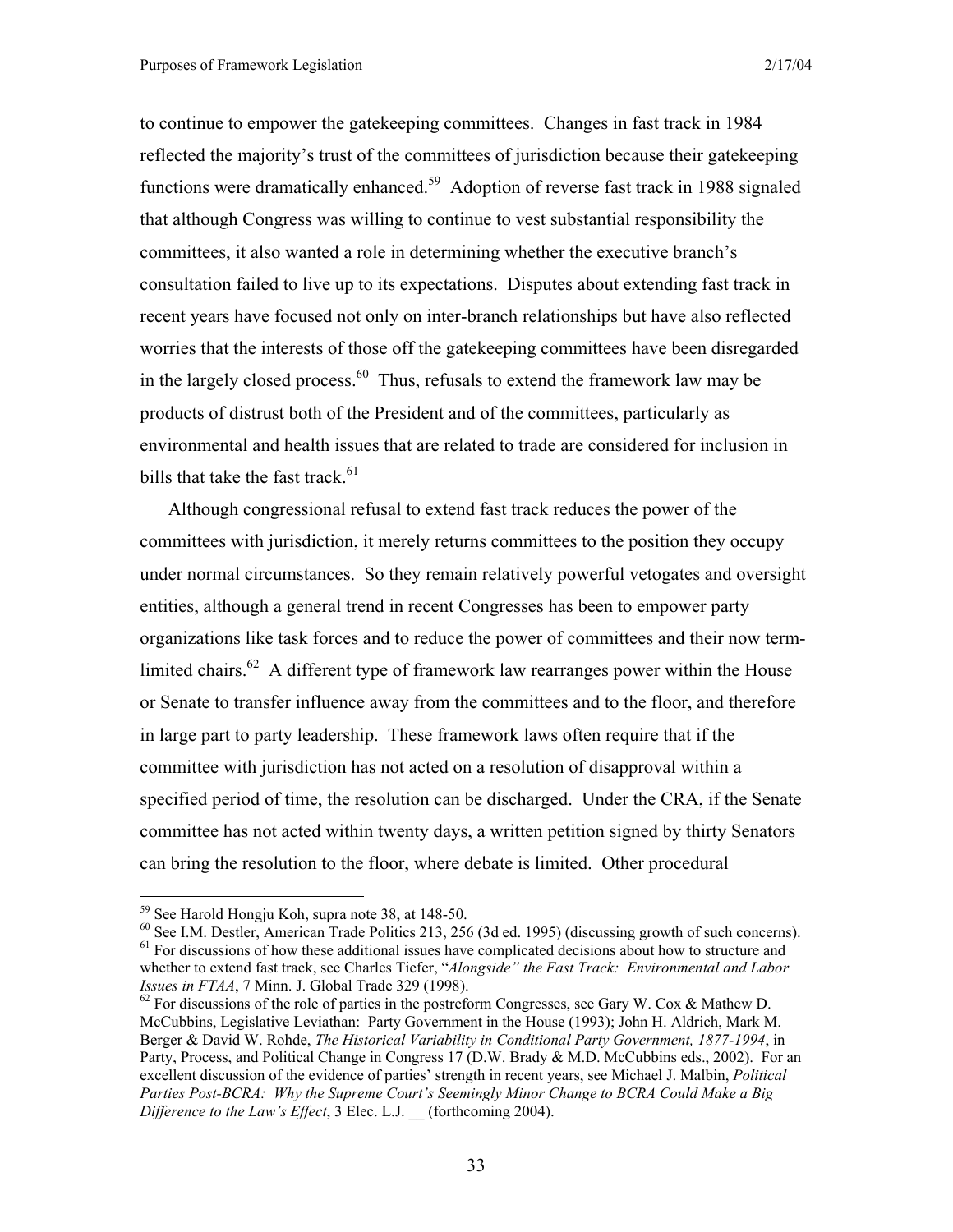requirements for both houses place agenda control with respect to resolutions brought under the CRA firmly in the hands of party leadership.<sup>63</sup> The Line Item Veto Act mandated that the relevant House committee must discharge resolutions disapproving the President's exercise of the enhanced rescission authority in a very short period of time, and the committee could not amend the resolution which had to follow a pre-set format. LIVA also imposed automatic discharge procedures on the Senate committees, and any disapproval bill sent by the House to the Senate was sent immediately to the floor, bypassing the committee entirely. The War Powers Resolution contains mandatory reporting requirements for the committees with jurisdiction over resolutions authorizing the use of force after the President has made a particular report about his decision to introduce armed forces into hostile conditions.

The base closure process is the best example of a framework law transferring power from the committees of jurisdiction to the floor. This framework evidences distrust not just of the Armed Services committees, but also of the Department of Defense. In the decade before enactment of the base closure law, virtually no domestic military bases were closed despite the increasing need to reduce military spending after the Cold War, a need made salient by the growing budget deficits of the 1980s. Congress had long constrained the Department of Defense's discretion to close military bases, demonstrating its distrust through laws that required Defense to notify the Armed Services Committee whenever it identified a base as a candidate for closure or reduction, to prepare voluminous reports on the effects of any closure, to involve various interest groups in this process, and to provide sixty days notice before any base was closed.<sup>64</sup> Military bases are valuable resources for a community, and lawmakers mightily resisted decisions which could harm the economy of their districts or states.

When the legislature decided that fiscal and world conditions required substantial base closures and reductions, it used a framework as a precommitment to achieve that goal. With agreement reached only on the larger objective to close a significant number of bases, Congress then had to set up relatively neutral procedures to determine which bases would affected. Although delegation over power over the details of this decision is

<sup>63</sup> See Charles Tiefer, supra note 14, at 472.

<sup>64</sup> Section 2687 of the Military Construction Authorization Act of 1978, Pub. L. 95-82, 91 Stat. 358, 379 (1977).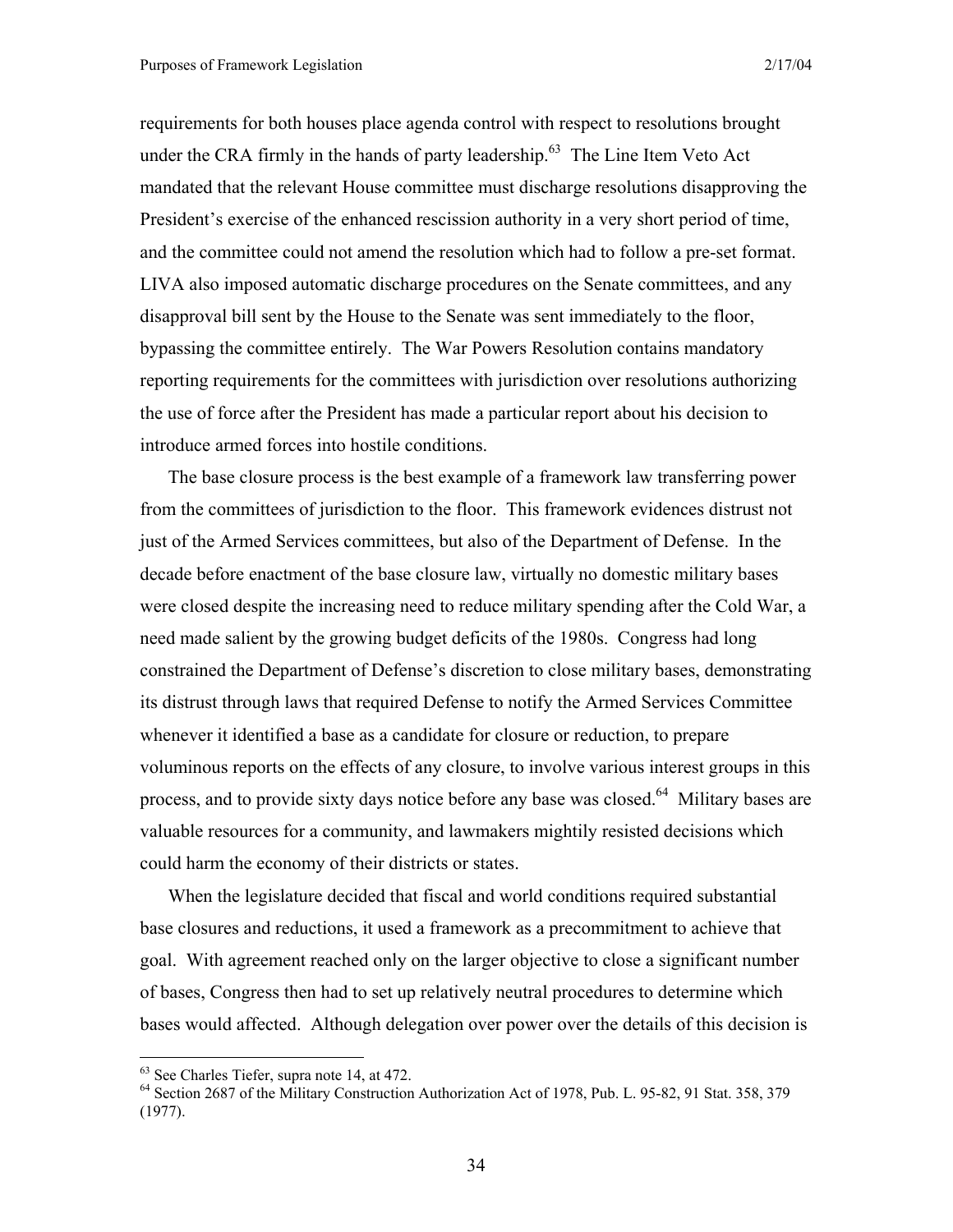$\overline{a}$ 

one way they could have reached their objective, lawmakers did not want to vest that authority primarily in the Defense Department, which had lied to members about previous closure decisions, denied lawmakers access to information, and proposed closure plans that were perceived as politically motivated.<sup>65</sup>

As Epstein and O'Halloran suggest, Congress had an alternative to delegation to the executive branch. It can also delegate authority to committees; in this case, the Armed Services Committees could have produced a list of bases to close. If lawmakers were worried that members would unravel any committee compromise on the floor, the committee's bill could have been protected by restrictive rules in the House and by a framework law in the Senate to eliminate the filibuster threat and protect the proposal from amendment. But Congress also distrusted the Armed Services committee. Epstein and O'Halloran analyze House committees and measure the proportion of bills they report that receive restrictive rules and the amount of discretion delegated to the executive branch in their areas of jurisdiction. These last two measures can be seen as a way to gauge the trust the majority reposes in the committees – the more restrictive the rule, the more the trust that the committee's proposal will reflect the floor's preferences; and the more discretion that the floor demands be vested in the executive, then the less the trust it places in the committee to determine the details of policy. Although there were few laws in their sample that come from Armed Services, it is notable that this committee received no restrictive rules for its proposals, and the average discretion delegated to the executive branch was particularly high.<sup>66</sup> One reason for the lack of deference accorded by the floor to this committee is that its members have outlying preferences. Studies of the House Armed Services Committee show that its members are more pro-military than the House as a whole; similar results have been found with respect to the less-frequently-studied Senate Armed Services Committee.<sup>67</sup> Moreover, outlying

<sup>65</sup> See Kenneth R. Mayer, *Closing Military Bases (Finally): Solving Collective Dilemmas Through Delegation*, 20 Legis. Studs. Q. 393, 398-99 (1995).<br><sup>66</sup> David Epstein & Sharyn O'Halloran, supra note 30, at 189 Table 7.6. See also Steven S. Smith &

Christopher J. Deering, Committees in Congress 183 (1990) (finding the House and Senate Armed Services Committees to be notable exceptions to the overall pattern of proportionately less amending activity among constituency committees).

 $67$  See Gary W. Cox & Mathew D. McCubbins, Legislative Leviathan: Party Government in the House 74 (1993) (finding House Armed Service Committee to be consistently and frequently unrepresentative); Barry S. Rundquist & Thomas M. Carsey, Congress and Defense Spending: The Distributive Politics of Military Procurement 52-54 (2002) (summarizing studies and findings).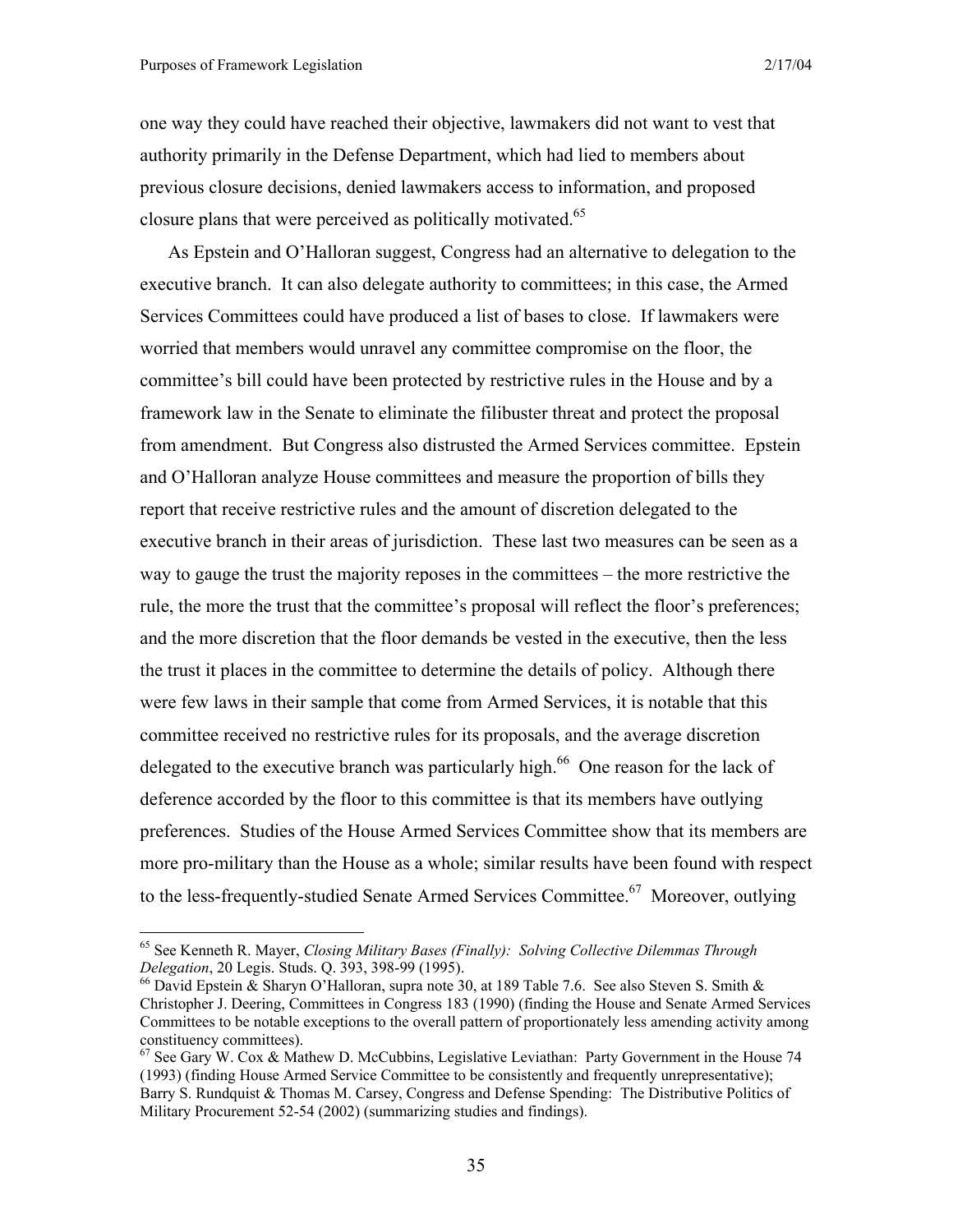preferences are likely in the context of military base closures because membership on the House Armed Services Committees is associated with districts with high levels of base employment.<sup>68</sup> In short, this constituency committee is seen as part of a pro-military and pro-military-base iron triangle, and the floor was unwilling to trust it with the responsibility of designating bases for closure, particularly since restrictive floor rules would be necessary to prevent defection from the overall objective of reducing spending through amendments to remove certain bases from the large closure proposal.

Thus, the base closure framework reduced the power of all the untrustworthy agents: the Defense Department and the congressional committees. Congress established the independent base closure commission with a bipartisan membership appointed by both houses and the executive branch. Although the Secretary of Defense was still involved in the process because he submitted a list of bases for commission consideration, the executive branch was limited in its influence over the final recommendation because the President could only approve or disapprove the recommendation in its entirety. Congress not only reduced the power of the Armed Services Committees to make the policy decisions in the first place, but it also vastly reduced the committees' role of the primary overseer of such military decisions. The base closure law provided that the commission's recommendations, once accepted by the President, would go into effect unless blocked by a joint resolution of disapproval that presented the entire package to the floor of Congress as a take-it-or-leave-proposition. The form of the joint resolution was specified in the framework law, which also discharged the resolution automatically from committee by a certain date, allowed any member to move to consider the disapproval resolution, waived all points of order against the resolution, and eliminated the possibility of a Senate filibuster.<sup>69</sup> Unlike trade promotion fast track authority, the Armed Services Committees were not involved in a meaningful way in negotiating with the commission about base closures and realignments. Committee members, like any other legislator, could testify before the commission and assist constituents in presenting their cases, but they were not involved in informal or formal negotiations over specifics.

 $68$  Barry S. Rundquist & Thomas M. Carsey, supra note 67, at 54-55.

<sup>69</sup> See Pub. L. 100-526, Section 208 (1988).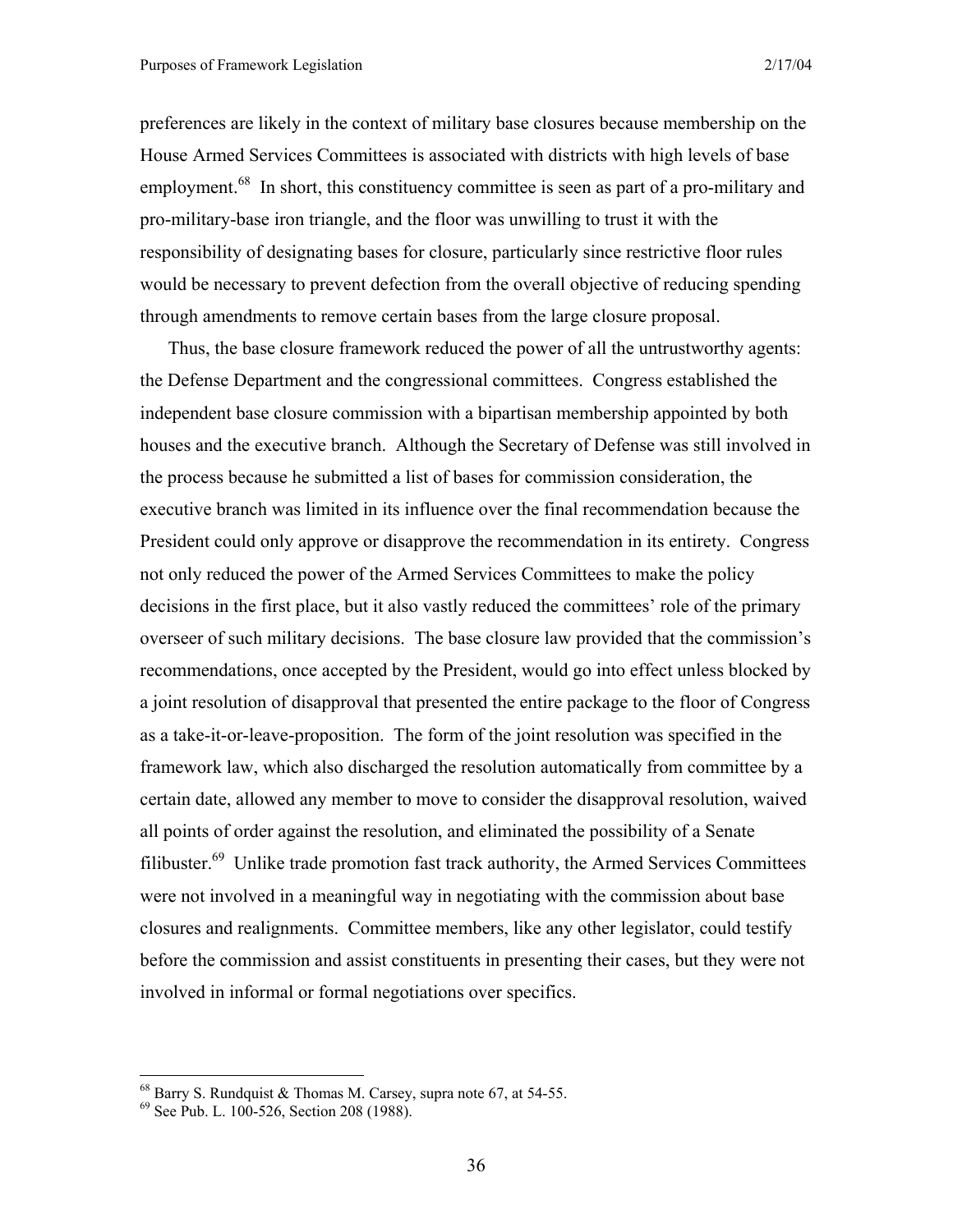This use of framework laws to change the internal dynamics of Congress and shift power from committees of jurisdiction to the floor has implications for studies of delegation and congressional organization. It suggests an additional consideration for Epstein and O'Halloran's assessment of the delegation decision as a choice between empowering committees or agencies. With the assistance of framework laws, the majority in Congress can empower unusual entities like the independent commission and also shift the power of oversight away from an outlying committee and into the hands of the floor and its leaders. DeShazo and Freeman have recently questioned the legitimacy of oversight by congressional committees that can consist of members with outlying preferences. They characterize delegation as double delegation by Congress – first to the executive branch and then to substantive committees that perform oversight.<sup>70</sup> Committees have competing principals: Congress as a whole, congressional parties, and constituencies with interests in laws falling within their jurisdictions.<sup>71</sup> When committee members follow their constituents' wishes most faithfully and when those are different from the objectives of the floor median – as appears to be the case for the Armed Services Committees, for example – the committees cannot be trusted to pursue the majority's wishes in oversight. If democratic accountability requires fidelity to the wishes of a majority of Congress, not to the preferences of an outlying committee, this possibility is disturbing.

DeShazo and Freeman do not contend that all committees divert the agency from the mission entrusted to it by Congress, but they do find that to be the case in their study of implementation of a provision in the Endangered Species Act. In their assessment of solutions to this problem of principal-agent slack between the majority and the committees, they are not optimistic that internal procedures can be adopted to weaken the authority of congressional committees.<sup>72</sup> This pessimism is unwarranted. Presumably, solving the problem they identify would not necessarily require a wholesale reconfiguration of committees in Congress because they do not present evidence that all oversight committees are outliers. Indeed, the evidence is to the contrary, particularly

<sup>70</sup> J.R. DeShazo & Jody Freeman, *The Congressional Competition to Control Delegated Power*, 81 Tex. L. Rev. 1443, 1499 (2003).

<sup>&</sup>lt;sup>71</sup> See Forrest Maltzman, Competing Principals: Committees, Parties, and the Organization of Congress (1997).

 $\frac{72}{2}$  See J.R. DeShazo & Jody Freeman, supra note 70, at 1512.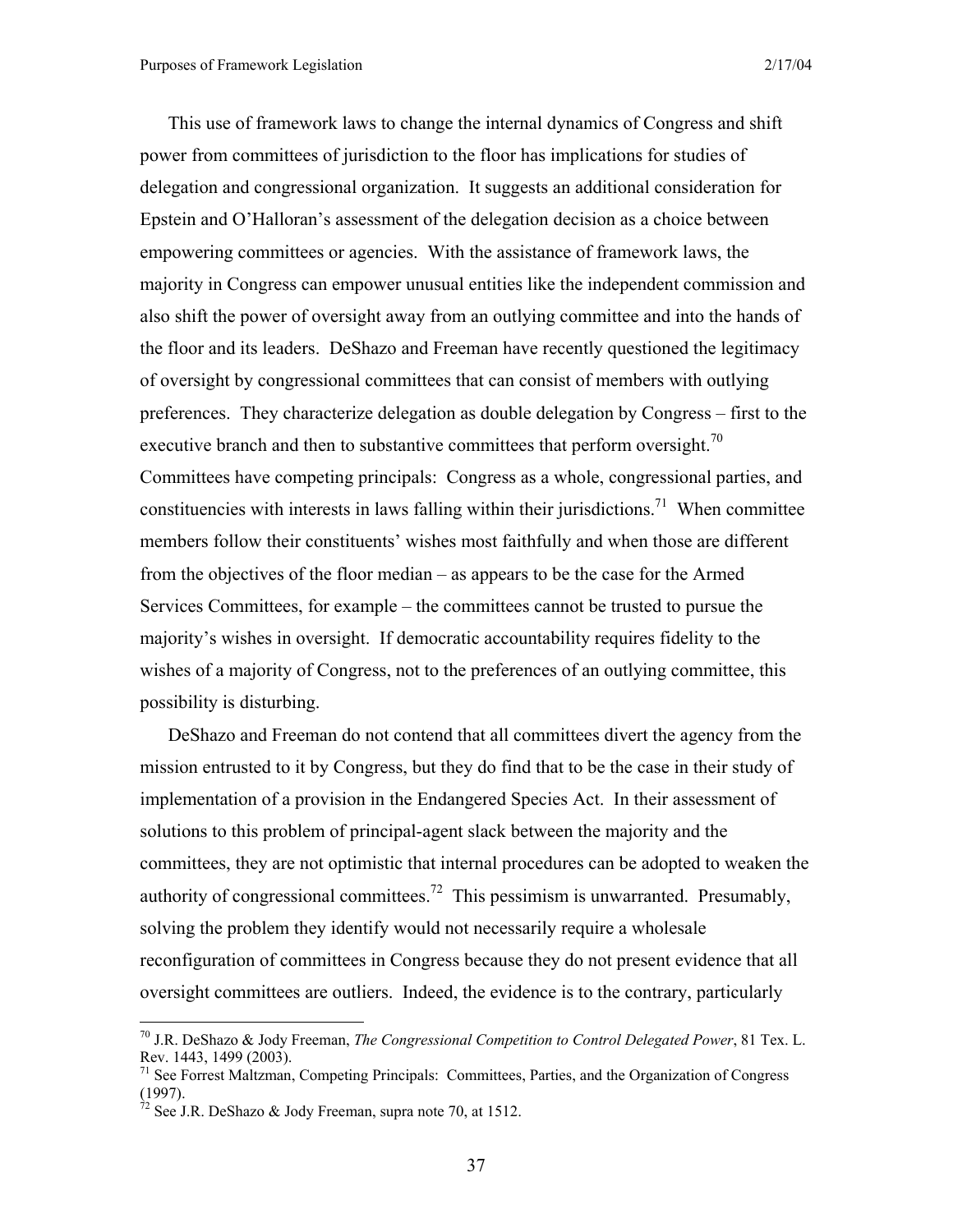with respect to committees with jurisdiction over issues salient to other lawmakers.<sup>73</sup> The possibility that framework laws can shift power with respect to a particular set of laws from committees to party leaders and the floor provides yet another check on outlying committees. Such a check may be particularly important in the Senate, where the party has fewer tools to constrain committees and centralize legislative decision making.<sup>74</sup> Moreover, to the extent frameworks eliminate the ability of a determined minority to block action in the Senate though a filibuster, they facilitate enactment of policy closer to the preference of the median legislator rather than the legislator pivotal to invoking cloture.

Such framework laws are not costless devices for Congress to use to control rogue committees – they take time to draft and require majority support to enact, and they will require more time when they are triggered (because the floor cannot rely on the committee to deliberate, negotiate and draft), although expedited procedures can minimize this opportunity cost. But they are a weapon, along with a host of other procedural devices currently employed by the House and Senate leadership to constrain committees and to ensure that policy outcomes are more consistent with the objectives of a majority. Depending on their design they can shift more or less power to party leaders, centralizing entities, or floor members. Most such frameworks inevitably shift power over the agenda to party leaders who manage the floor and provide coordination; frameworks that require congressional action to change policy – such as trade fast track – also empower a majority in each house which is presented with a comprehensive policy to vote up or down without the threat in the Senate of a filibuster. However, rank-andfile members are often denied the opportunity to amend the package. In that case, the real power is obtained by those who determine the details of the proposal, usually the party leaders.<sup>75</sup>

<sup>&</sup>lt;sup>73</sup> See Gary W. Cox & Mathew D. McCubbins, supra note 67, at 73-79; David Epstein & Sharyn

O'Halloran, supra note 30, at 176; Forrest Maltzman, supra note 71, at Chapter 5.

<sup>74</sup> See Forrest Maltzman, supra note 71, at 139-52.

 $75$  Thus, Gilmour's characterization of the budget framework as empowering floor majorities is only part of the story. See John B. Gilmour, Reconcilable Differences? Congress, the Budget Process, and the Deficit 134-137 (1990). Although the budget process is floor centered relative to other legislation, it primarily strengthens party leaders who coordinate action, negotiate details, and influence the outcomes of summits. Gilmour does acknowledge the importance of parties in the budget process, but argues they have not systematically dominated the process. Party leaders and entities may not dominate the process, but they influence it greatly and certainly more than any other organized actor.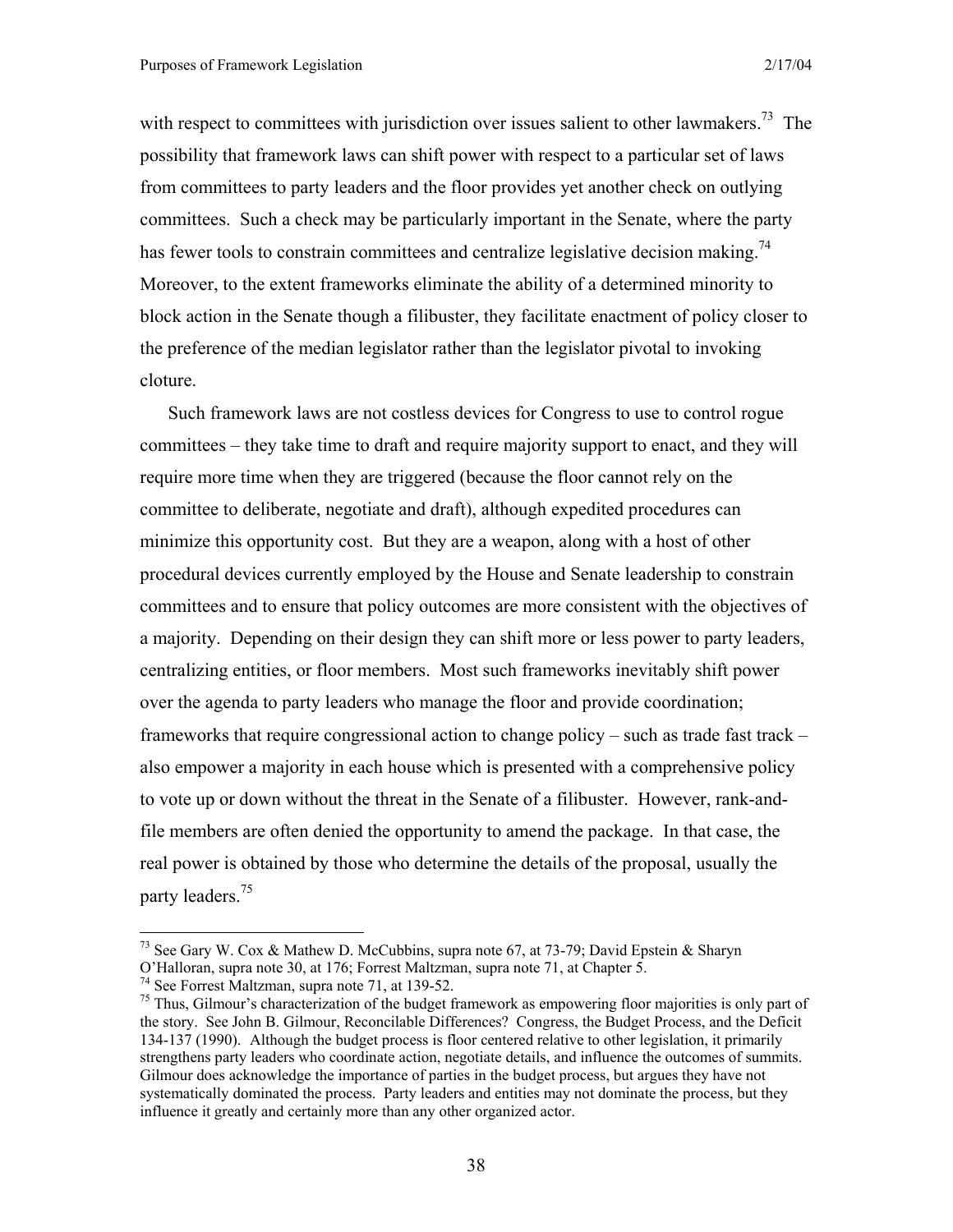## **III.** Conclusion

This paper lays the foundation for a more sustained study of framework laws by identifying several important examples of framework laws and describing the purposes of these laws. This article is intended to set the stage for future work identifying common characteristics of frameworks laws, detailing the conditions under which framework laws are likely to be passed, analyzing the motivations of lawmakers who draft and enact framework legislation, and describing this legislation's effect on interest group dynamics, information, deliberation, and inter- and intra-institutional relationships. The project, of which this article is the start, will allow for an assessment of framework legislation, proposals for reform, and suggestions of areas of decision making that could be improved with adoption of a procedural structure.

## **Table 1**